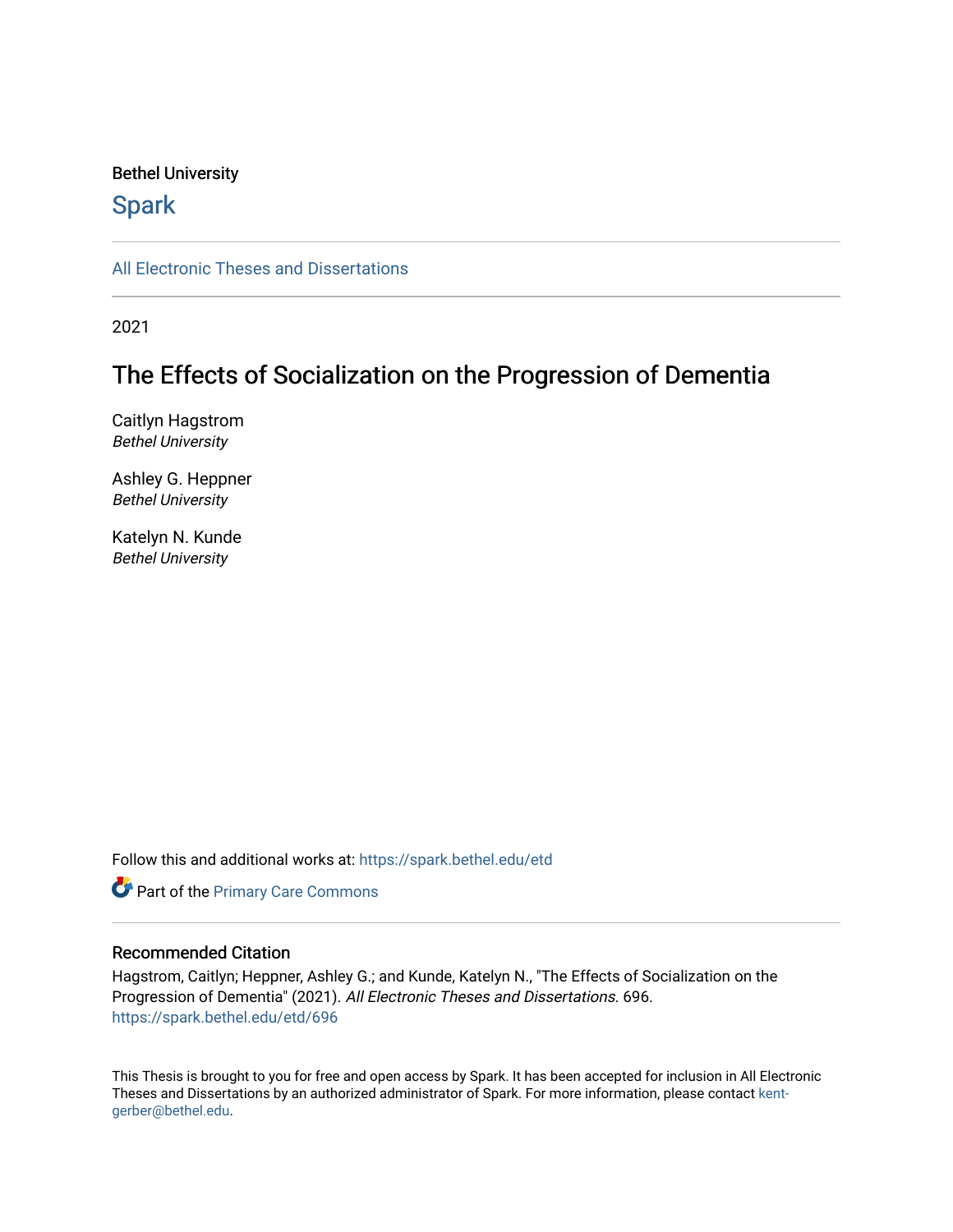# THE EFFECTS OF SOCIALIZATION ON THE PROGRESSION OF DEMENTIA

# A MASTER'S PROJECT SUBMITTED TO THE GRADUATE FACULTY GRADUATE SCHOOL BETHEL UNIVERSITY

BY

CAITLYN HAGSTROM, PA-S ASHLEY HEPPNER, PA-S KATELYN KUNDE, PA-S

# IN PARTIAL FULFILLMENT OF THE REQUIREMENTS FOR THE DEGREE OF MASTERS OF SCIENCE IN PHYSICIAN ASSISTANT

APRIL 2020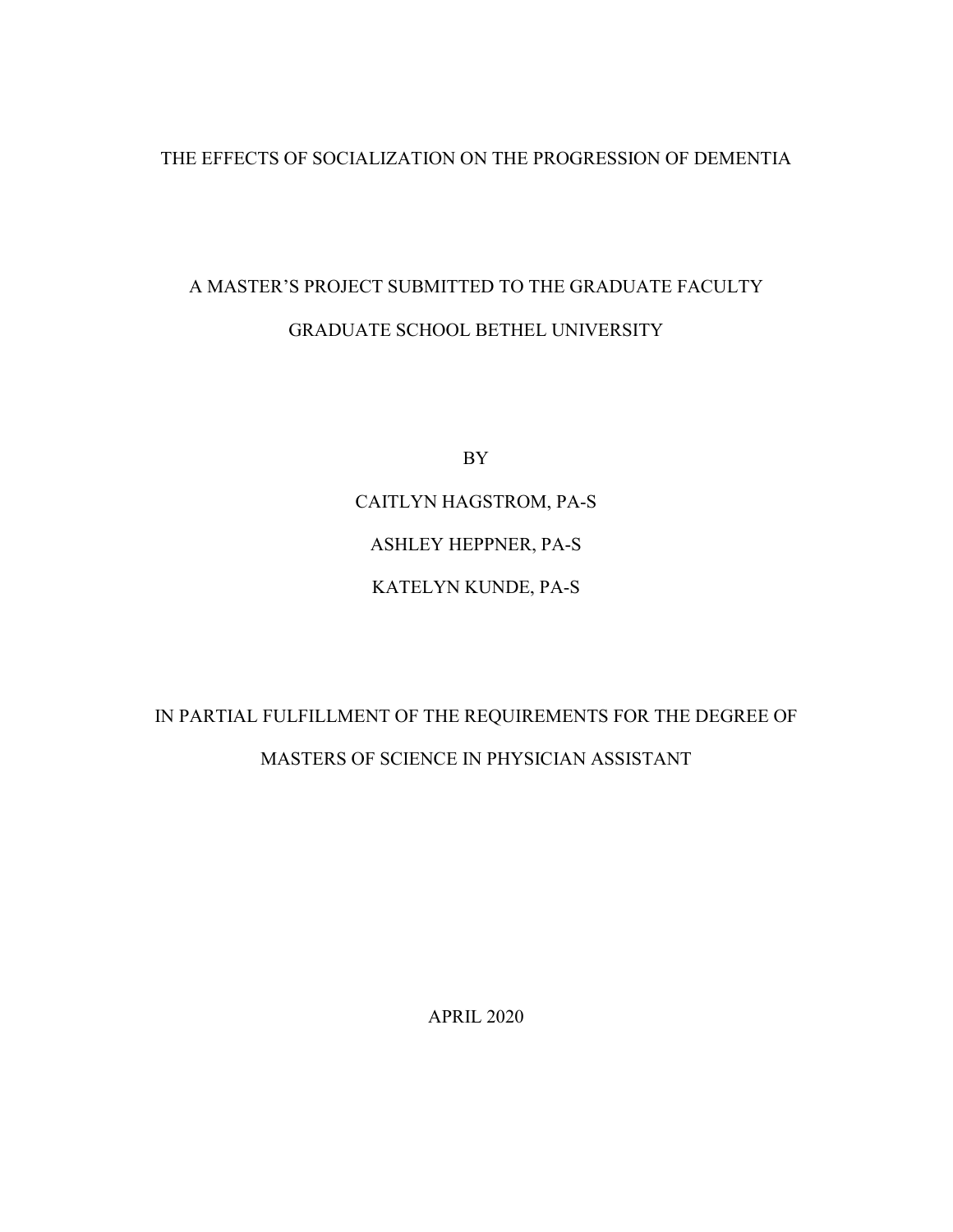#### **ABSTRACT**

Dementia is an umbrella term for a group of disorders marked by a decline from baseline in memory, executive function, and other cognitive functions such as reasoning, handling complex tasks, and spatial orientation, all of which interferes with activities of daily living and independence (Larson, 2019). Current pharmaceutical management of dementia and related symptoms is limited (Press & Alexander, 2019b). As dementia progresses, the cognitive skills required to maintain social interactions and familial relationships decline, therefore affecting the perceived loneliness and isolation of the person living with dementia. This research was conducted to understand the role of socialization in the care and management of people who live with dementia in long-term care facilities.

Video interviews were conducted with ten long-term care facility workers who work directly with residents diagnosed with dementia. Participants were asked to describe the socialization opportunities at the facilities they worked at for residents living with dementia as well as their feelings regarding the impact that socialization has on the dementia-related behaviors of the residents.

All participants noted opportunities for organized socialization at their facilities, and all participants felt organized socialization was beneficial for residents with dementia. All participants believed that organized socialization activities decreased dementia-related behaviors.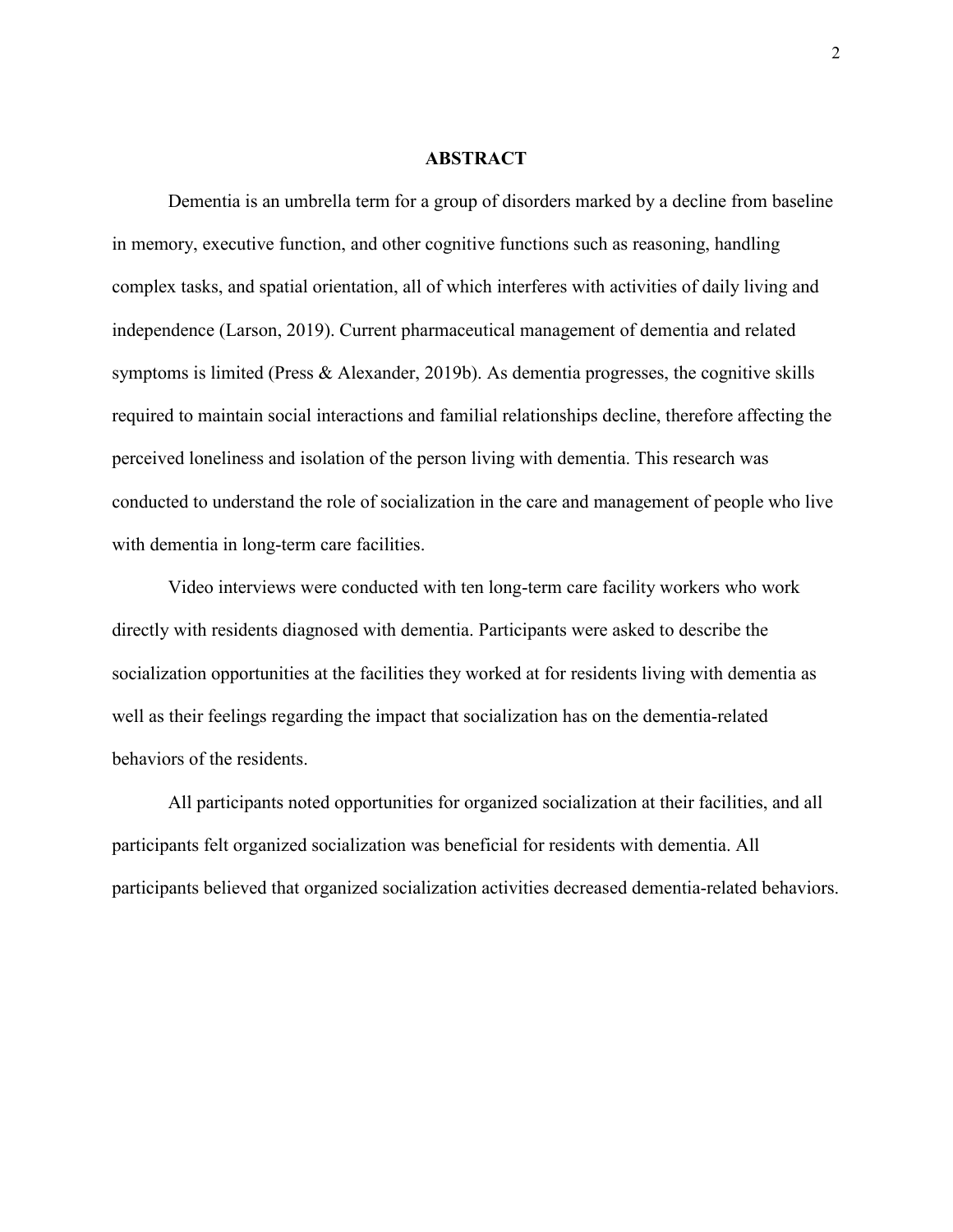# **TABLE OF CONTENTS**

PAGE #

3

| <b>ABSTRACT</b>                     | $\overline{2}$ |
|-------------------------------------|----------------|
| <b>TABLE OF CONTENTS</b>            | 3              |
| <b>LIST OF APPENDICES</b>           | $\tau$         |
| <b>LIST OF TABLES</b>               | 8              |
| <b>CHAPTER 1: INTRODUCTION</b>      |                |
| Introduction                        | 9              |
| Background                          | 9              |
| Problem Statement                   | 10             |
| Purpose                             | 11             |
| Significance of the Problem         | 12             |
| <b>Research Questions</b>           | 12             |
| Definitions of Terms                | 13             |
| Conclusion                          | 14             |
| <b>CHAPTER 2: LITERATURE REVIEW</b> |                |
| Introduction                        | 16             |
| <b>Alzheimer's Disease</b>          | 16             |
| Introduction                        | 16             |
| Risk factors                        | 17             |
| Pathophysiology                     | 18             |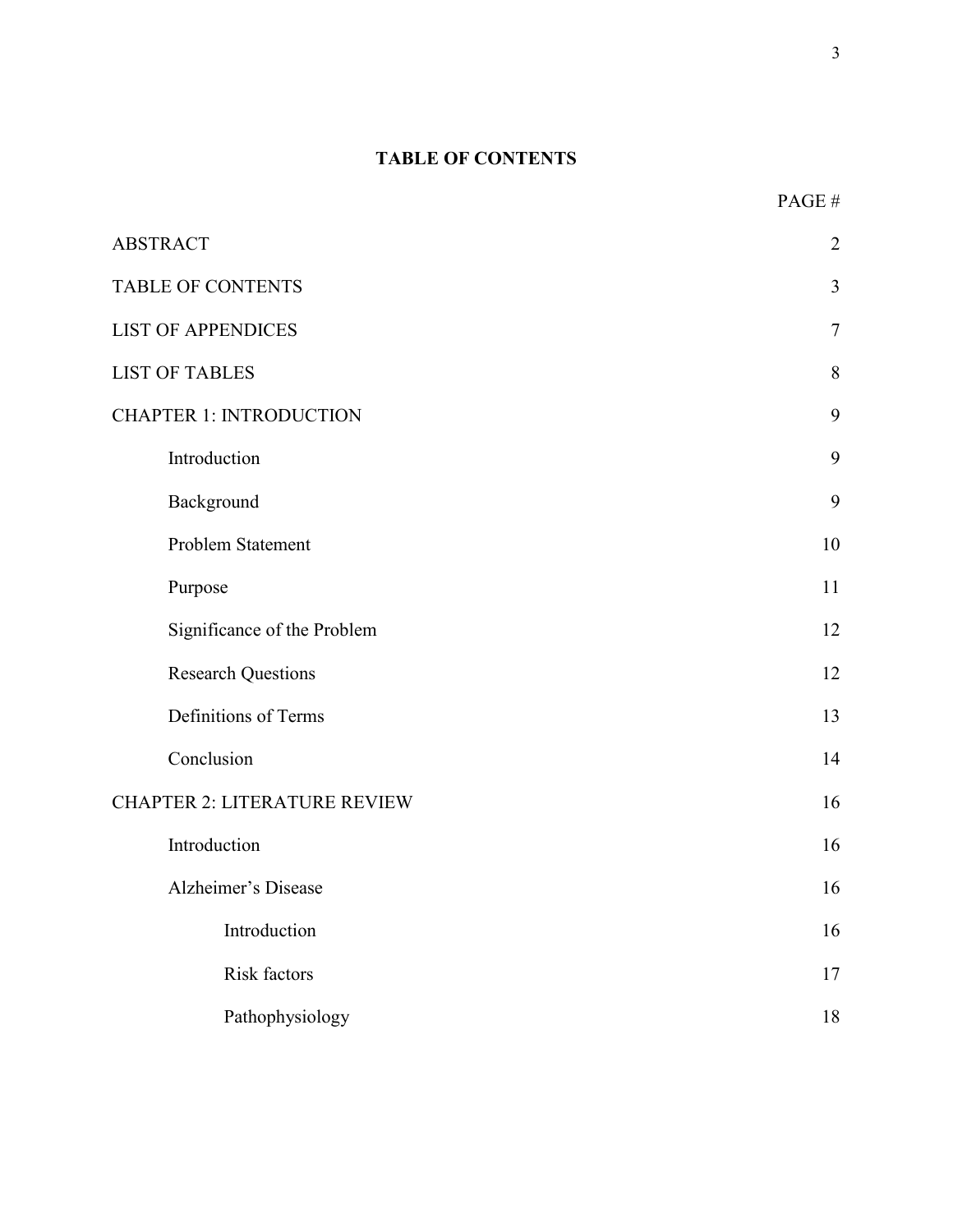|                    | Diagnosis                    | 19 |
|--------------------|------------------------------|----|
|                    | Treatment                    | 20 |
|                    | Complications                | 22 |
|                    | Summary                      | 22 |
|                    | Vascular Dementia            | 23 |
|                    | Introduction                 | 23 |
|                    | Risk factors                 | 23 |
|                    | Pathophysiology              | 23 |
|                    | Clinical presentation        | 24 |
|                    | Diagnosis and Treatment      | 25 |
|                    | Summary                      | 26 |
| Lewy Body Dementia |                              | 26 |
|                    | Introduction                 | 26 |
|                    | Pathophysiology              | 27 |
|                    | Clinical presentation        | 28 |
|                    | Diagnosis and Treatment      | 28 |
|                    | Summary                      | 30 |
|                    | Frontotemporal Dementia      | 30 |
|                    | Introduction                 | 30 |
|                    | History                      | 31 |
|                    | <b>Clinical Presentation</b> | 32 |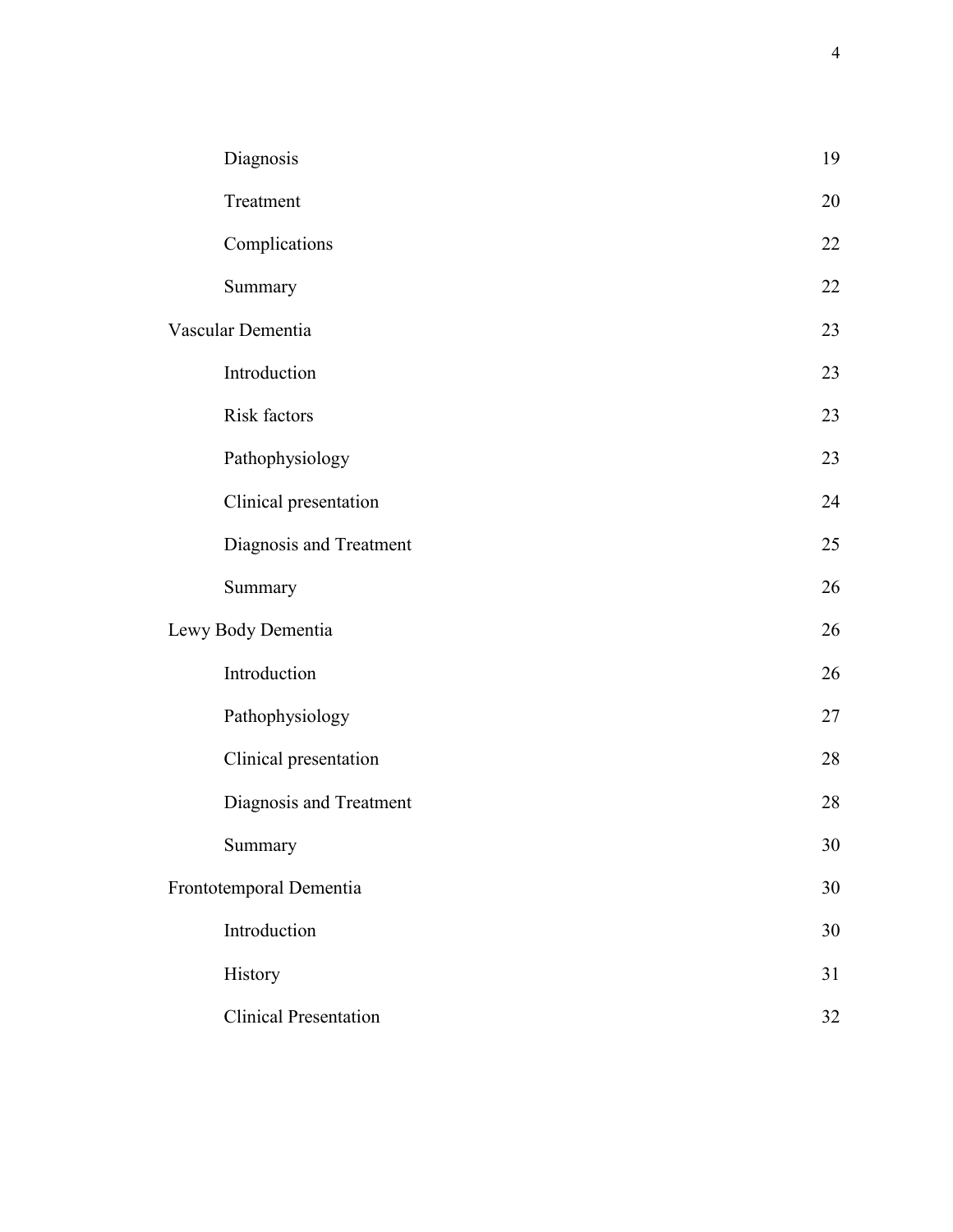|                           | Diagnosis                                               | 35 |
|---------------------------|---------------------------------------------------------|----|
|                           | Summary                                                 | 36 |
|                           | Socialization and Health                                | 37 |
|                           | Loneliness and Health Outcomes                          | 37 |
|                           | Loneliness and Dementia                                 | 40 |
|                           | Conclusion                                              | 44 |
|                           | <b>CHAPTER 3: METHODS</b>                               | 45 |
|                           | Introduction                                            | 45 |
|                           | <b>Study Design</b>                                     | 45 |
|                           | <b>Study Population</b>                                 | 46 |
|                           | <b>Research Procedures</b>                              | 46 |
|                           | Data Collection                                         | 49 |
|                           | <b>Limitations and Delimitations</b>                    | 50 |
|                           | Conclusion                                              | 51 |
| <b>CHAPTER 4: RESULTS</b> |                                                         | 52 |
|                           | Introduction                                            | 52 |
|                           | Demographics                                            | 53 |
|                           | Data Analysis                                           | 53 |
|                           | How Facilities Provide Socialization Opportunities      | 53 |
|                           | Factors Affecting Participation in Group Activities     | 56 |
|                           | Behavior-related and Cognitive Impacts of Socialization | 58 |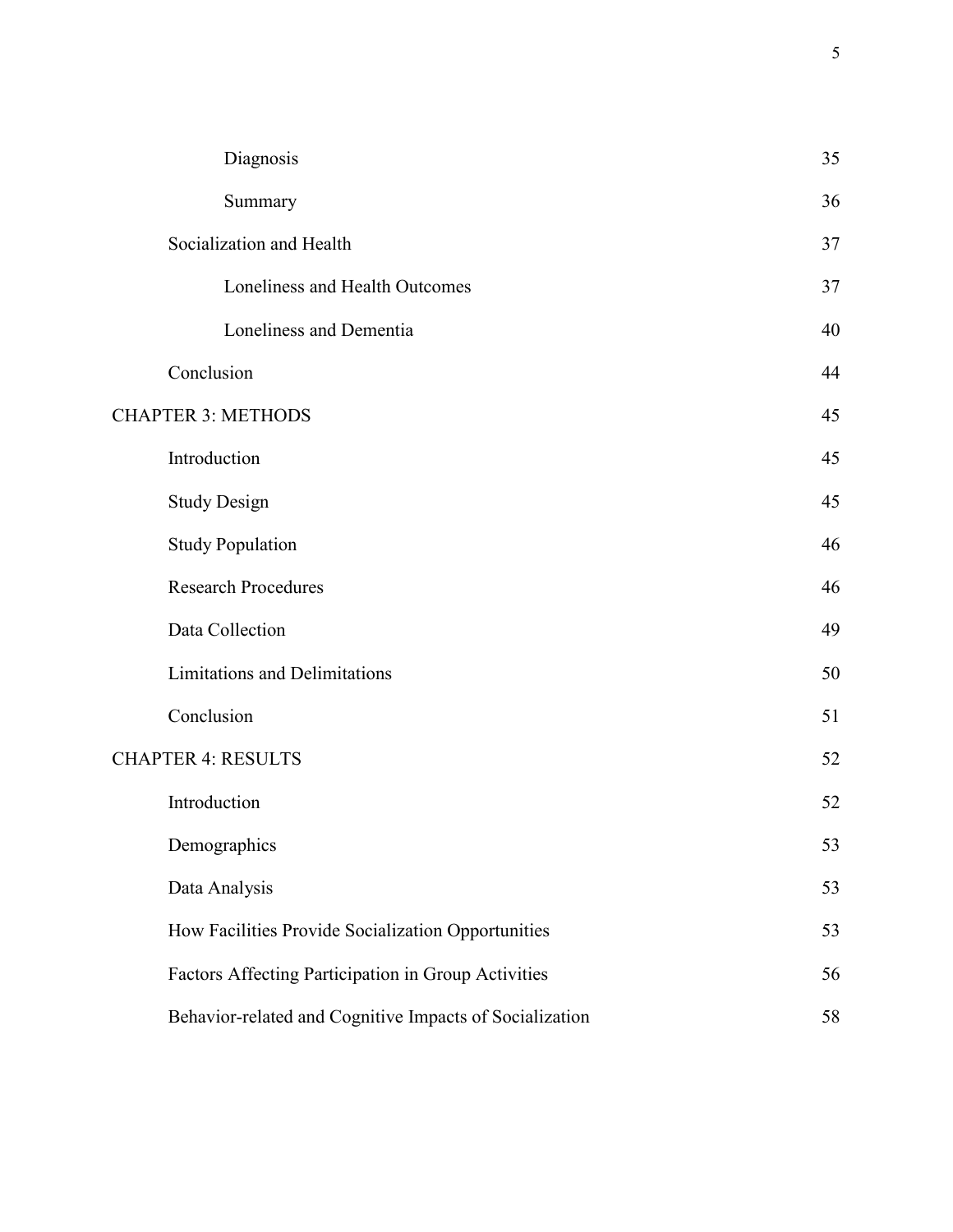| Cognition and Independence                                    | 62 |
|---------------------------------------------------------------|----|
| Overall Impact of Socialization on Dementia-Related Behaviors | 64 |
| Conclusion                                                    | 65 |
| <b>CHAPTER 5: DISCUSSION</b>                                  | 66 |
| Introduction                                                  | 66 |
| Impact of Socialization on Dementia-Related Behaviors         | 66 |
| <b>Limitations and Delimitations</b>                          | 69 |
| Implications of the Findings                                  | 71 |
| <b>Further Research</b>                                       | 71 |
| Conclusion                                                    | 72 |
| <b>REFERENCES</b>                                             | 74 |
|                                                               |    |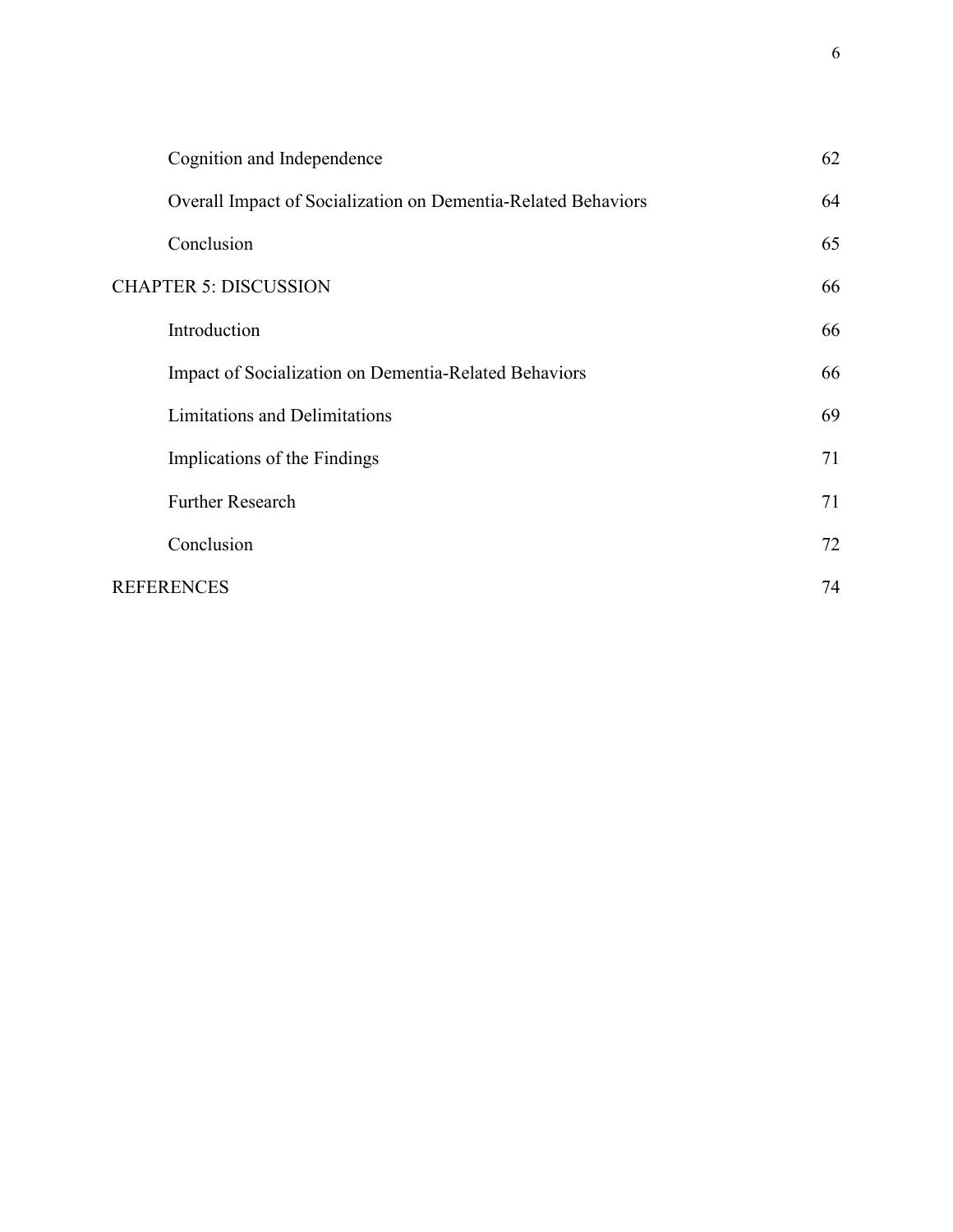# **LIST OF APPENDICES**

| <b>APPENDIX A: Informed Consent</b>                       | 80 |
|-----------------------------------------------------------|----|
| <b>APPENDIX B: IRB Approval</b>                           | 82 |
| <b>APPENDIX C: Participants Recruitment Facebook Post</b> | 83 |
| <b>APPENDIX D: Interview Questionnaire</b>                | 84 |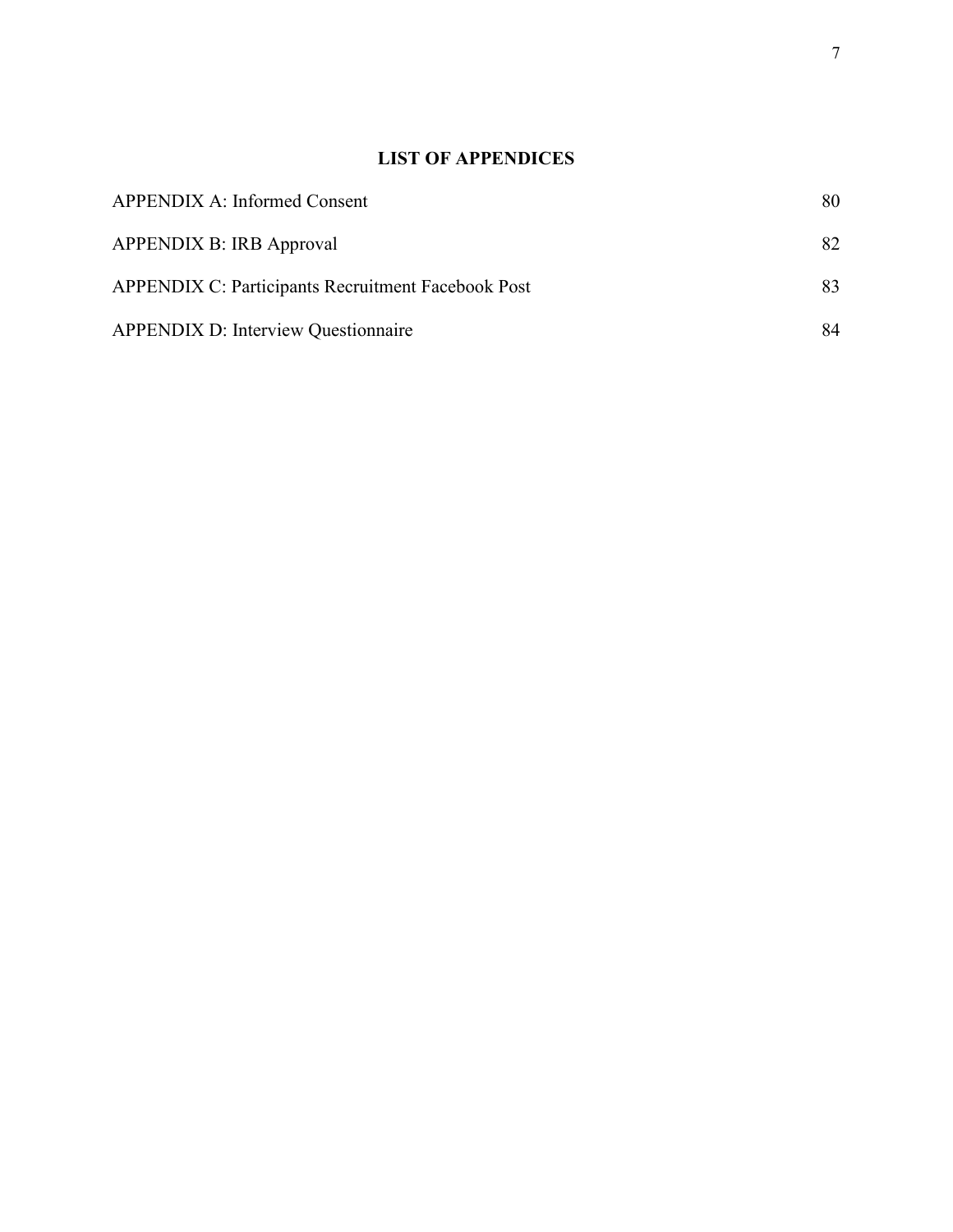# **LIST OF TABLES**

Table 1: Categories of organized group activities offered at the long-term care facilities. 56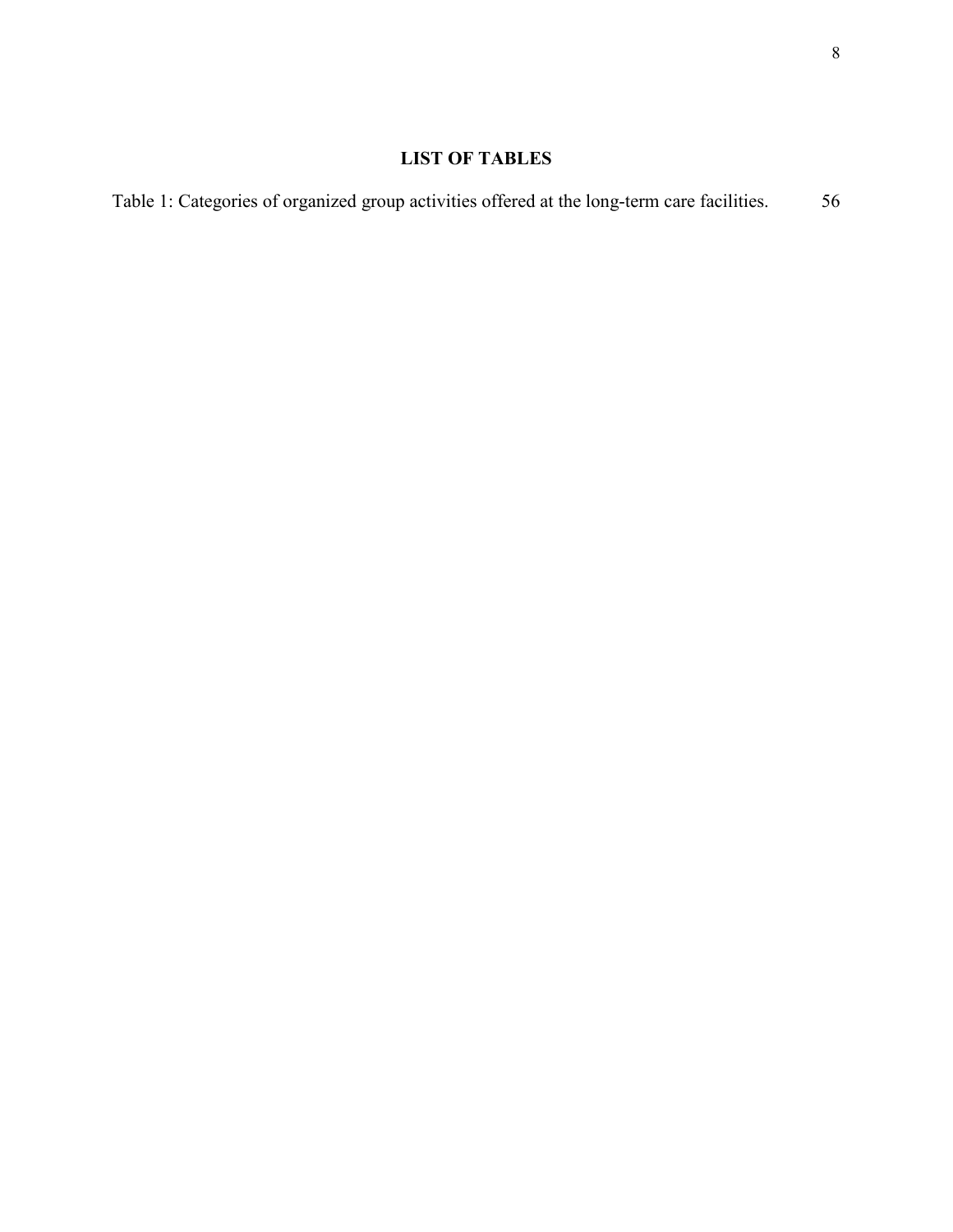#### **Chapter One: Introduction**

#### **Introduction**

Dementia is one of the leading causes of disability and death worldwide, making the prevention, diagnosis, and treatment of dementia an important area of research in the 21st century (World Health Organization, 2017). Recent research has suggested that loneliness, or the perceived lack of social connections, may be linked to poorer health outcomes including an increased risk of dementia (Sommerlad, Sabia, Singh-Manoux, Lewis, & Livingston, 2019; Taube, Kristensson, Sandberg, Midlöv, & Jakobsson, 2015; & Luo, Hawkley, Waite, & Cacioppo, 2012). The following chapter discusses the current prevalence of dementia, current treatment and management options, and possible impacts that loneliness may have on the development and progression rate of dementia. The chapter will also outline the purpose of the study and its importance within the medical community.

#### **Background**

Dementia affects approximately 47 million people worldwide and accrues up to 10 million new cases annually (World Health Organization, 2017). In the United States, approximately 5.8 million adults live with dementia (Alzheimer's Association, 2019). An estimated \$290 billion is spent on dementia care annually in the United States, and this number is expected to rise to nearly \$1.1 trillion in 2050 if a widely available, disease-modifying treatment is not developed (Alzheimer's Association, 2019).

Currently pharmaceutical management of dementia is limited, with cholinesterase inhibitors, memantine, and antioxidants, such as vitamin E and selegiline, being some of the only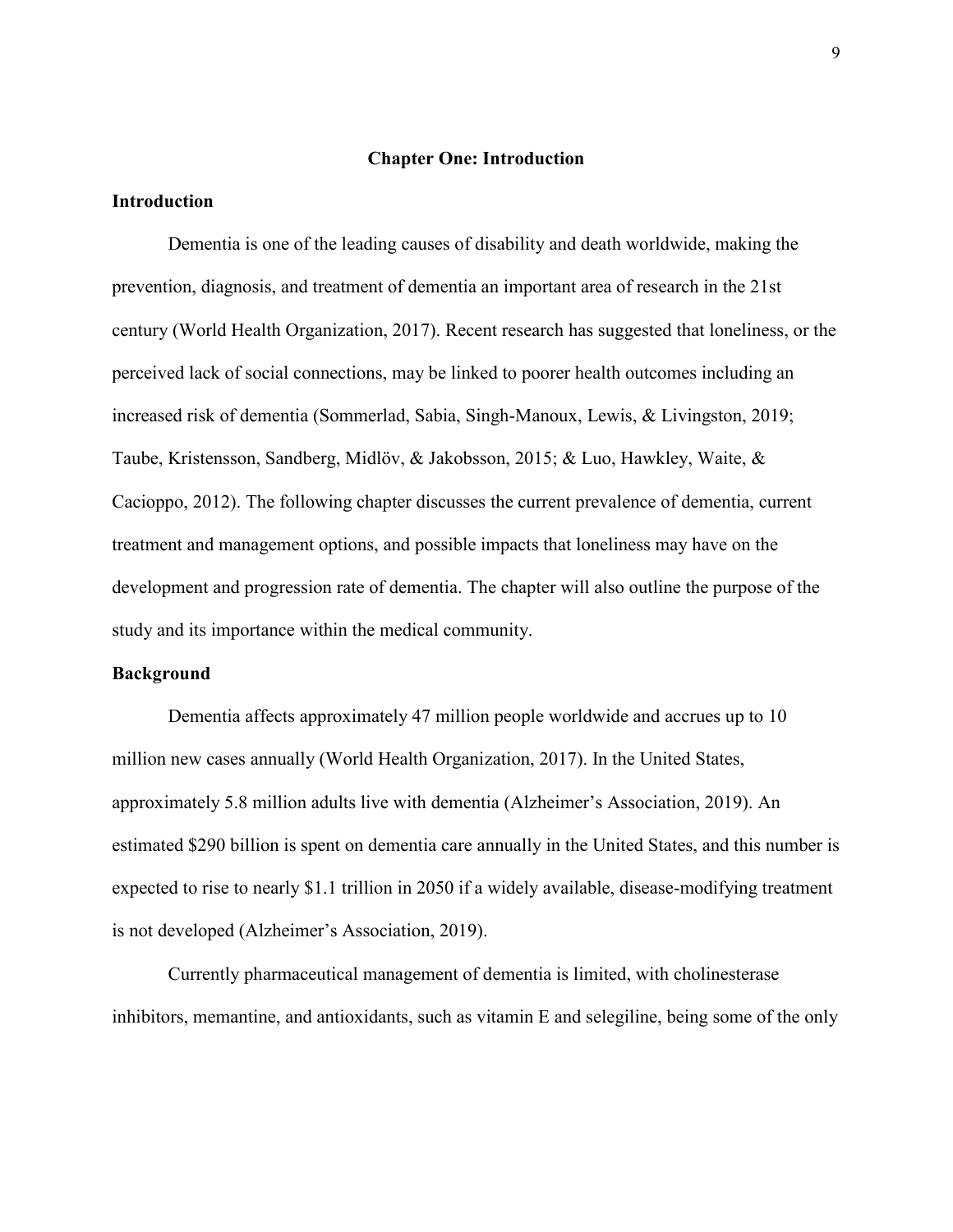medications approved (Press & Alexander, 2019b). These medications are largely for symptomatic management rather than disease modification, although research has suggested that memantine may be neuroprotective (Press & Alexander, 2019b). Due to the nature of this mechanism of medication being largely symptomatic, both pharmacologic and nonpharmacologic therapy, including supportive care, are important aspects of dementia management.

People with dementia experience a level of cognitive decline that may impact their ability to maintain social connections and maintain appropriate self-care, requiring them to move into a long-term care facility (Doyle, de Medeiros, & Sanders, 2012). These life changes may contribute to further feelings of loneliness. Recent research has suggested that feelings of loneliness may contribute to poorer health outcomes. In a longitudinal analysis of 30,000 older adults in the United States, Luo et al. (2012) found that individuals who reported the highest levels of loneliness were 1.96 times more likely to die within the next six years than those who reported the lowest levels of loneliness, irrespective of health behaviors. Another study found significant differences in health care reported quality of life and number of health complaints between those who reported recent feelings of loneliness and those who did not (Taube et al., 2015).

#### **Problem Statement**

As dementia progresses, the cognitive skills required to maintain social interactions and familial relationships decline, therefore affecting the perceived loneliness and isolation of the person living with dementia. Also, socialization is well understood as an integral part of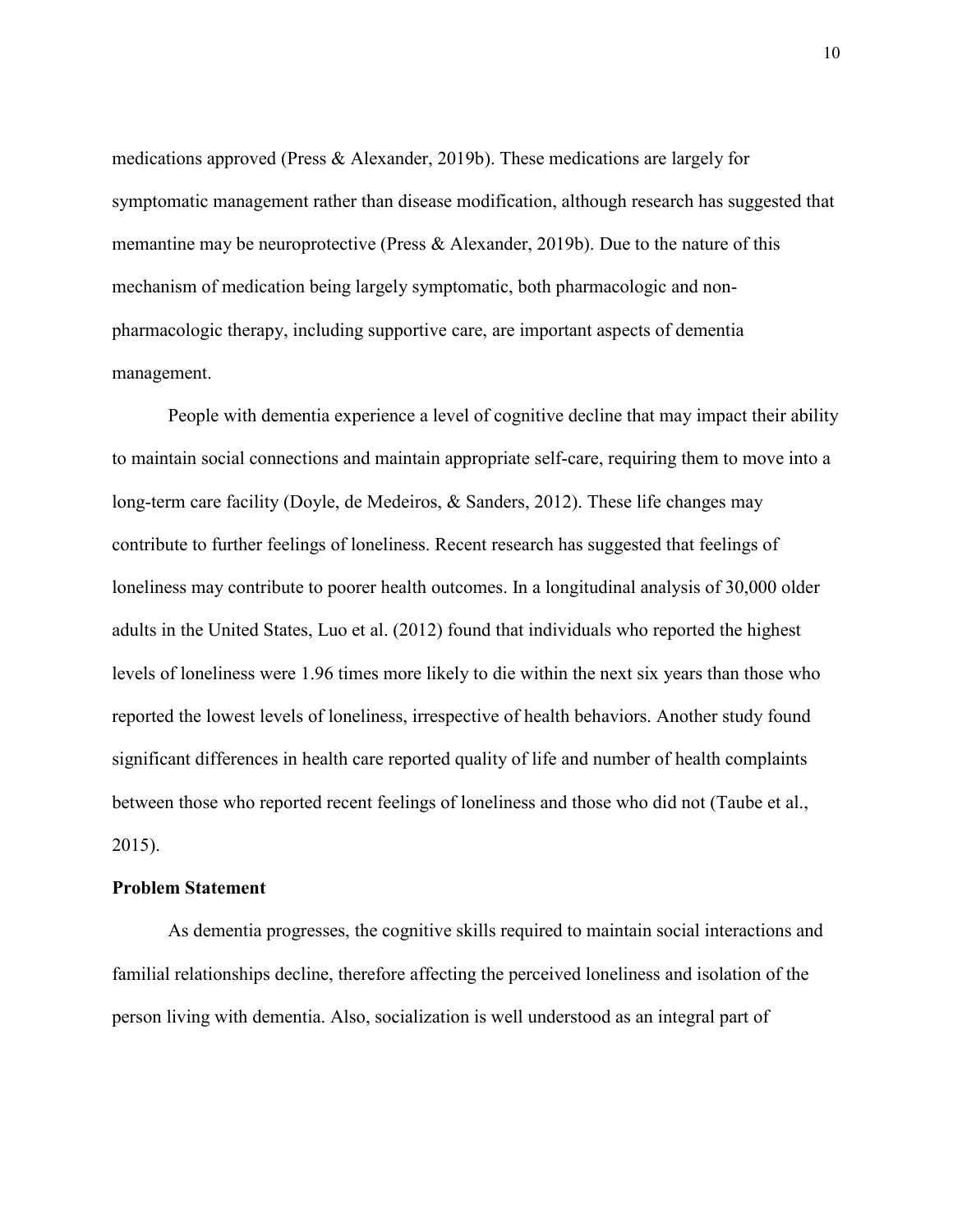maintaining cognitive function and overall emotional wellbeing (Sommerlad, Sabia, Singh-Manoux, Lewis, & Livingston, 2019; Taube et al., 2015; & Luo, Hawkley, Waite, & Cacioppo, 2012). Currently, over 1,000,000 people living with dementia in the United States live in a longterm care facility (Lepore, Ferrell, & Wiener, 2017). This population is exposed to drastic changes in their surroundings and the people they interact with on a daily basis when they move into long-term care facilities. Research lacks insight into socialization in long-term care facilities and the impact that socialization has on the quality of life of people living with dementia in longterm care facilities. Patient care assistants and nurses must discuss how socialization in long-term care facilities eases the transition from independent living to care facility-based living and impacts the rate of dementia progression to better care for the residents and create a better quality of life. Further, research must discuss ways to assess and improve socialization in long-term care facilities for residents, and specifically residents with dementia, to improve their quality of life, ease transitions into new facilities and living situations, and help minimize the progression of dementia.

#### **Purpose**

The purpose of this study was to understand the role of socialization in the care and management of people who live with dementia in long-term care facilities. By interviewing direct care personnel regarding their experiences, the impact of social connections on the behaviors of people who live with dementia was explored. The study aimed to explore the relationship between the amount of socialization activities residents participate in and the frequency of dementia related behaviors.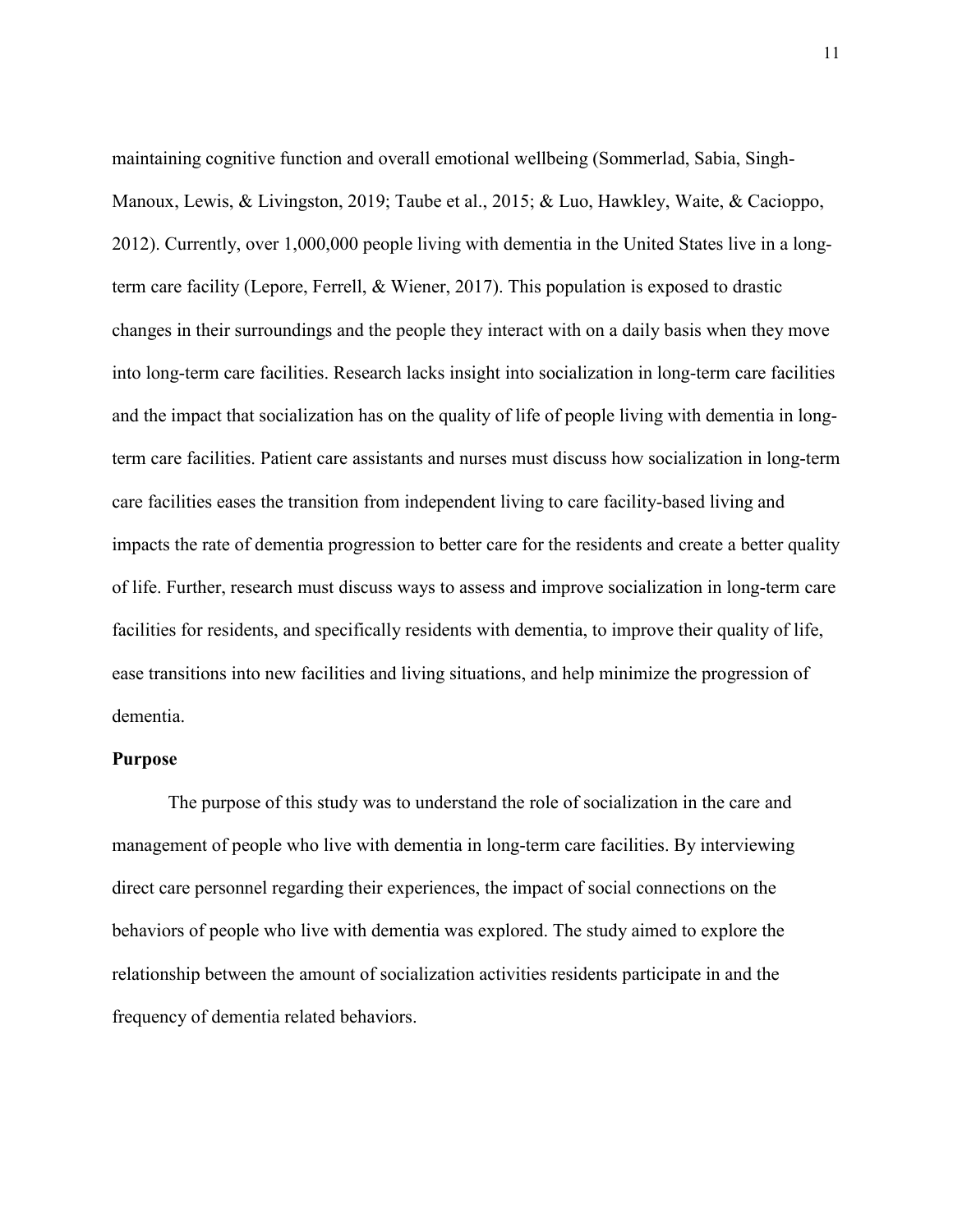## **Significance of the Problem**

This study has significance to healthcare practitioners, direct care staff, and long-term care facility directors, as well as families of people living with dementia. The progression of dementia typically requires extensive medical intervention, care, and treatment. Understanding how socialization plays a role in the development and progression of dementia can provide valuable insight into treatment and management plans. The National Institute of Aging approximated that persons with dementia averaged over 35 thousand dollars of Medicare expenditures versus persons without dementia who averaged under five thousand dollars of Medicare expenditures (NIH, 2015). This study may also help to identify the benefits of socialization programs in long-term care facilities in regards to improvements in dementia outcomes, thus reducing the visits and medical intervention needed in patients with dementia. This study will also provide insight into current programs offered by long-term care facilities and the efficacy of these programs in regards to disease progression.

## **Research Question**

To gain insight into the practices of socialization in long-term care facilities and how socialization affects progression and behaviors in residents who live with dementia, the study sought to answer the following question:

1. How do direct care nursing home personnel perceive the impacts that organized group activities have on the dementia-related behaviors of adults with dementia within the longterm care facility?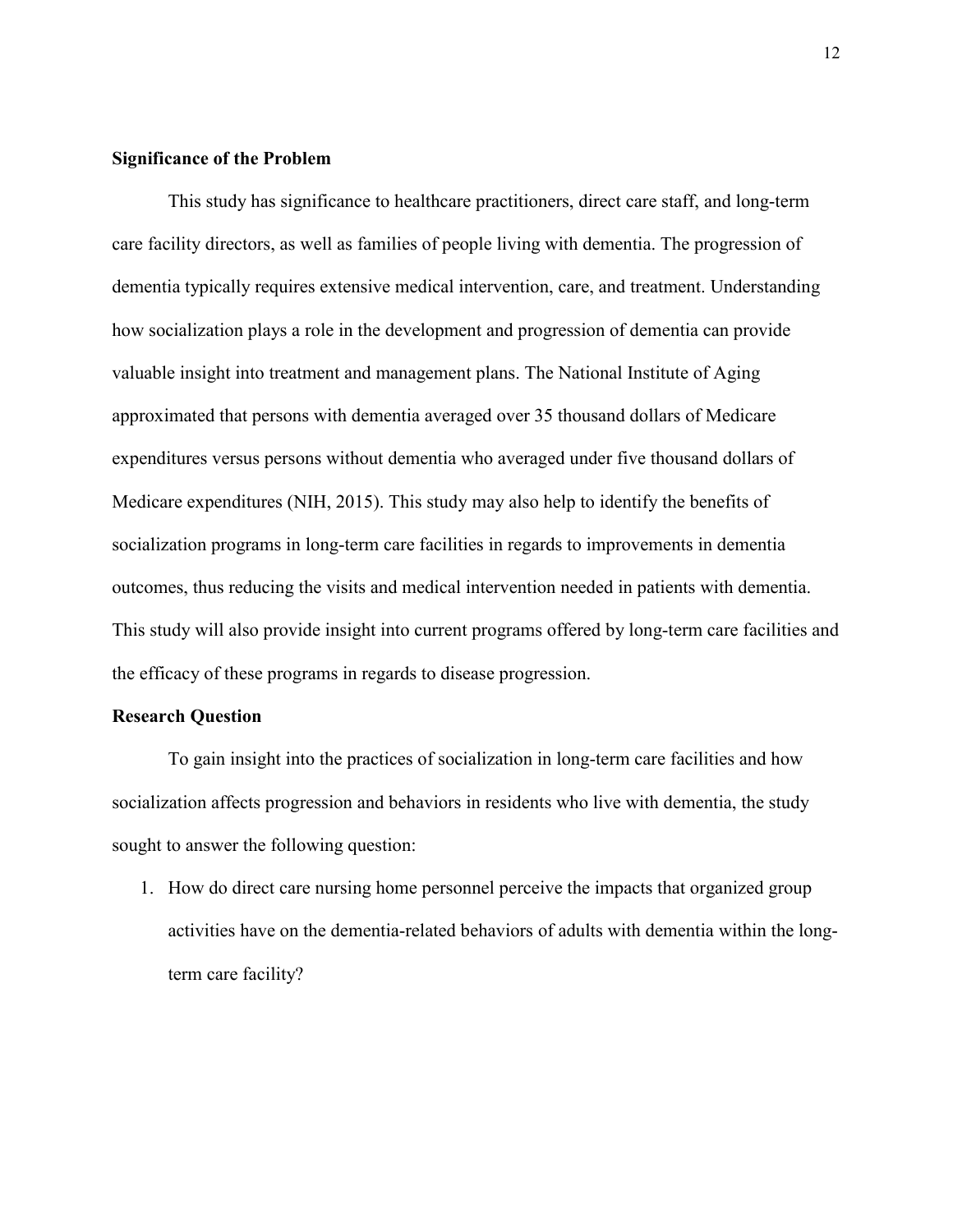# **Definitions of Terms**

For clarity and understanding throughout this research paper, the following terms must be defined.

**Alzheimer's Disease:** a type of dementia marked by the presence of beta amyloid plaques and tau tangles within the brain that result in a decline in memory, thinking, and behavior

(Alzheimer's Association, n.d.).

**Dementia:** "severe impairment or loss of intellectual capacity and personality integration, due to the loss of or damage to neurons in the brain" (Dictionary.com, para. 1)

**Frontotemporal Dementia:** "refers to a group of disorders caused by progressive nerve cell loss in the brain's frontal lobes (the area posterior to your forehead) or its temporal lobes (the regions medial to your ears)". (Alzheimer's Association, n.d., para. 1).

**Group Activities**: Any activities organized by the long-term care facility that involve more than one resident.

**Informal Socialization:** The process of being socially engaged with other people outside of organized group activities.

**Lewy Body Dementia:** "a type of progressive dementia that leads to a decline in thinking, reasoning and independent function because of abnormal microscopic deposits that damage brain cells over time" (Alzheimer's Association, n.d., para. 1).

**Long-term care facility:** includes nursing homes, assisted living, or skilled nursing home facilities (CDC, 2019)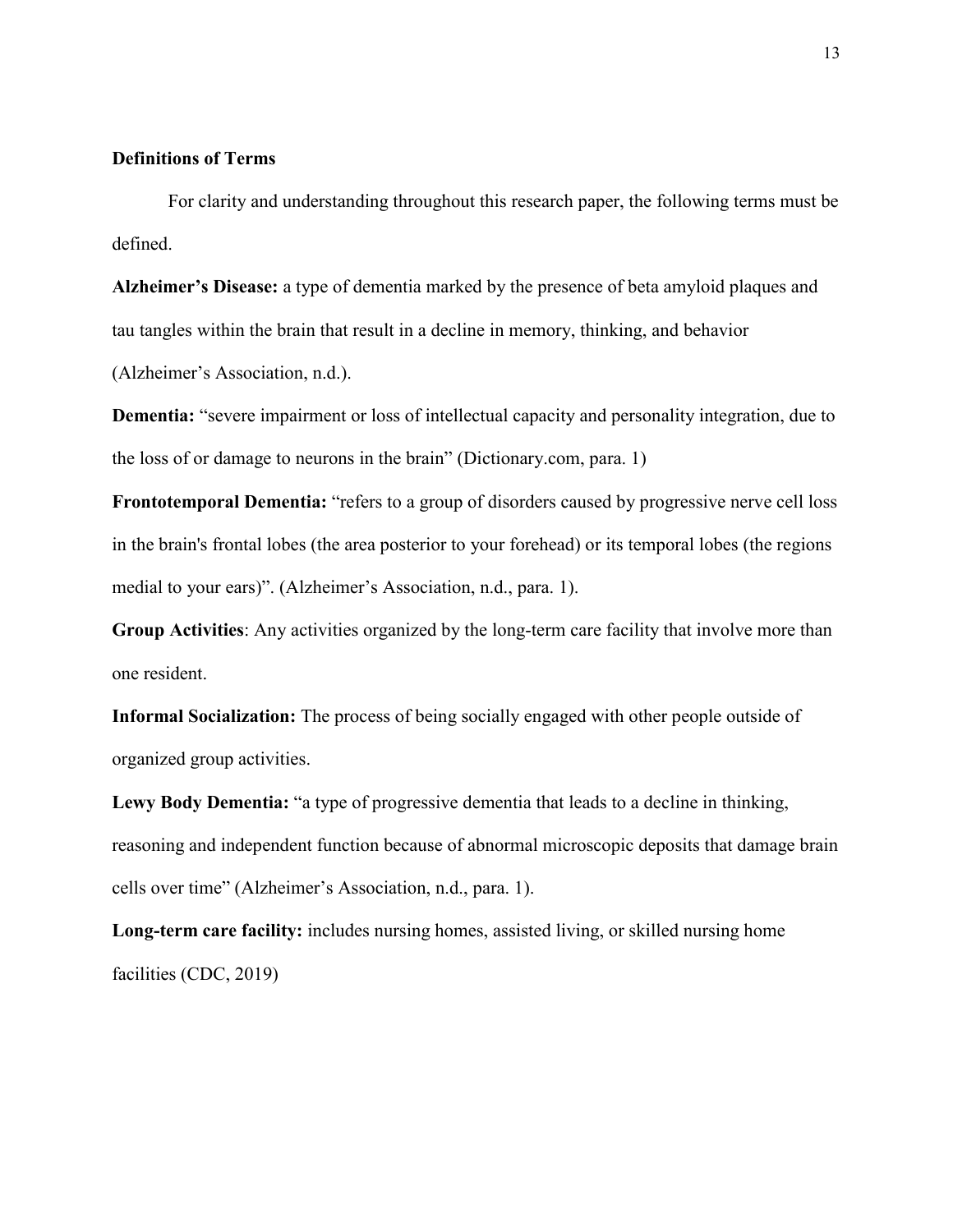**Neurodegenerative:** any pathological condition primarily involving the degeneration of neurons leading to a wide variety of clinical presentations (Przedborski, Miquel, & Jackson-Lewis, 2003) **Socialization:** The process of being socially engaged with other people. For the purpose of this research project, this includes both organized group activities and information socialization. **Vascular Dementia:** "a decline in thinking skills caused by conditions that block or reduce blood flow to various regions of the brain, depriving them of oxygen and nutrients" (Alzheimer's Association, n.d., para. 1).

#### **Conclusion**

Dementia is highly variable, yet one of the leading causes of disability worldwide (WHO, 2017). Treatment and management are complex and very specific to the individual, yet little knowledge exists on how socialization activities play a role in the management of dementia, especially in the setting of a long-term care facility. Health care workers and practitioners must increase their knowledge on the impacts of socialization in order to best manage their patients living with dementia. Long-term care facilities must also be aware of those same impacts in order to optimize their activity schedules to help their residents with dementia. This study looked into the effects that socialization has on dementia progression in residents living in long-term care facilities. This study also looked into the types of socialization regimens long-term care facilities currently have in practice and to what extent these activities were being utilized by people who live with dementia. The next chapter will be a summary of the literature currently available on the topics of dementia and socialization. Specifically, the chapter will discuss the various types of dementia, the impact of loneliness on health outcomes, the impact of loneliness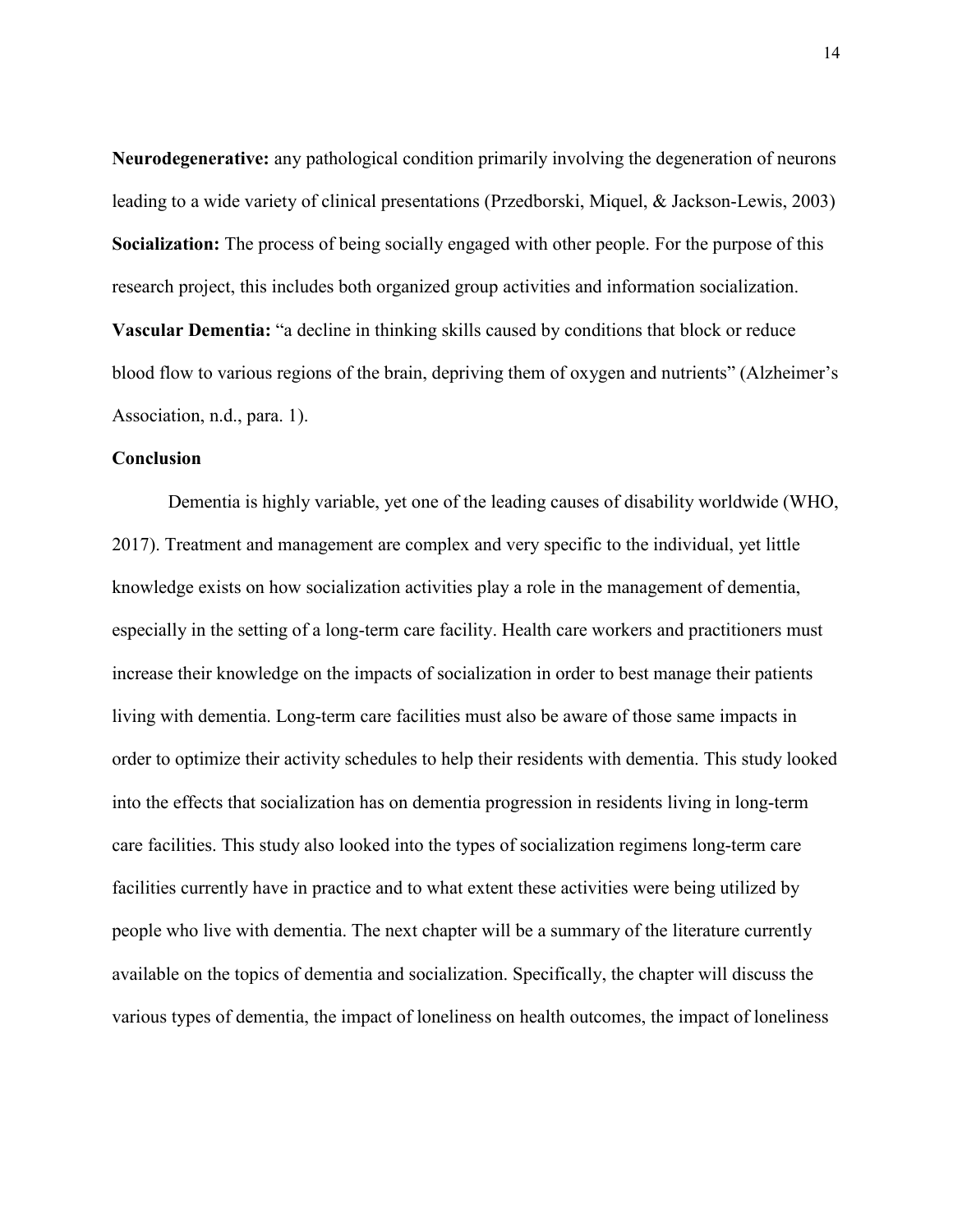on dementia, and the types of socialization programs currently available for adults with dementia.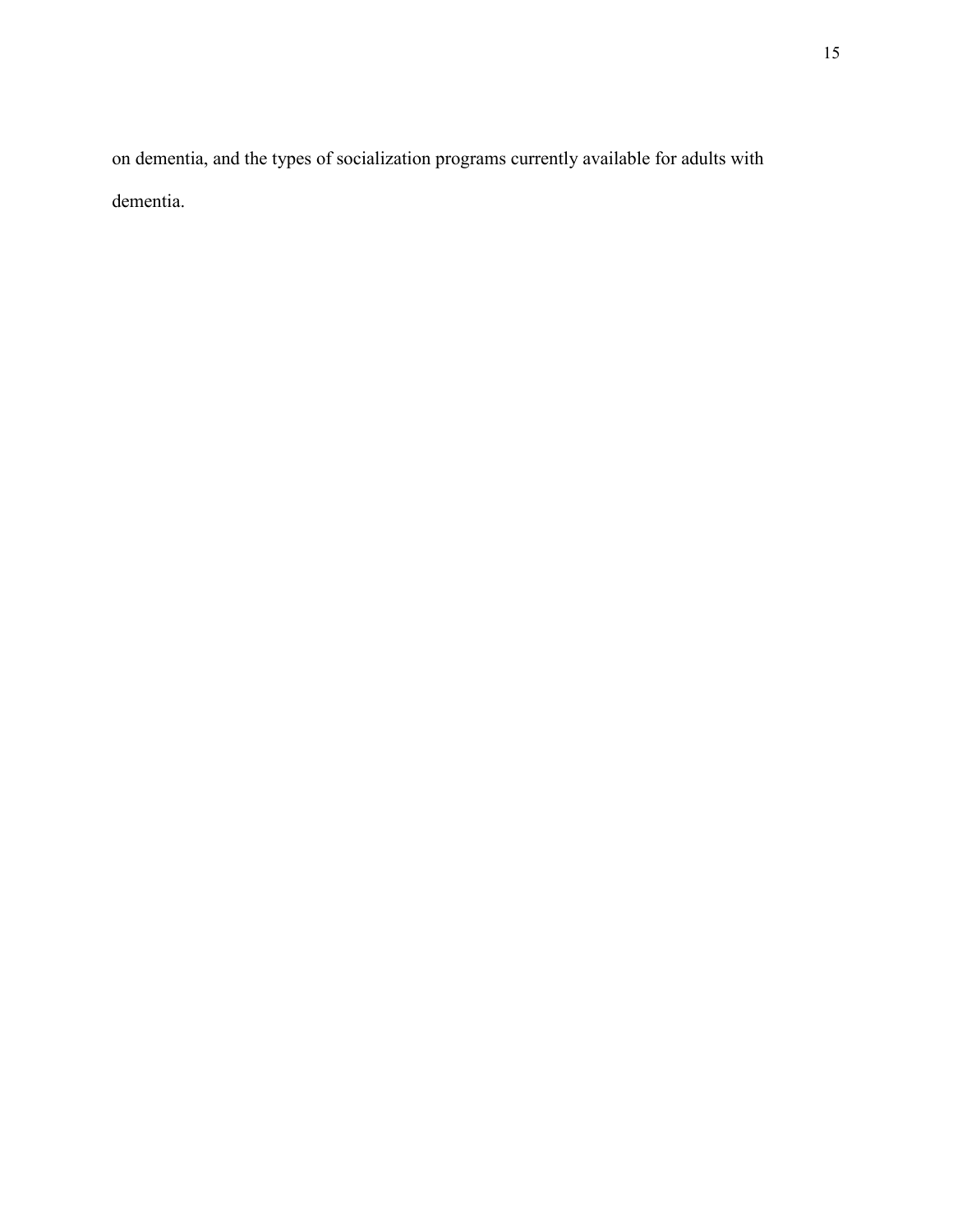#### **Chapter 2: Literature Review**

#### **Introduction**

Dementia is an umbrella term for a group of disorders marked by a decline from baseline in memory, executive function, and other cognitive functions such as reasoning, handling complex tasks, and spatial orientation, all of which interferes with activities of daily living and independence (Larson, 2019). Worldwide, approximately 47 million people are living with dementia and an estimated 10 million new cases present annually, making dementia one of the leading causes of disability and death worldwide (World Health Organization [WHO], 2017). The major forms of dementia include Alzheimer's disease, frontotemporal dementia, Lewy body dementia, and vascular dementia (WHO, 2017).

The relationship between social contact and presentation of dementia and manifestation of the disease is an important body of research. Research studies have explored the impact of prevalent social networks on disease progression compared to the seemingly more advanced stages of physical and anatomical pathologies associated with dementia (Bennett et al., 2006). This chapter will aim to discuss the clinical signs and symptoms, epidemiology, and diagnosis of various forms of dementia, along with current research and insights into the effect socialization has on the progression of the disease.

#### **Alzheimer's Disease**

#### *Introduction*

Alzheimer's Disease (AD) is a neurodegenerative disease that affects up to 10% of adults 65 years and older, and up to 80% of adults over 85 years of age (Clarfield, 2005). With an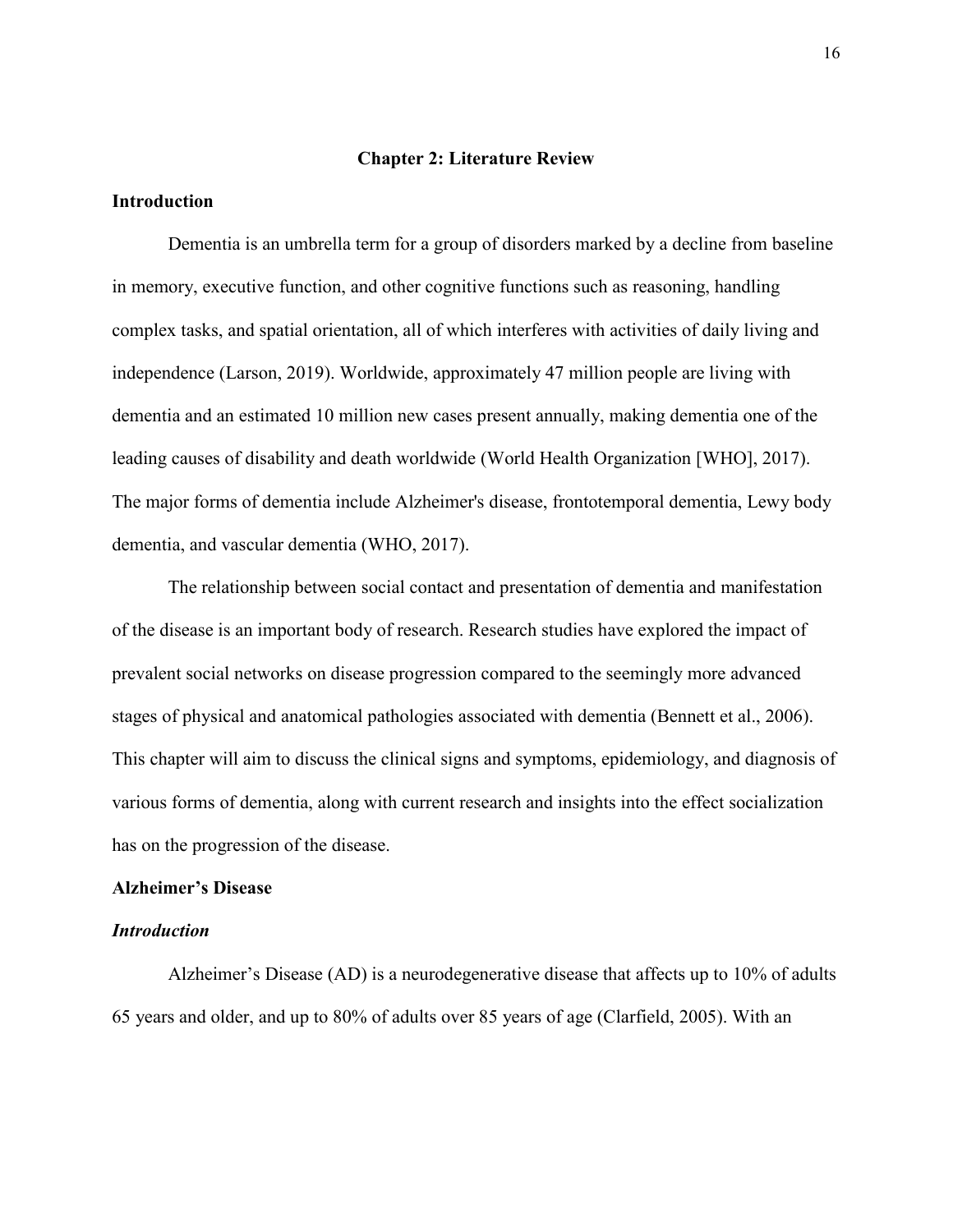increased life span, the rate of AD is growing (Kene, Montine & Kuller, 2018). The process of AD takes time to surface. Patients will report complaints of memory loss far before their diagnosis of AD. Delayed reports of memory loss is due to a quieter, pre-symptomatic phase of AD that begins with a series of biochemical changes in the brain (Kene et al., 2018). This section will provide current research on risk factors, pathophysiology, diagnosis, pharmacologic and non-pharmacologic treatment options, and complications associated with AD.

#### *Risk Factors*

The most conclusive research has recognized that age, positive family history, and genetic mutations are the most prevalent risk factors for Alzheimer's Disease (Kene et al., 2018). The genetic implications of AD are regarding the presence of the APOE4 gene, or the human apolipoprotein E4 gene, is a risk factor in developing AD. One of the three alleles associated with APOE, epsilon 4 (e4), shows an inherited impairment of the clearance of amyloid beta proteins from the brain (Kene et al., 2018). The presence of APOE4 puts an individual at a 50% risk of development of the disease as compared to those who do not exhibit the gene (Scheltens et al., 2016).

Genetic risk factors for AD include early and late onset, family history, and trisomy 21. Genetic testing can be done to identify these risk factors by testing the individual for the proteins that are associated with early and late onset (Kene et al., 2018). Inherited AD, and therefore by association early-onset dementia, is only found in 1% of the population (Wolk & Dickerson, 2018). Trisomy 21 is an additional risk factor for the development of AD. Adults with trisomy 21 have more production of APP due to an additional APP gene on chromosome 21 upregulating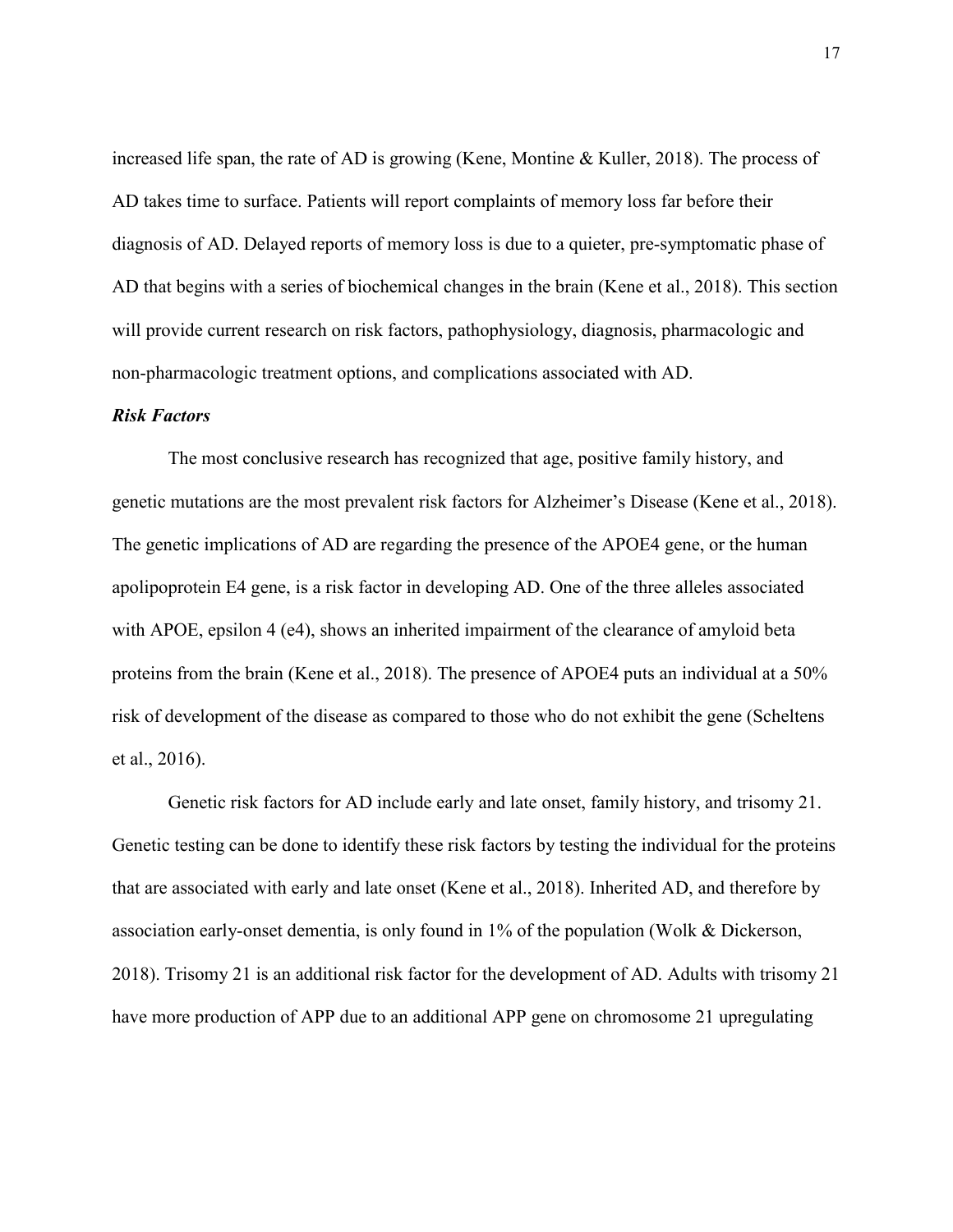mRNA production and thus upregulating the production of APP protein products. Onset of AD from Trisomy 21 is around 50 years of age (Kene et al., 2018, Sherva & Kowall, 2018).

Additionally, acquired risk factors in AD include: hypertension, dyslipidemia, cerebrovascular disease, peripheral atherosclerosis, type 2 diabetes and obesity, lifestyle and activity, brain trauma, and medications (Kene et al., 2018). Environmental risk factors include secondhand smoke, air pollution, and pesticides (Kene et al., 2018).

#### *Pathophysiology*

Early onset dementia is characterized by mutations relating to the inhibited clearance, amped up production, or abnormal aggregation of the amyloid beta protein (Kene et al., 2018). Amyloid precursor protein (APP), presenilin-1 gene (PSEN1), and the presenilin-2 gene (PSEN2) are all autosomal dominant and increase the risk of early onset AD by 100% (Kene et al., 2018). These genes encode for their protein products. APP is important for synaptic transmissions and is located on chromosome 21q,, PSEN1 in intracellular signaling and cell cycle and death and located on chromosome 14q, and PSEN2 in apoptosis while located on chromosome 1q (Kene et al., 2018; Sherva & Kowall, 2018). Each of these proteins is capable of obtaining an extensive amount of mutations in their genes affecting their respective protein products and therefore roles that these products are supposed to carry out for the cells, all of which show high penetrance into the development of AD (Kene et al., 2018).

Late onset AD is concerned with the APOE e4 protein located on chromosome 19 (Sherva & Kowall, 2018). Late onset is more complex than early onset in that late onset is not simply due to the presence of this protein but related to the genetic factor of this protein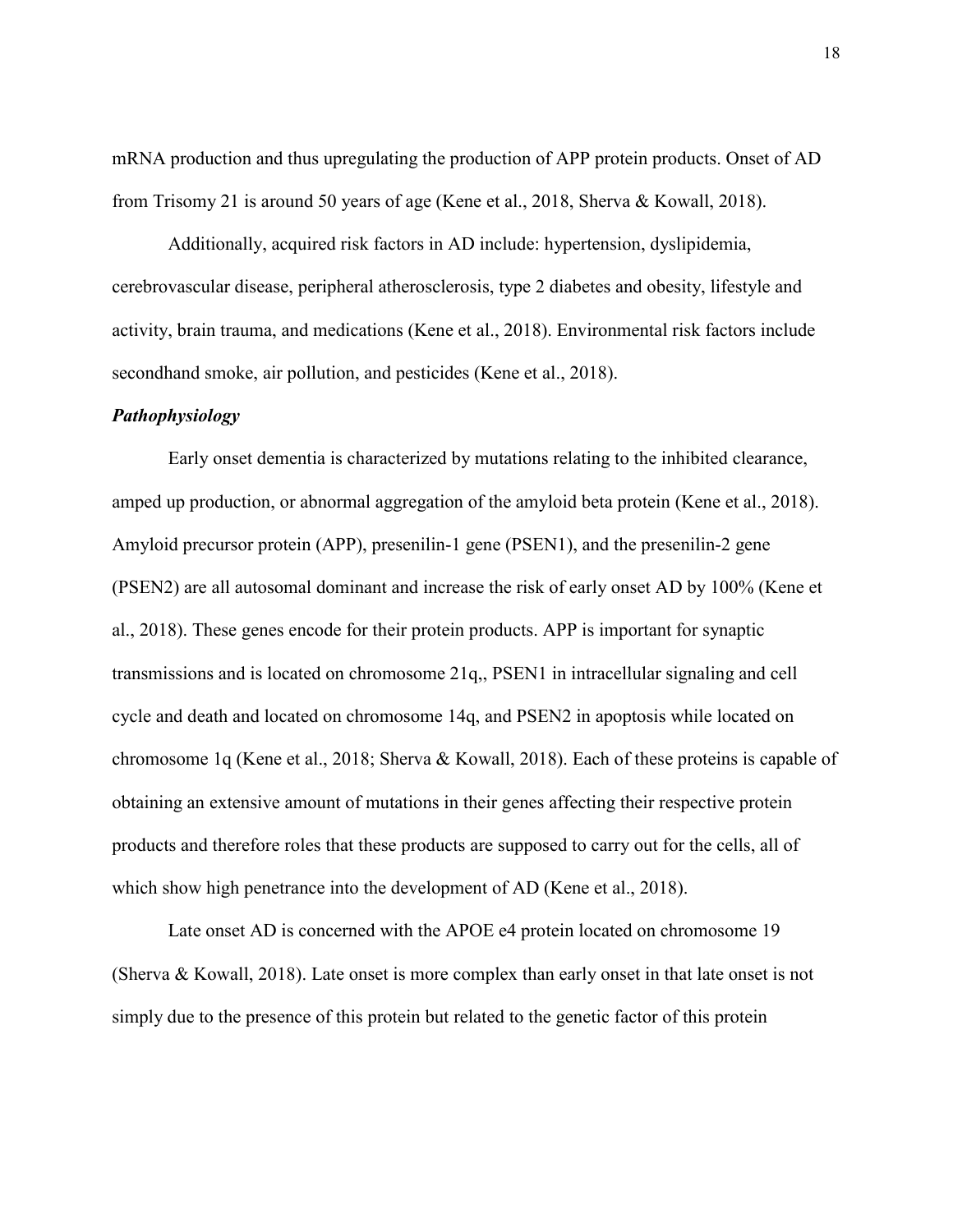accompanied by the effect of environmental and epigenetics influencing its expression (Kene et al., 2018). Research today still includes unknowns in the discovery of the absolute pathogenesis of Alzheimer's Disease, however researchers readily agree that the pathogenesis involves amyloid beta proteins and tau proteins (Kene et al., 2018).

In persons that develop AD, studies have shown a link between overproduction, decreased clearance, or both, of the amyloid beta protein (Kene et al., 2018). The amyloid precursor protein undergoes mutations that causes the protein to combine into small aggregates called oligomers as opposed to the unmutated gene producing aggregates called fibrils (Kene et al., 2018). The formation of tangles by aggregation of toxic forms of tau protein molecules, a protein associated with microtubules, is a second pathway to AD. The mutated and hyperphosphorylated tau protein that forms these pathologic tangles can then be transmitted from neuron to neuron which corroborates the spread of AD in the brain (Kene et al., 2018). Amyloid beta and tau are the primary proteins of study in research conducted on AD and likely the two proteins that get the most recognition. However, the literature also shows that the development of AD or risk factors leading to AD, are a combination of many different events happening in the brain (Kene et al., 2018).

## *Diagnosis*

The diagnosis of Alzheimer's disease has come a long way, as the traditional diagnosis of Alzheimer's Disease was once post-mortem during autopsy of the brain. Currently, diagnosis is reliant on MRI and PET scans of the brain with the distinguishing features of two cerebrospinal markers, the abnormal proteins amyloid beta and tau (Kene et al., 2018). Memory problems are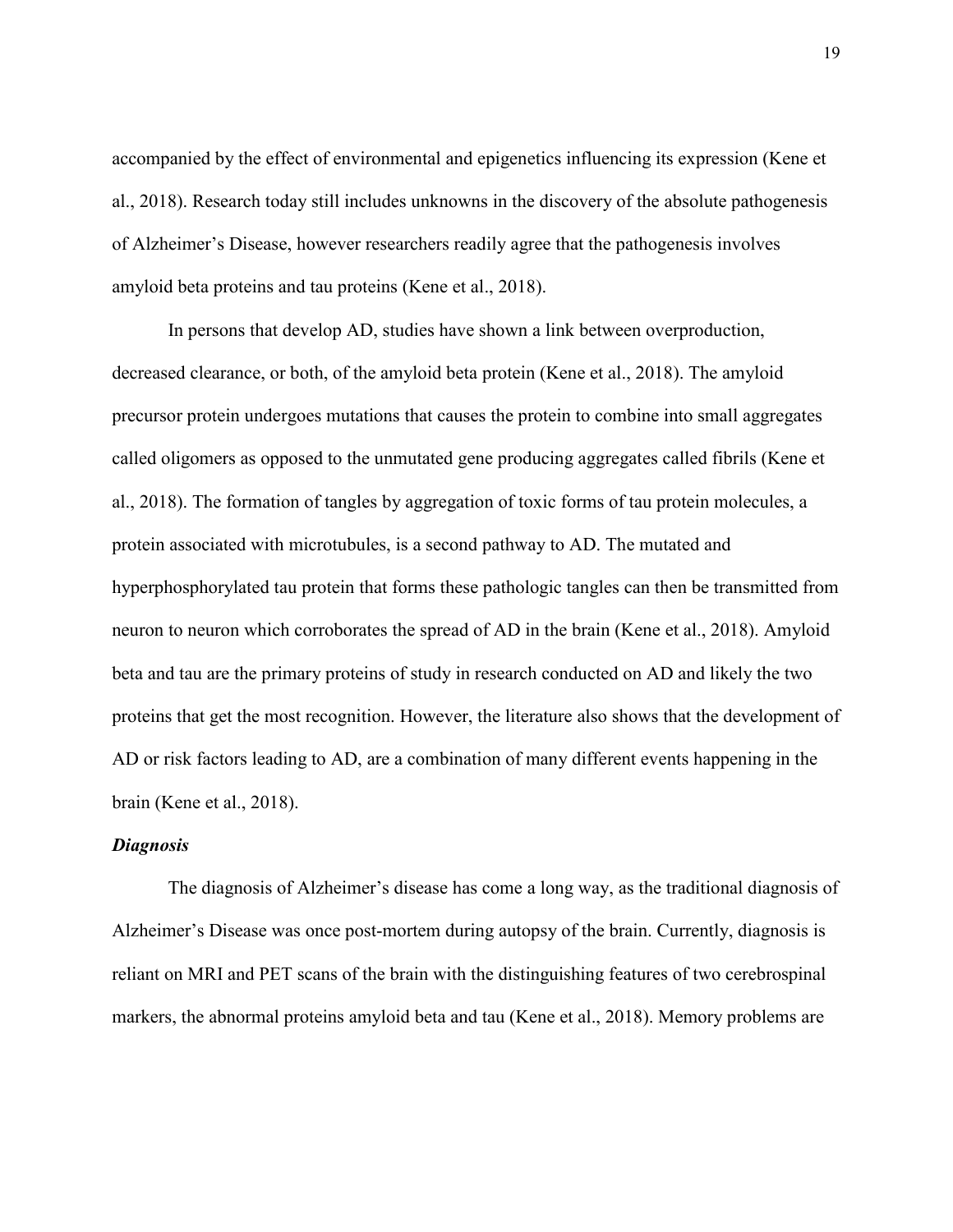the most common initial sign of AD, with other cardinal symptoms such as executive dysfunction and visuospatial impairment also manifesting early on (Wolk & Dickerson, 2018). Although memory disturbances are characteristic at onset, many individuals are dying from AD without an antemortem diagnosis (Kene et al., 2018). Population-based studies have shown that 33% of persons that died over the age of 85 years old without diagnosis had pathologic findings that were consistent of AD (Kene et al., 2018).

#### *Treatment*

Pharmacologic and non-pharmacologic care options exist for the management of AD and its symptoms. Although no definitive treatments exist in the management of AD, medications are available to help decrease the rate of decline seen in these patients. Current research indicates that cholinesterase inhibitors, mesalamine, and vitamin E are all viable options to stop this progression and address associated symptoms (Epperly, Dunay & Boice, 2017). Cholinesterase inhibitors increase the amount of acetylcholine between adjacent neurons within the brain and thus allow for enhanced transmission of information (Epperly, Dunay & Boice, 2017). Memantine is a partial N-methyl-d-aspartate (NMDA) receptor antagonist. These work to diminish the harmful excitation that occurs at the NMDA receptor (Epperly, Dunay & Boice, 2017). The combination of both the cholinesterase inhibitors and mesalamine have shown increased efficacy in treatment goals in research (Epperly, Dunay & Boice, 2017). Additionally, vitamin E supplementation has protective benefits due to its antioxidant properties amongst the cortical neurons in the central nervous system. Vitamin E can also be used in combination with cholinesterase inhibitors or memantine (Epperly, Dunay & Boice, 2017).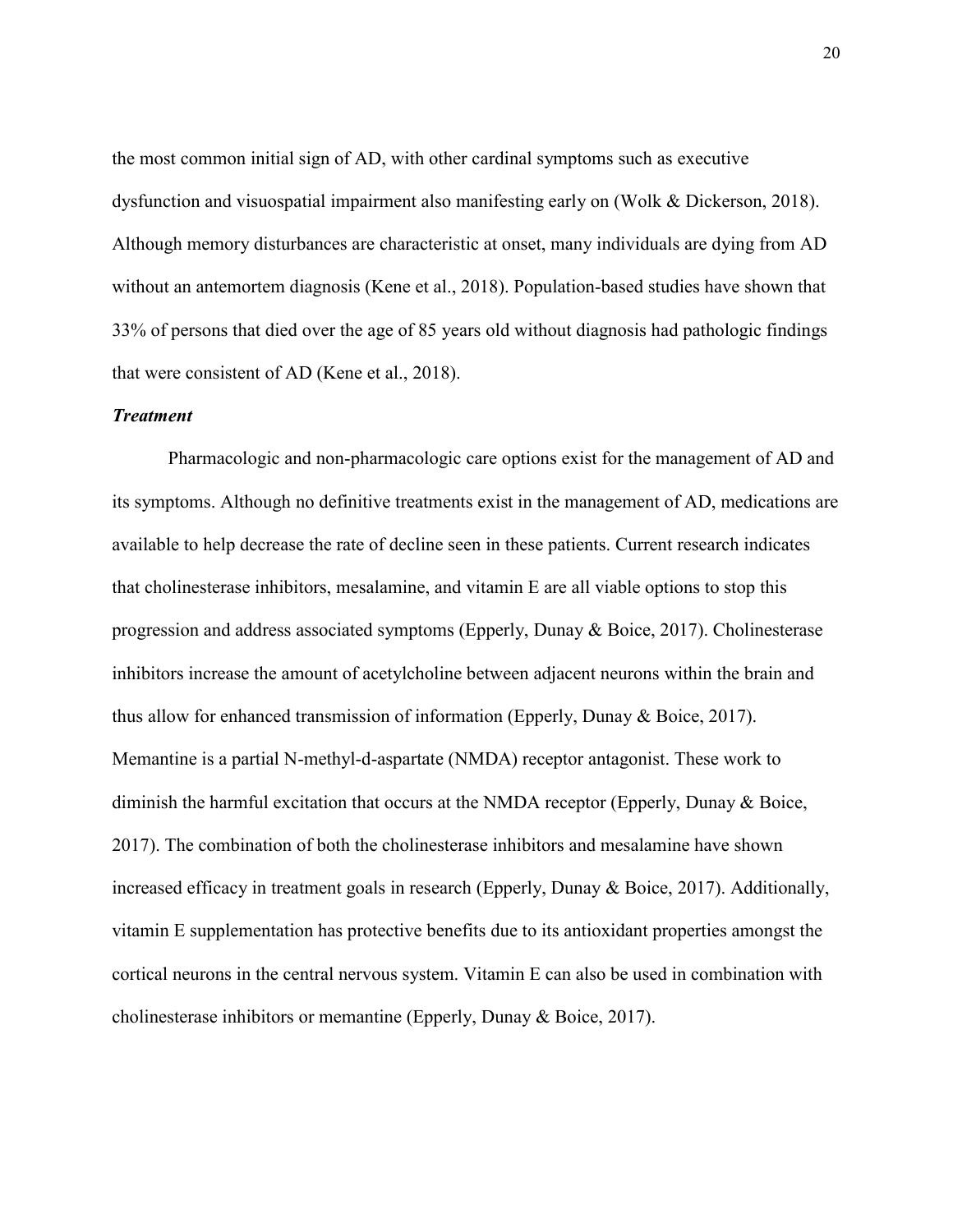Non-pharmacologic options in the management of AD include: managing behavioral disturbances, nutrition, exercise programs, and occupational therapy (Press & Alexander, 2019b). Nutrition is crucial to managing AD as patients can often suffer from the loss of the sense of smell, leading to decreased appetite and insufficient weight maintenance. Adding nutritional supplements or high calorie foods are options for optimizing weight gain (Press & Alexander, 2019b).

Occupational therapy (OT) is another non-pharmacologic option in the management of AD. A study where persons with AD were enrolled in OT programs to train how to cope with their disease and strategies to perform functional tasks independently showed improved activities of daily living skills along with other motor and processing skills. These programs were designed for both the patient and their caregiver (Press & Alexander, 2019b).

As AD manifests, patients can begin to develop depression as seen in nearly 50% of patients that suffer from AD (Smith, 2015). Rates and severity of depression become more significant throughout the progression of the disease, although the presentation of depression itself is often difficult as it can be difficult to discern from the symptomatology of AD (Smith, 2015). An option in management of depression brought on by dementia, implementation of routine exercise programs have shown a decrease in depression and progression of AD. These studies, however, are based on AD patients and less so on dementia (Press & Alexander, 2019b; Epperly, Dunay & Boice, 2017). These activity programs have been shown to decrease memory loss and also improve the functional capacity of patients with AD (Epperly, Dunay & Boice, 2017).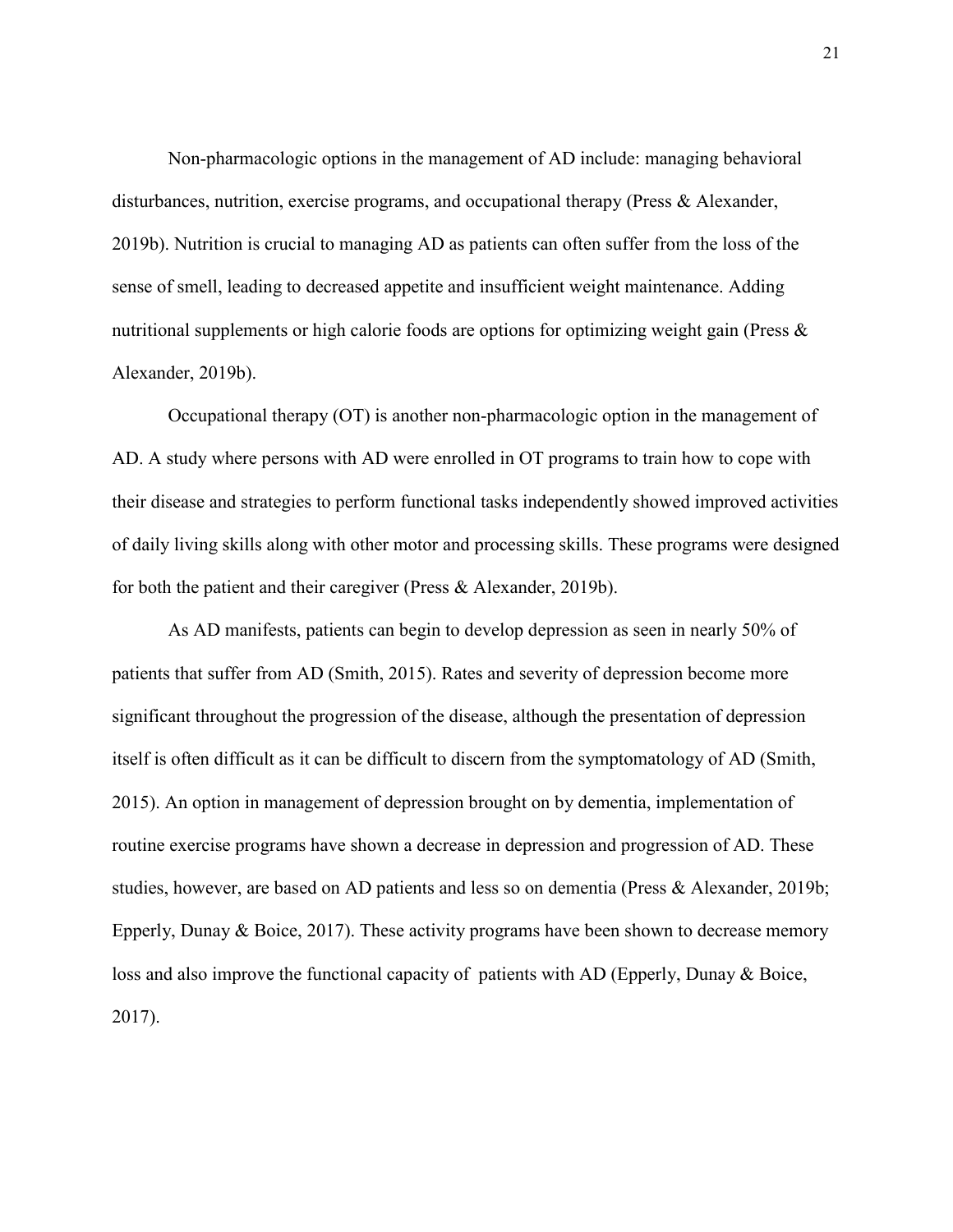## *Complications*

The diagnosis of AD, or dementia as a progressive symptom, does not solely affect the individual this disease is manifesting in. Management for behavioral disturbances is life changing not only for the patient but for the families that care for these patients. Persons with AD can suffer from: delusions, hallucinations, depression, agitation, aggression, and sleep disturbances (Press & Alexander, 2019a). In today's society, individuals with dementia often require outsourced care, such as long-term care facilities. However, the rates of depression in elders within nursing homes are greater than the approximate 16% of individuals in the general population who experience depression (Tsuno & Homma, 2009). Depression rates are an important consideration, as depression in residents living in these nursing homes can increase mortality by 59% (Tsuno & Homma, 2009).

#### *Summary*

Alzheimer's Disease is a complicated and progressive neurodegenerative disease that impacts a large percent of our population due to the increased life span from diagnosis and treatment improvements since its discovery (Clarfield, 2005; Kene, Montine & Kuller, 2018). Diagnostic improvements in using imaging and cerebrospinal fluid for key markers of amyloid beta and tau proteins have led to earlier diagnoses and subsequent earlier initiation of treatment (Kene et al., 2018). Diagnosing and treating AD sooner has improved the quality of life in those suffering from AD while additionally decreasing the rate of cognitive decline (Epperly, Dunay  $\&$ Boice, 2017). The next section will describe vascular dementia and its defining characteristics.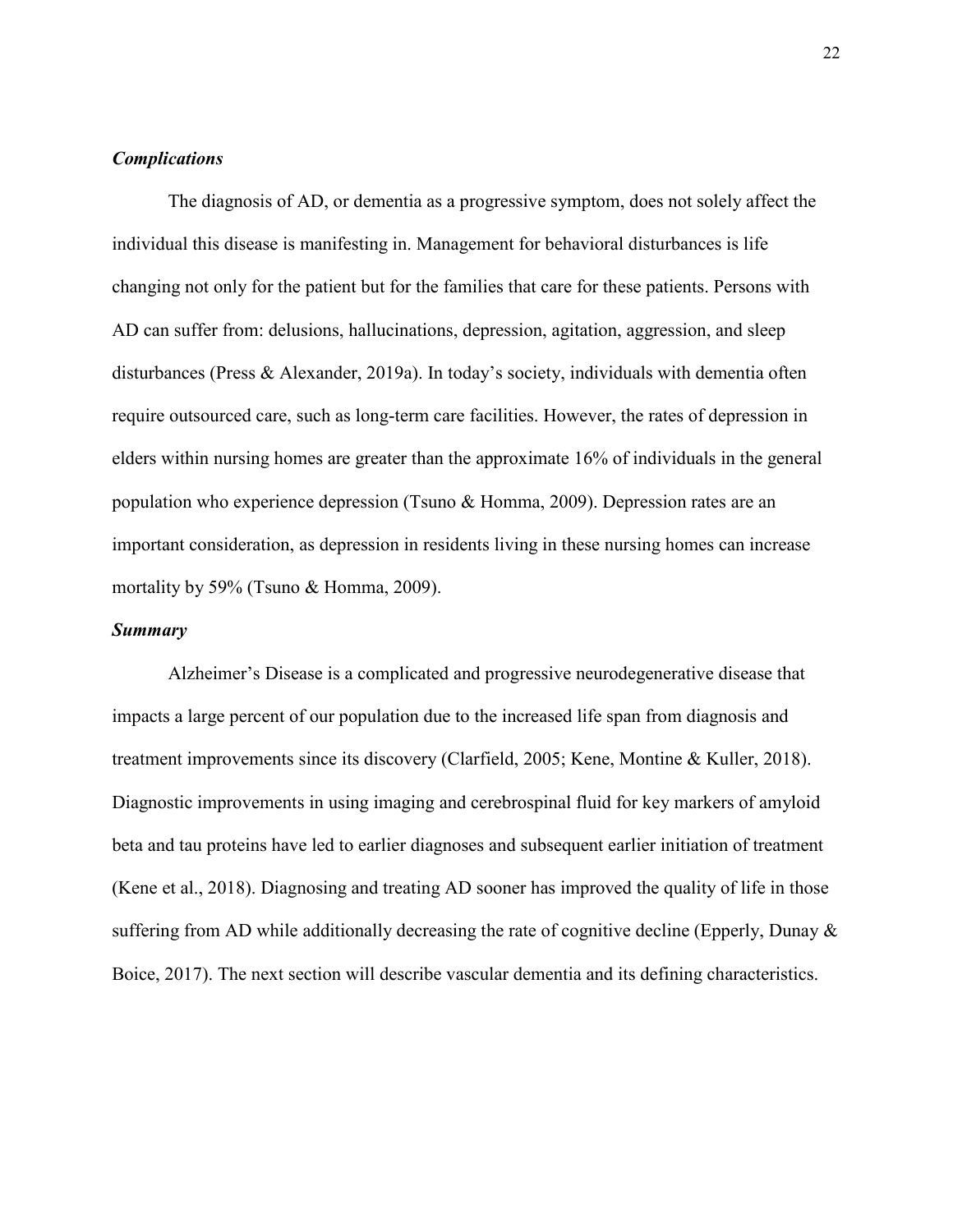#### **Vascular Dementia**

#### *Introduction*

After Alzheimer's dementia, vascular dementia is the second most common type of dementia (Smith & Wright, 2018). Vascular dementia may also be referred to as vascular cognitive impairment, multi-infarct dementia, subcortical dementia, and poststroke dementia (Rae-Grant, 2019). Vascular dementia is found in combination with other forms of dementia in 30-40% of dementia cases (Smith & Wright, 2018; Rae-Grant, 2019). Pure vascular dementia is less common, making up 10% of dementia cases (Smith & Wright, 2018). Vascular dementia is defined as a syndrome caused by any cerebrovascular disease or impaired cerebral blood flow that leads to cognitive dysfunction, symptoms can range from mild cognitive deficits to frank dementia (Smith & Wright, 2018; Rae-Grant, 2019). This section will discuss the risk factors, pathophysiology, clinical presentation, diagnosis, and treatment options for vascular dementia. *Risk Factors* 

Risk factors for vascular dementia include any behaviors or predisposing conditions that increase the risk of vascular disease such as advanced age, hypertension, diabetes, high cholesterol, smoking, atrial fibrillation, low physical activity, and high BMI (Smith & Wright, 2018).

#### *Pathophysiology*

The impaired cerebral flow that causes vascular dementia may be due to chronic hypoperfusion related to progressive atherosclerotic changes, or it may be related to acute embolic or hemorrhagic stroke (Smith & Wright, 2018).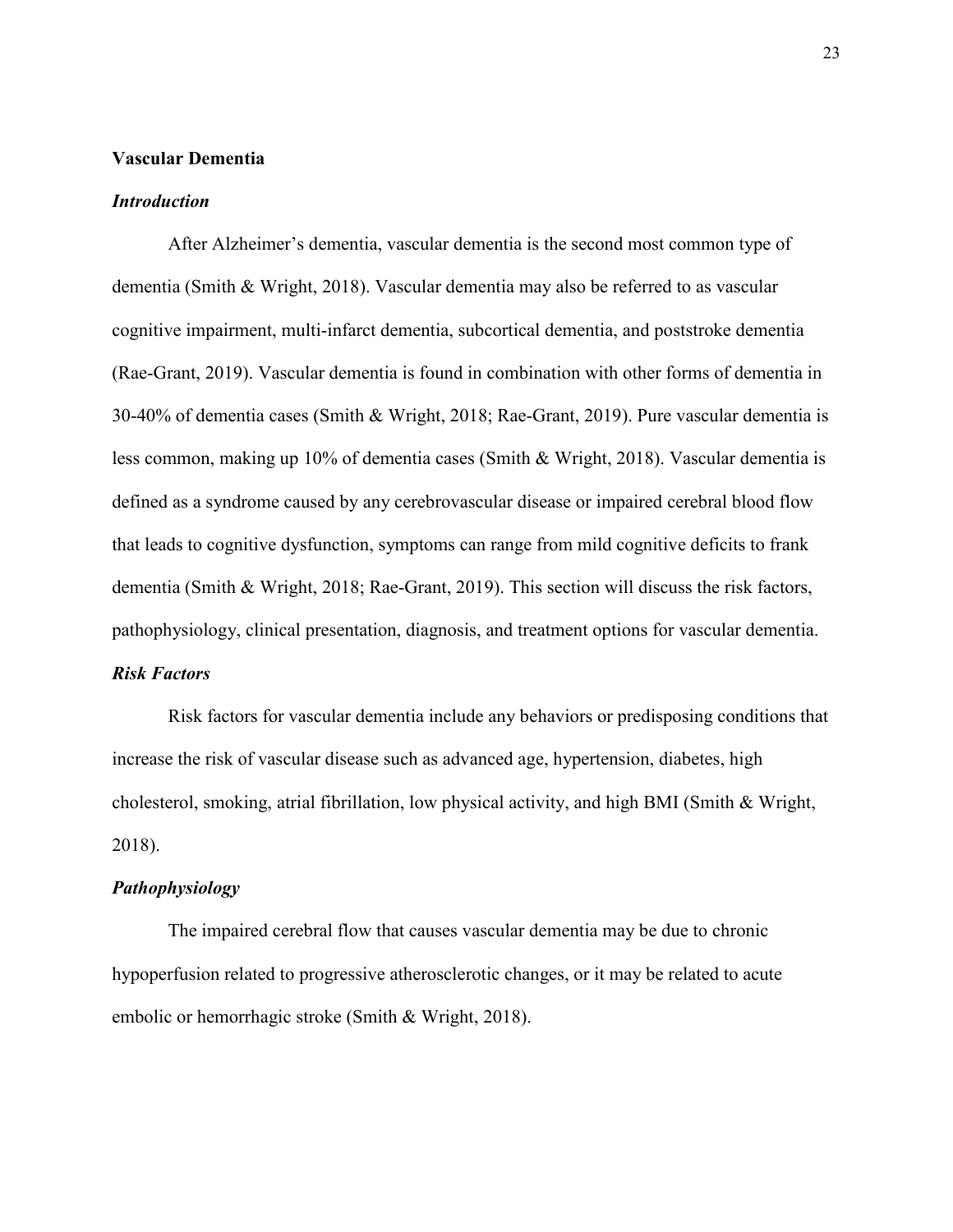Cerebral small vessel disease, or arteriosclerosis of the smaller vessels in the brain, is the most common cause of vascular dementia (Smith & Wright, 2018). The walls of arteries and arterioles become thickened and sclerotic, impairing blood flow to areas of the brain such as the basal ganglia and corona radiata. Another common underlying cause is cerebral amyloid angiopathy, in which there are deposits of beta amyloid plaques in small arteries and arterioles (Smith & Wright, 2018). Beta amyloid plaques are also present in Alzheimer's disease, however those plaques are found outside of the vasculature within the parenchyma rather than intravascularly (Keene, Montine, & Kuller, 2018). Other underlying causes include acute brain infarctions, cerebral hemorrhage, white matter lesions, small vessel disease, cerebral autosomal dominant arteriopathy, inflammatory conditions, and genetic conditions (Smith & Wright, 2018; Rae-Grant, 2019).

#### *Clinical Presentation*

The clinical presentation of vascular dementia depends on the underlying etiology. The patient or caretaker may report a decline in cognitive function or difficulties with activities of daily living with or without a history of an acute stroke (Rae-Grant, 2019). If related to an acute stroke, vascular dementia will present as the new onset of impaired cognitive and executive functions following the stroke (Smith & Wright, 2018). The specific symptoms a patient presents with depends on the region of the brain damaged in the preceding stroke, with multi-infarct or multi-hemorrhagic strokes leading to the more clinically significant dementias (Smith & Wright, 2018). Vascular dementia may also be related to chronic vascular changes in the brain, in which case symptoms would come on more gradually (Smith & Wright, 2018). The most common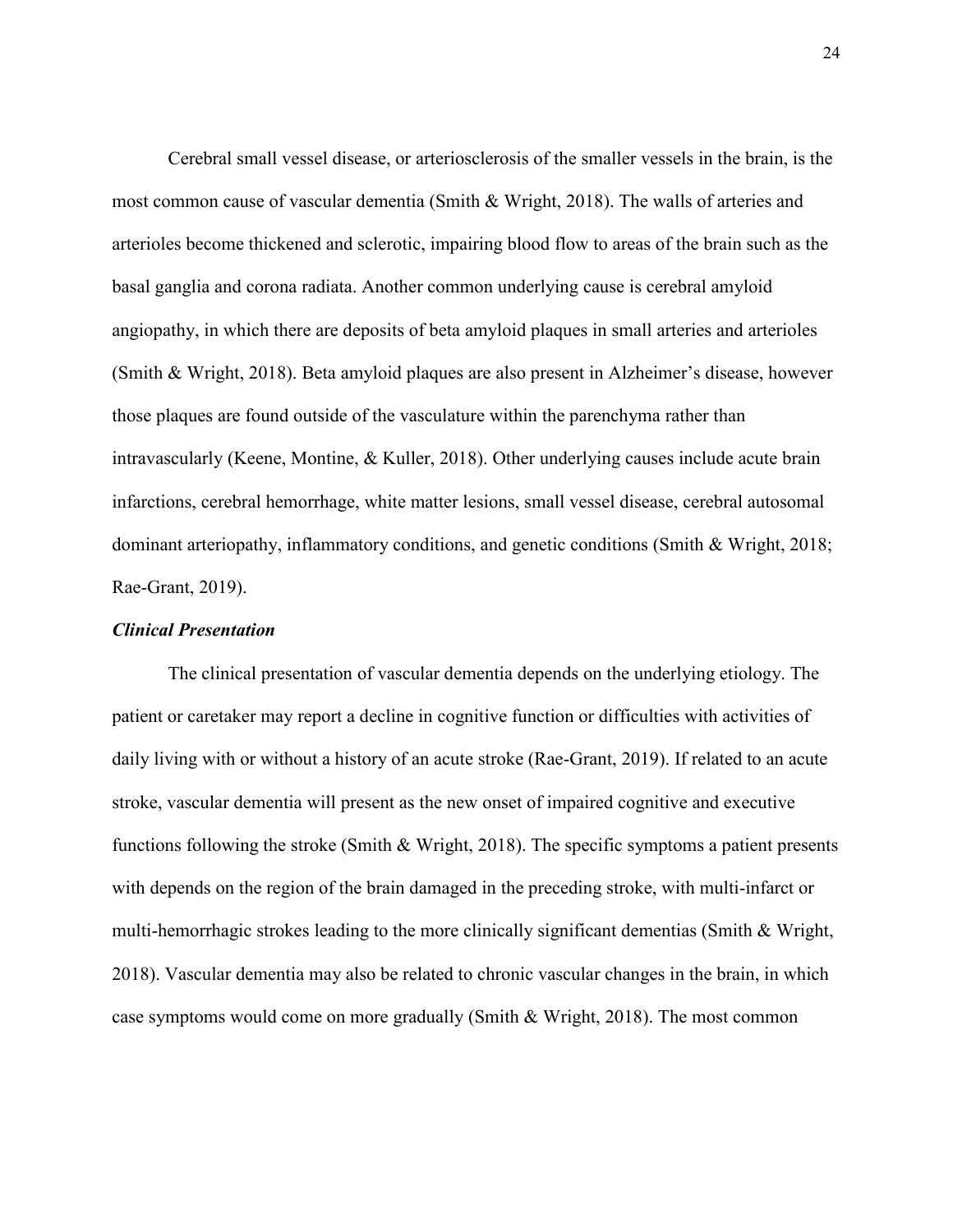symptoms seen are changes in executive function and processing speed, however changes in memory and other functions may also be seen (Smith & Wright, 2018).

## *Diagnosis and Treatment*

Diagnosis of vascular dementia is primarily based on three criteria. The first is classifying the cognitive changes the patient is presenting with as either mild cognitive impairment or as dementia (Smith & Wright, 2018). The second criteria is documenting that there is cerebrovascular disease present, this can include a stroke, TIA, or imaging of silent chronic cerebrovascular disease (Smith & Wright, 2018). Thirdly, it must be documented that the amount of cerebrovascular changes present is sufficient to contribute to changes in cognition (Smith & Wright, 2018). For example, the onset of dementia symptoms following a stroke is sufficient to diagnose vascular dementia if cognitive decline was not present prior to the stroke (Smith & Wright, 2018). Vascular dementia may be diagnosed from a significant and thorough clinical history and routine neuroimaging studies (Smith & Wright, 2018). Magnetic resonance imaging (MRI) is the imaging method of choice to evaluate for evidence of cerebrovascular disease in vascular dementia (Rae-Grant, 2019).

Like other forms of dementia, pharmacological management of vascular dementia is limited. Options include donepezil for patients with pure vascular dementia, galantamine for patients with pure vascular dementia or mixed dementia, and nimodipine (Rae-Grant, 2019). There is some evidence available to suggest supplements such as CDP-choline, cerebrolysin, and ginkgo biloba may improve cognition (Rae-Grant, 2019). Patients and their caretakers can also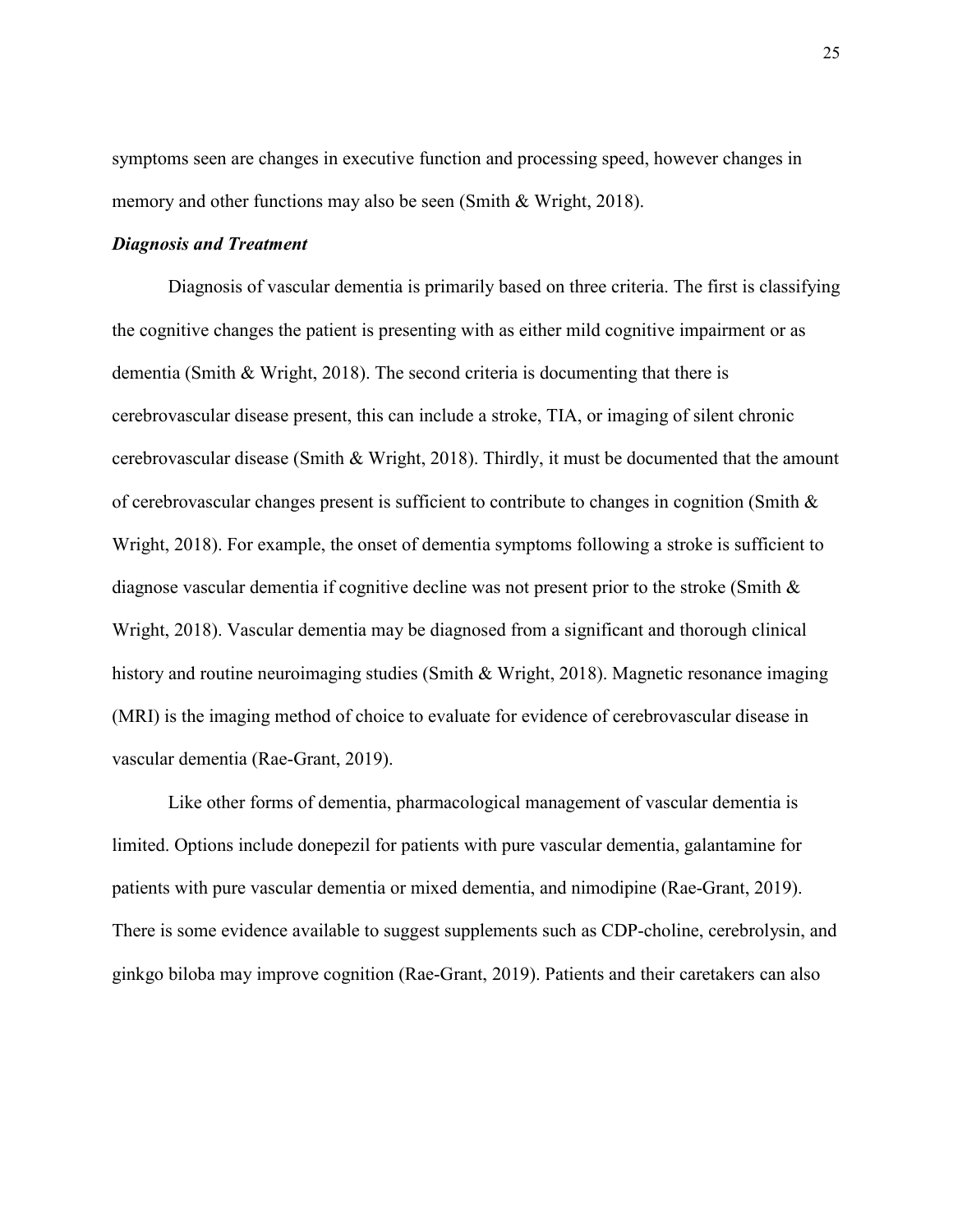consider behavioral interventions and caregiver support and counseling to reduce dementia related behaviors and delay moving into a long-term care facility (Rae-Grant, 2019).

## *Summary*

In summary, vascular dementia is the second most common form of dementia (Rae-Grant, 2019). Though it is typically present along with other forms of dementia such as Alzheimer's disease, it can be present on its own (Rae-Grant, 2019). Diagnosis is made based on the presence of vascular changes within the brain seen on MRI and clinical suspicion that these changes are contributing to the clinical signs of cognitive decline (Smith & Wright, 2018). Treatment is largely limited, with behavioral interventions playing a large part in management (Rae-Grant, 2019).

# **Lewy Body Dementia**

#### *Introduction*

Lewy body dementia (LBD) is the third most common type of dementia, constituting up to 30% of dementia cases (Latimer & Montine, 2018). The average age at presentation is 75 years old, and men are more likely than women to develop LBD (Latimer & Montine, 2018). Genetic risk factors have been found to contribute to up to 36% of LBD (Latimer & Montine, 2018). The environmental and lifestyle risk factors for LBD are not currently well understood, though there is evidence to suggest that a history of loss of consciousness following traumatic brain injury may contribute (Latimer & Montine, 2018). This section will discuss the underlying pathophysiology, clinical presentation, diagnosis, and treatment of Lewy body dementia.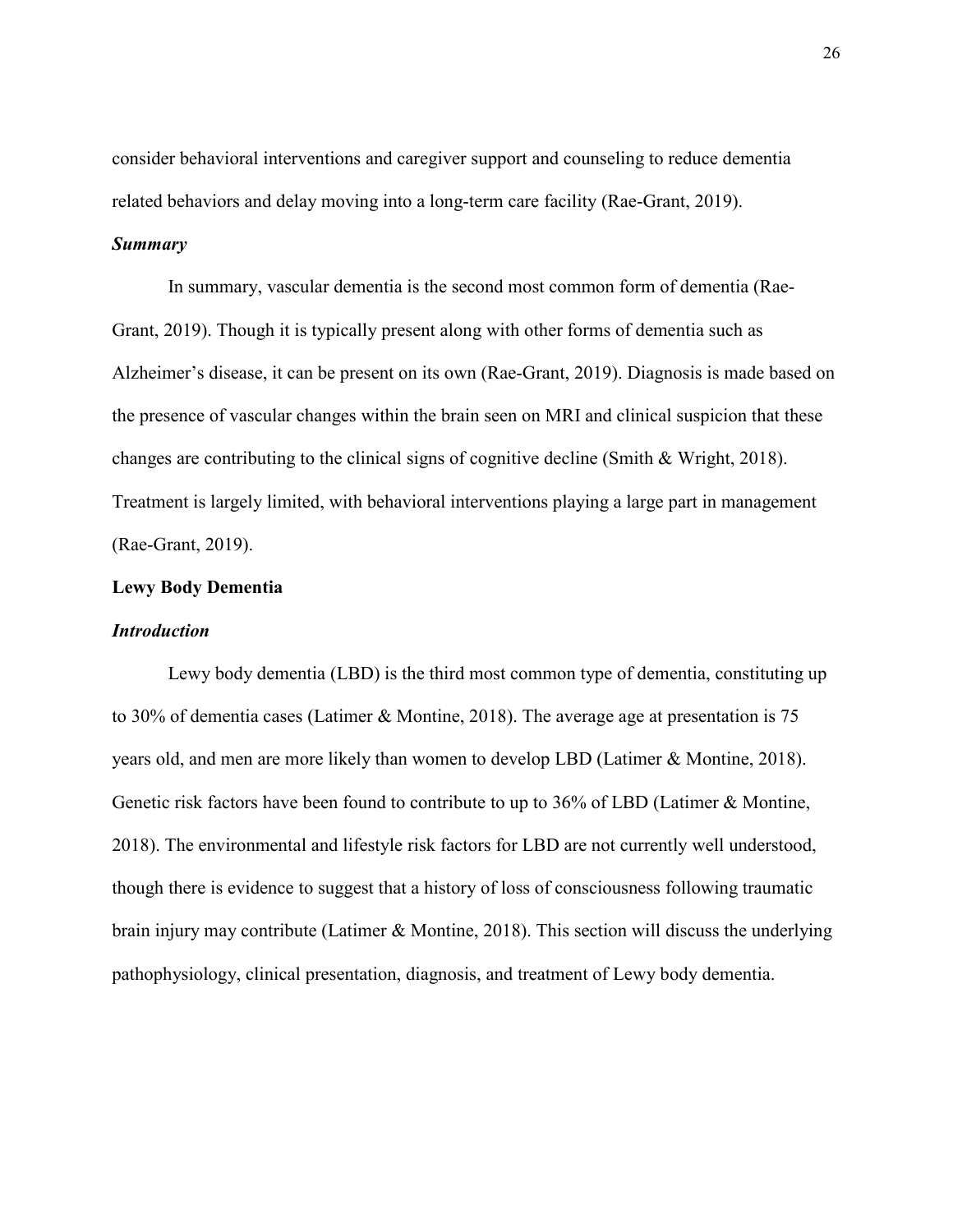## *Pathophysiology*

LBD shows regional atrophy in the frontal, temporal, and parietal lobes of the brain as well as more severe atrophy in the cingulate gyrus and amygdala (Latimer & Montine, 2018). The biological hallmark of LBD is the presence of Lewy bodies in the anterior frontal and temporal lobes, cingulate gyrus, substantia nigra, and insula (Farlow, 2017; Latimer & Montine, 2018). Lewy bodies are small alpha-synuclein and eosinophil aggregates within neurons (Farlow, 2017). Alpha-synclein is a protein that is found at presynaptic terminals throughout the brain and is thought to play a role in neurotransmitter release (Latimer & Montine, 2018). When these proteins become aggregated, they interfere with normal neuron to neuron signaling in the areas of the brain that they affect (Latimer & Montine, 2018).

As mentioned above, genetic factors have been found to contribute to up to 36% of LBD, with some genetic mutations being cited as an underlying cause and others simply contributing to an increased risk for disease development (Latimer & Montine, 2018). The genes that have been found to possibly be linked to LBD have also been linked to other neurodegenerative diseases; there are currently no known genetic markers that are specific to LBD (Latimer & Montine, 2018). Some of the genes that have been implicated in neurodegenerative diseases include SNCA, APP, and PSEN1/PSEN2 (Latimer & Montine, 2018). The SNCA gene codes for the alpha synuclein protein (Latimer & Montine, 2018). Several point mutations in this gene have been linked to LBD, Parkinson disease, and frontotemporal dementia; it has been suggested that these mutations may increase the likelihood of these proteins to aggregate (Latimer & Montine, 2018). Mutations to APP have previously been linked to Alzheimer's dementia, and recently a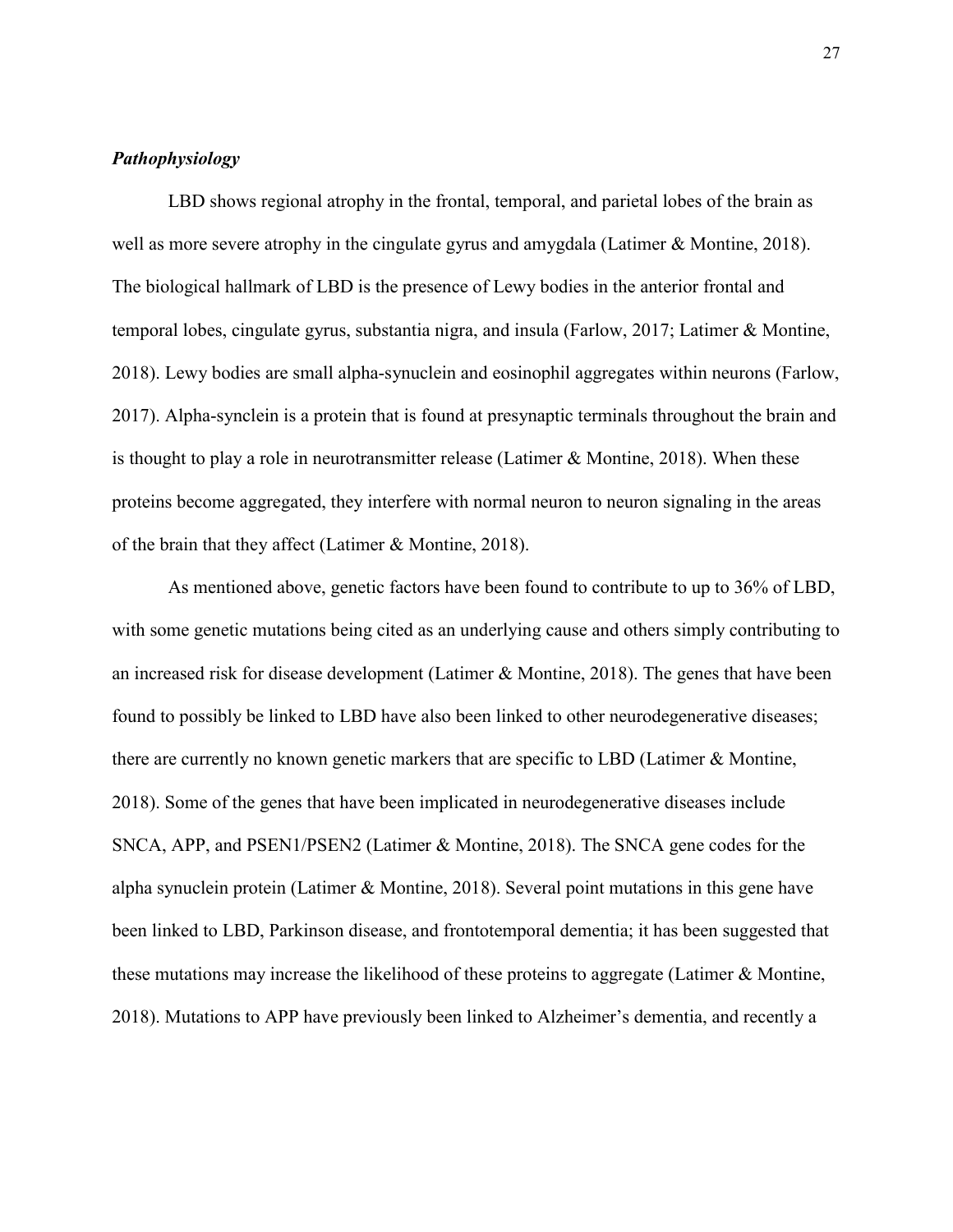link between the APP717 mutation and the presence of Lewy bodies on autopsy has been established (Latimer & Montine, 2018). PSEN1/PSEN2 point mutations lead to mutations of the protein presenilin, which is responsible for processing the protein amyloid (Latimer & Montine, 2018). Mutations may contribute to increased formation of Lewy bodies (Latimer & Montine, 2018).

### *Clinical Presentation*

LBD is defined as a dementia with at least two of the following features: visual hallucinations, parkinsonism, cognitive fluctuations, dysautonomia, or REM behavior disorder, with visual hallucinations and parkinsonism being the most common defining features (Farlow, 2017, 2019). Though the clinical presentation of LBD is fairly similar to both Alzheimer's dementia and Parkinson disease, the sequence of symptoms is distinct (Farlow, 2017; Latimer & Montine, 2018). Patients with LBD tend to have decline in visuospatial function, attention, and executive decision making prior to having memory loss (Farlow, 2017). In Alzheimer's, memory loss tends to be the first symptom (Farlow, 2017). In comparison to Parkinson's dementia, LBD features dementia followed within one year by the onset of parkinsonism (bradykinesia, akinesia, and/or limb rigidity), whereas Parkinson's dementia begins with the motor symptoms and progresses to dementia after about one year (Connors et al., 2018).

#### *Diagnosis and Treatment*

Diagnosis of LBD is often made clinically, however specific patterns of atrophy and metabolic changes within the brain due to the presence of Lewy bodies are detectable on MRI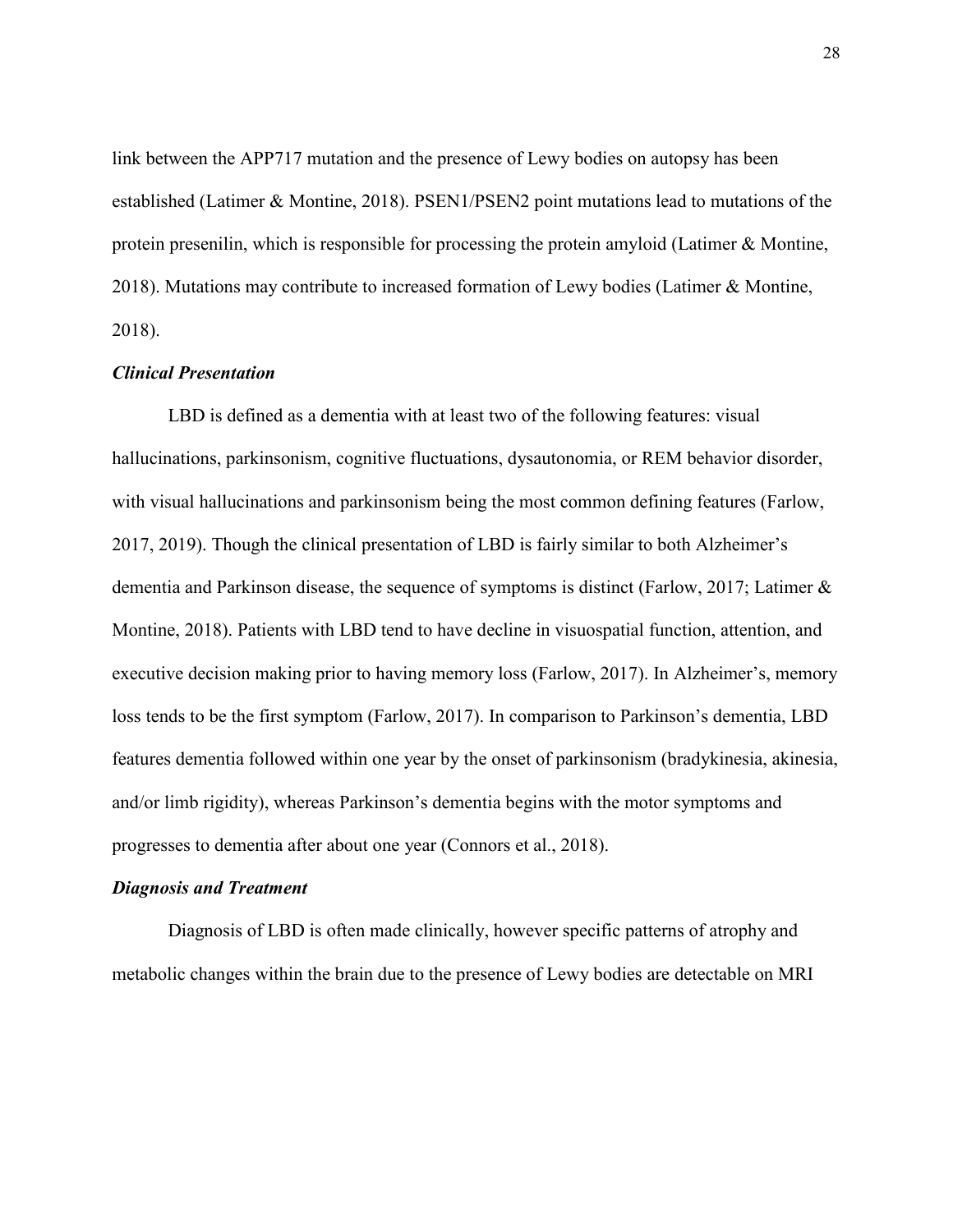and PET scans (Farlow, 2017). Biomarker tests specific to LBD are currently under investigation (Farlow, 2017).

In regards to prognosis, LBD is like other dementias in that it features progressive cognitive decline that inevitably leads to death (Farlow, 2019). There are no disease-course altering treatments currently available for LBD, and treatment is therefore focused on symptom relief. Symptomatic treatment of LBD tends to be more difficult than treatment of some other dementias due to the presence of both psychosis in the form of visual hallucinations and parkinsonism as well as a tendency for antipsychotic sensitivity to be present in LBD (Connors et al., 2018; Farlow, 2019). Overall, medications tend to be poorly tolerated, with antiparkinsonism agents such as levodopa increasing psychiatric symptoms and antipsychotic drugs, antidepressants, and benzodiazepines worsening parkinsonism, confusion, and autonomic dysfunction (Farlow, 2019). The most efficacious drugs seem to be cholinesterase inhibitors including donepezil and rivastigmine (Connors et al., 2018; Farlow, 2019). In small limited studies these medications improved cognition, psychotic symptoms, and parkinsonism symptoms in patients with LBD (Farlow, 2019).

Another key part of symptom management in LBD is the use of non-pharmaceutical treatments. Some options for non-pharmaceutical interventions that have been found to provide mild improvement include honey-thickened liquids and postural adjustments to avoid aspiration, electroconvulsive therapy and transcranial magnetic stimulation to treat depression, psychological interventions to decrease distress during visual hallucinations, exercise and physical therapy to improve gait, environmental modification to reduce distress with delusions,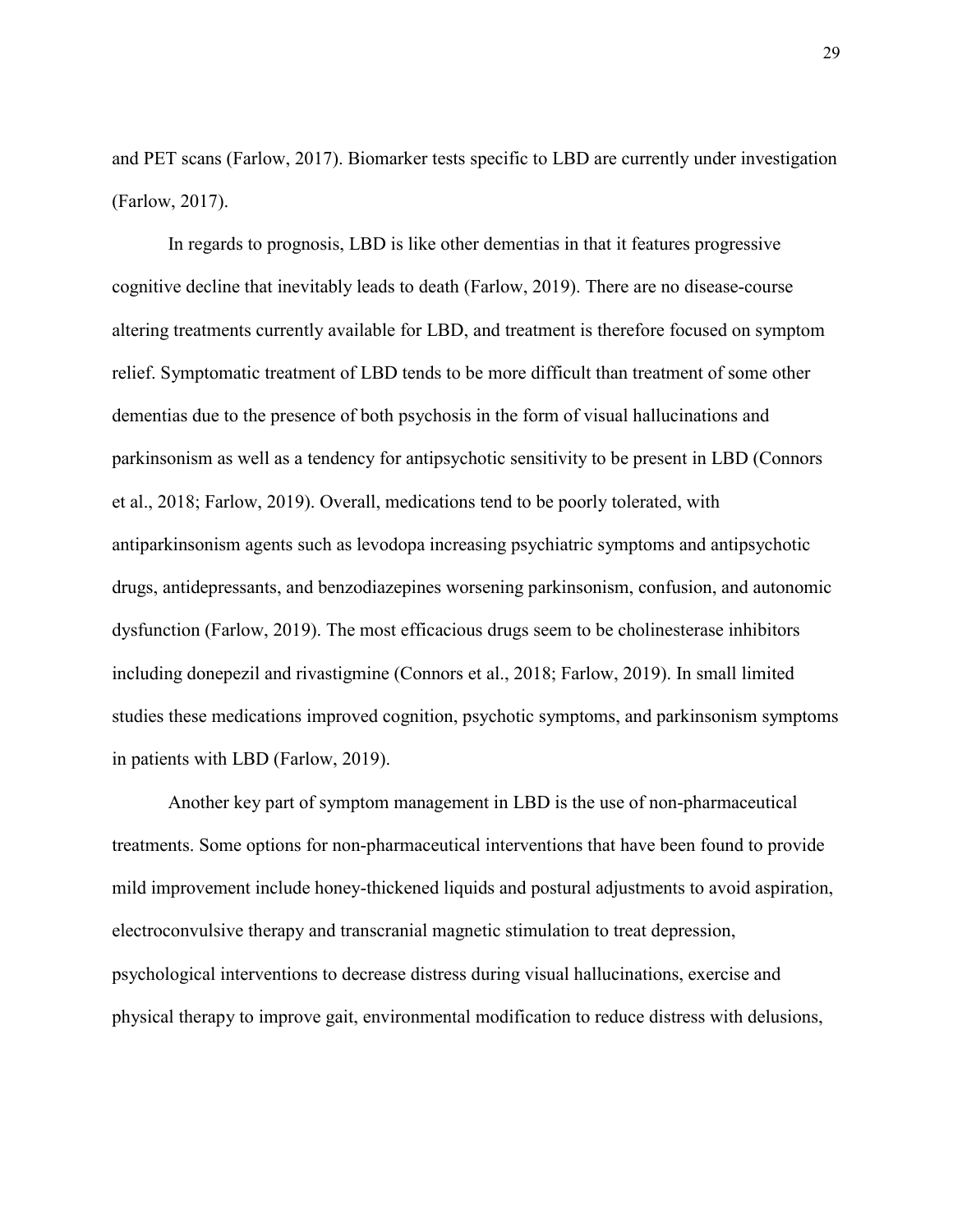music therapy to help with agitation, and occupational therapy (Connors et al., 2018). None of these approaches have been studied extensively and may only provide modest improvement in symptoms.

#### *Summary*

In summary, LBD is the third most common cause of dementia (Latimer & Montine, 2018). Though the underlying biology is largely unknown, there are several genetic mutations that have been linked with the presence of Lewy bodies, or alpha synuclein protein aggregates, in the brain (Latimer & Montine, 2018). LBD typically presents as loss of executive decision making capabilities, followed by the onset of dementia, followed by the onset of parkinsonism (Farlow, 2017). There are no disease altering treatments available, and symptomatic management is therefore indicated (Connors et al., 2018; Farlow, 2019).

#### **Frontotemporal Dementia**

#### *Introduction*

Frontotemporal dementia (FTD) is an encompassing term that includes neurodegenerative conditions that may affect many different areas of cognitive function, including motor function, language, behavior, speech, and cognitive control (Olney, Spina, & Miller, 2017). FTD onset usually occurs in a person's 60s (Lee, Yaffe, & Wilterdink, 2019). FTD is one of the most common types of dementia, with its prevalence ranging from 3% to almost 27% (Vieira et al., 2013). Diagnosis may take up to several years after onset of symptoms, and the average length of life post diagnosis can range from 8-10 years (Bang, Spina,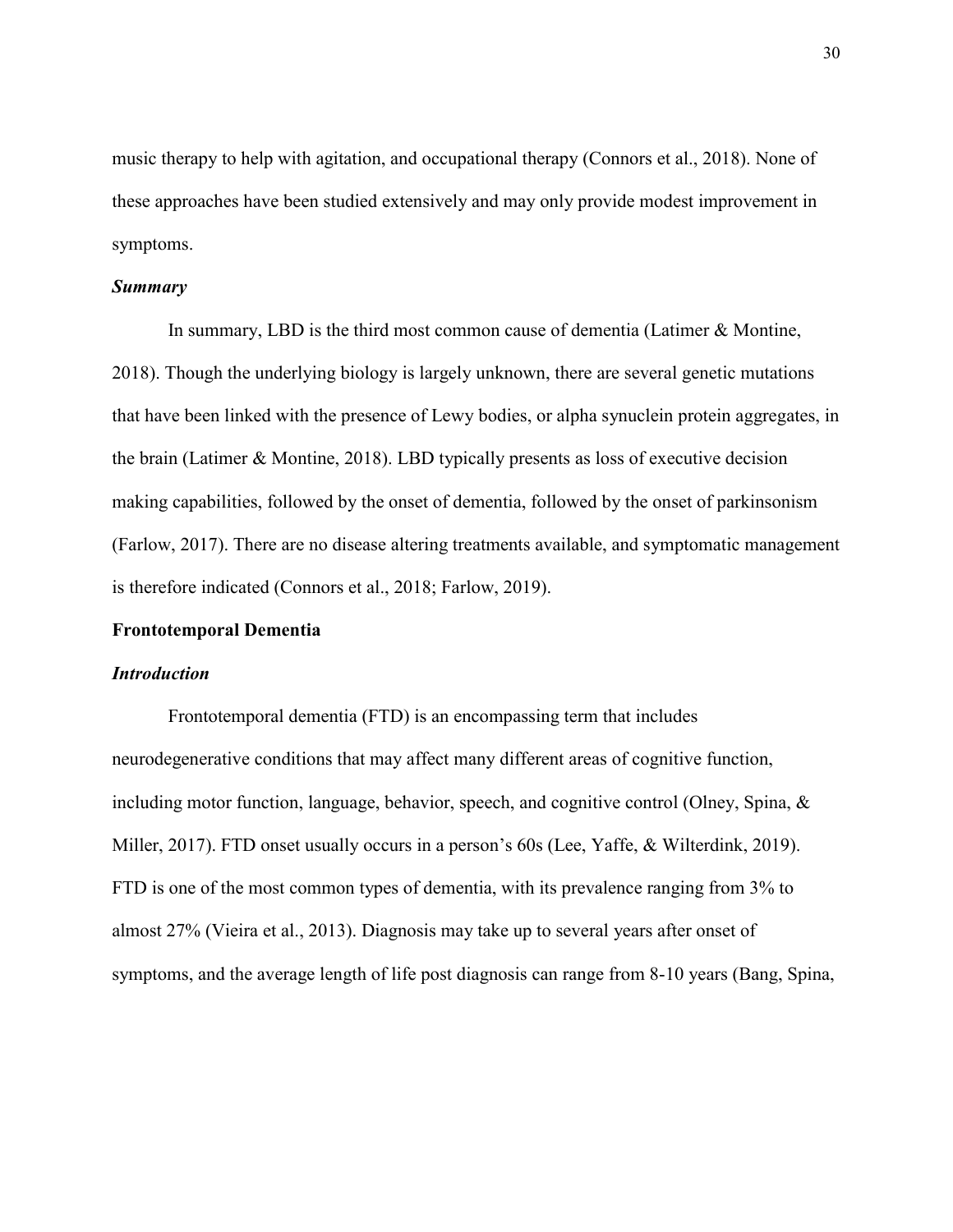& Miller, 2015). This section will serve to describe the history, signs and clinical features, progression, and diagnosis of frontotemporal dementia and its variant disorders.

## *History*

Throughout time, the definition and classifications of FTD have evolved. FTD was first described in 1892 by a neurologist named Arnold Pick, when he reported a patient who had progressive language deficits along with left temporal lobe atrophy (Bang et al., 2015). Alois Alzheimer analyzed Pick's cases and later distinguished them as Pick disease, characterized by the set of symptoms along with cytoplasmic inclusions with an affinity for silver stain (Lee et al., 2019). This definition was altered by Pick's students, who separated general FTD from the specific subtypes in which Pick bodies are present in the brain tissue (Olney et al., 2017).

 From the discovery made by Pick until the 1970s, little was researched on dementia (Olney et al., 2017). A team of French researchers, Delay, Brion, and Escourolle, published a paper on the differences between Alzheimer's disease and Pick's disease, which up until that point were regarded as the same condition with a vascular etiology and accepted as one of the main causes of senility (Olney et al., 2017). The paper described differences in the clinical and anatomical findings between the two diseases (Thibodeau & Miller, 2013). Researchers found that Pick's disease showed frontotemporal atrophy with a lack of apraxia and agnosia, whereas Alzheimer's disease showed more distributed atrophy with symptoms of apraxia and agnosia (Olney et al., 2017). In the 1900s, Pick's disease was renamed into frontotemporal dementia, an encompassing term that includes three subsets: behavioral variant, semantic dementia, and progressive nonfluent aphasia (Olney et al., 2017).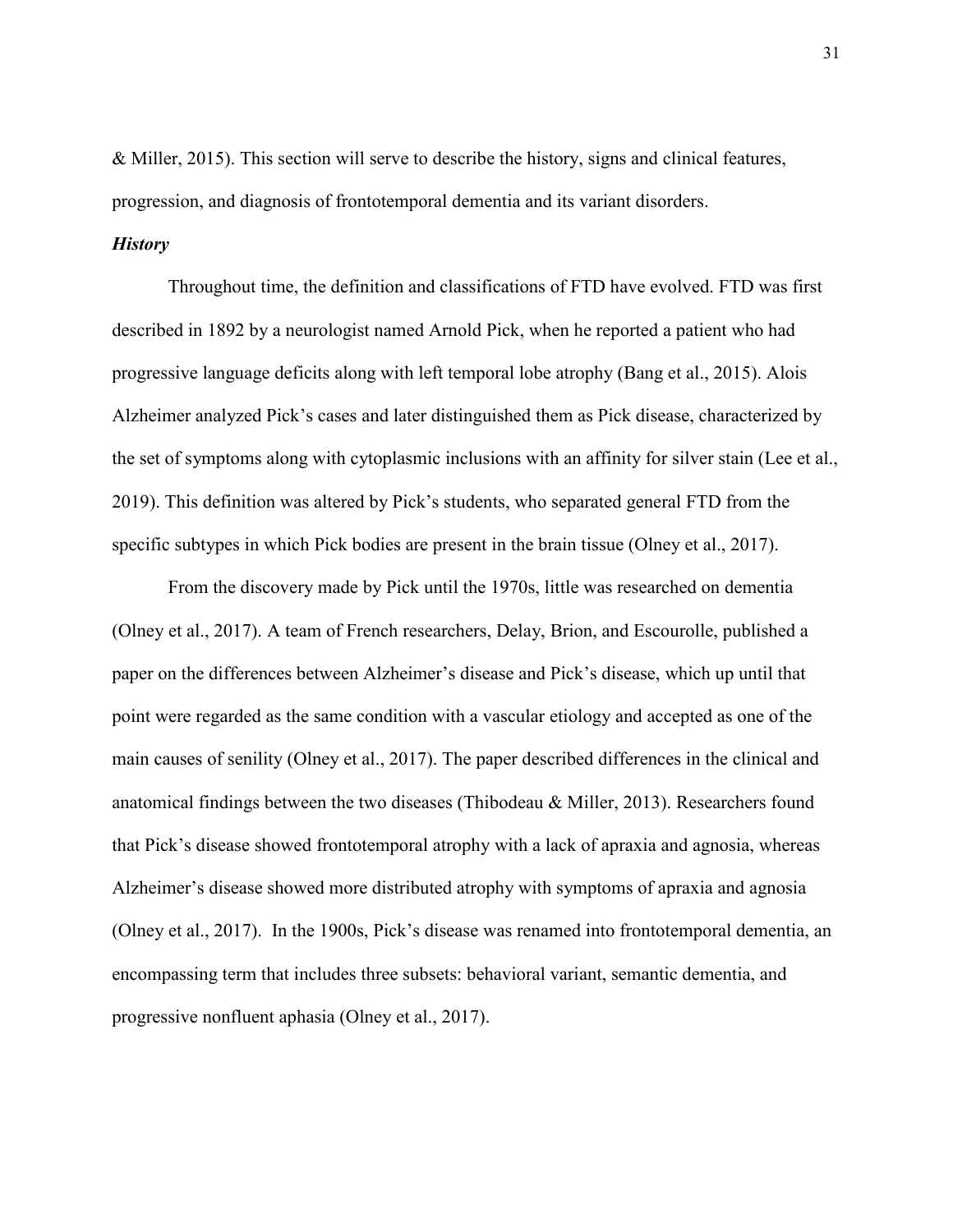## *Clinical Presentation*

Frontotemporal dementia is currently classified into three subcategories. Behavioral variant FTD is associated with failure to maintain appropriate behaviors, semantic variant is associated with deficits in logic and understanding language and progressive primary progressive aphasia is associated with speech and grammar deterioration (Bang et al., 2015). Initially, a patient can present with specific symptoms for a certain variant of FTD, but overtime, brain atrophy of the frontal and temporal lobes will converge and a more non-specific FTD will progress (Bang et al., 2015). This section will serve to specify the clinical features of FTD variants and differentiate between the subtypes.

**Behavioral variant.** Behavioral variant frontotemporal dementia (bvFTD) is marked by progressive changes in behavior, personality, and emotion (Olney et al., 2017). Symptom onset usually presents in a patient's sixties, but can present anywhere from their twenties to their nineties (Lee et al., 2019). Because of the range of changes a patient can experience, diagnosis of bvFTD can be delayed for years after symptoms onset (Lee et al., 2019). The most common behaviors of bvFTD include personality changes, disinhibition, and apathy (Bang et al., 2015).

 Disinhibition during bvFTD progression can include a wide range of symptoms, which may have an impact on familial relationships, and even the patient's safety. Impulsiveness and carelessness increase in bvFTD, leading to behaviors such as reckless spending, public urination, hit-and-run accidents, approaching strangers, a lack of physical and/or sexual boundaries, and taking other people's possessions (Lee et al., 2019). Patients lack of fiscal responsibility may place the patient in a financial crisis (Bang et al., 2015). Although patients may take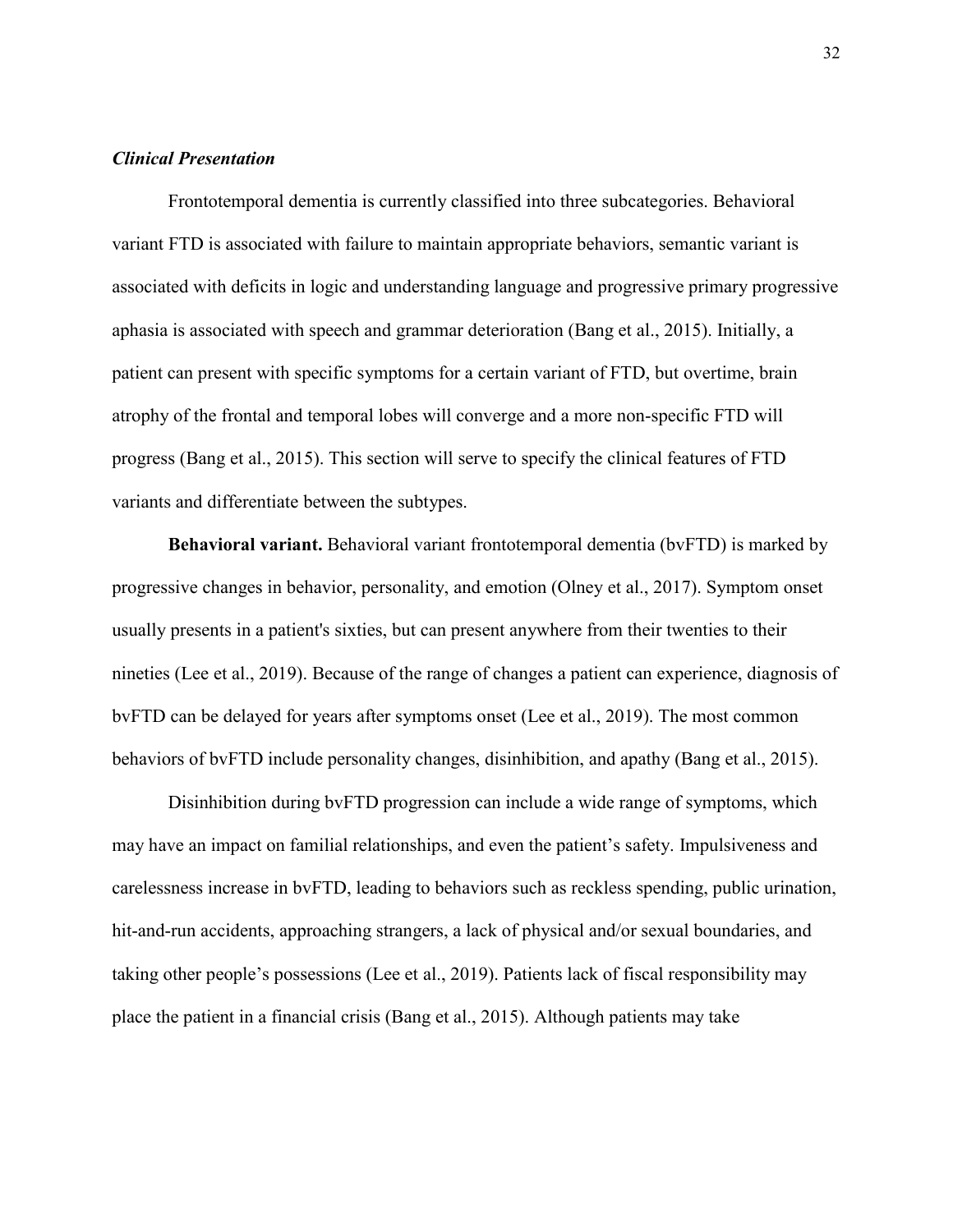inappropriate sexual advances or make sexual remarks toward strangers, patients usually have a decreased sex drive (Bang et al., 2015). Apathy is another hallmark symptom of bvFTD. Patients may experience a wide variety of emotional changes as their disease progresses, and their emotional priorities may shift, resulting in resentment from family and friends and strain on caregiver relationships (Lee et al., 2019). These changes may include a lack of interest in work, decreased social interaction with family and friends, and a decreased awareness of the emotional needs of those around them (Bang et al., 2015). Aside from personality changes, patients can also show an increase in compulsive behaviors. Oftentimes, patients will start to display simple, repetitive movements or compulsive behaviors such as binge eating, compulsive cleaning, repeating certain phrases (Lee et al., 2019). In 15-20% of cases, patients will develop an associated motor neuron disease (Lee et al., 2019).

**Semantic Variant.** Semantic variant frontotemporal dementia is marked by impaired comprehension of language and speech (Lee et al., 2019). With advancing in brain mapping, researchers are noting that atrophy in the left temporal lobe is associated with language impairments and a progressive loss of semantic knowledge (Bang et al., 2015). Patients with semantic variant FTD tend to have a slower progression of the disease and are the least likely variant to have a genetic cause (Bang et al., 2015).

Oftentimes, the first symptom that will be noticed in a person with semantic variant FTD is word-finding difficulty (Lee et al., 2019). Symptoms usually progress from difficulty recognizing uncommon words, such as elephant, to more commonly used words, such as spoon (Bang et al., 2015). Early in disease progression, patients tend to maintain their ability to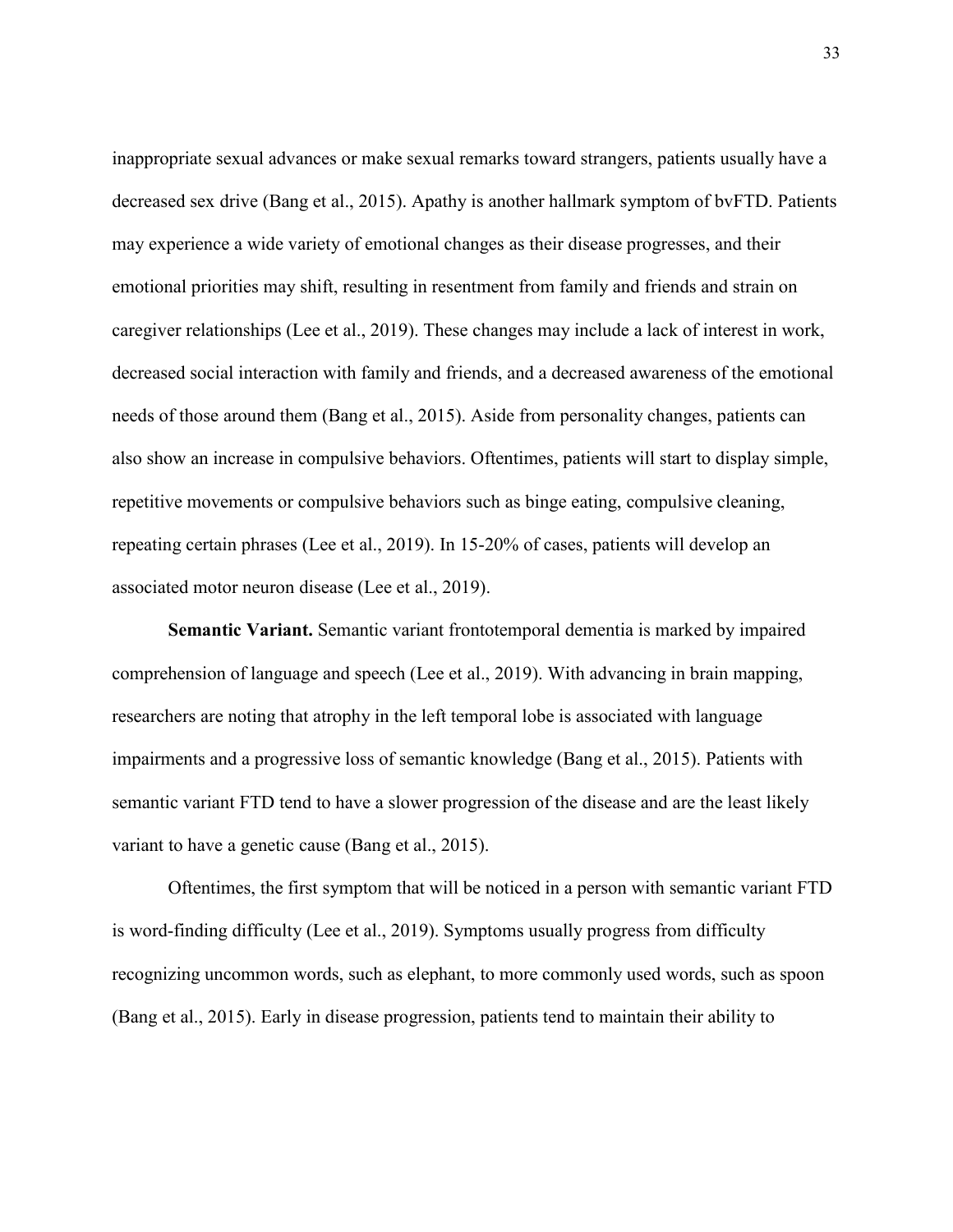recognize complete sentences, while their ability to recognize single words decreases (Lee et al., 2019). Patients may also have a difficult time with words that contain irregular spellings, such as yacht (Lee et al., 2019). Descriptions of words will not make up for a lack of remembrance of what the original word was (Bang et al., 2015). As the disease progresses, words and language comprehension tend to broadly disappear, along with gaining attributes of other FTD variants (Bang et al., 2015). One interesting development in semantic variant FTD is a development of artistic talent (Bang et al., 2015). Often patients will take on a compulsion for painting, drawing, or music (Bang et al., 2015).

**Nonfluent primary progressive aphasia variant.** Nonfluent variant frontotemporal dementia (nvFTD) is marked by progressive speech deficits due to motor control and an inability to speak with proper grammar or speech sounds (Lee et al., 2019). Research has noted a correlation between atrophy of Broca's area and nvFTD (Bang et al., 2015). Early stages of the disease may show only slight errors in grammar or mispronunciation, and often these errors will go unnoticed (Bang et al., 2015). As the disease progresses, patients with nvFTD will eventually become completely non-verbal, as well as gaining attributes and behaviors consistent with other variants of FTD (Bang et al., 2015).

 Patients with nvFTD will progress from slight errors in grammar or pronunciation errors in sentence structure, including word or syllable insertions, deletions, or substitutions (Lee et al., 2019). Patients are unable to repeat the same word multiple times without creating new pronunciations each repetition (Bang et al., 2015). Speech becomes slow, slurred, and takes much more effort as the disease progresses (Bang et al., 2015). Initially, patients may have a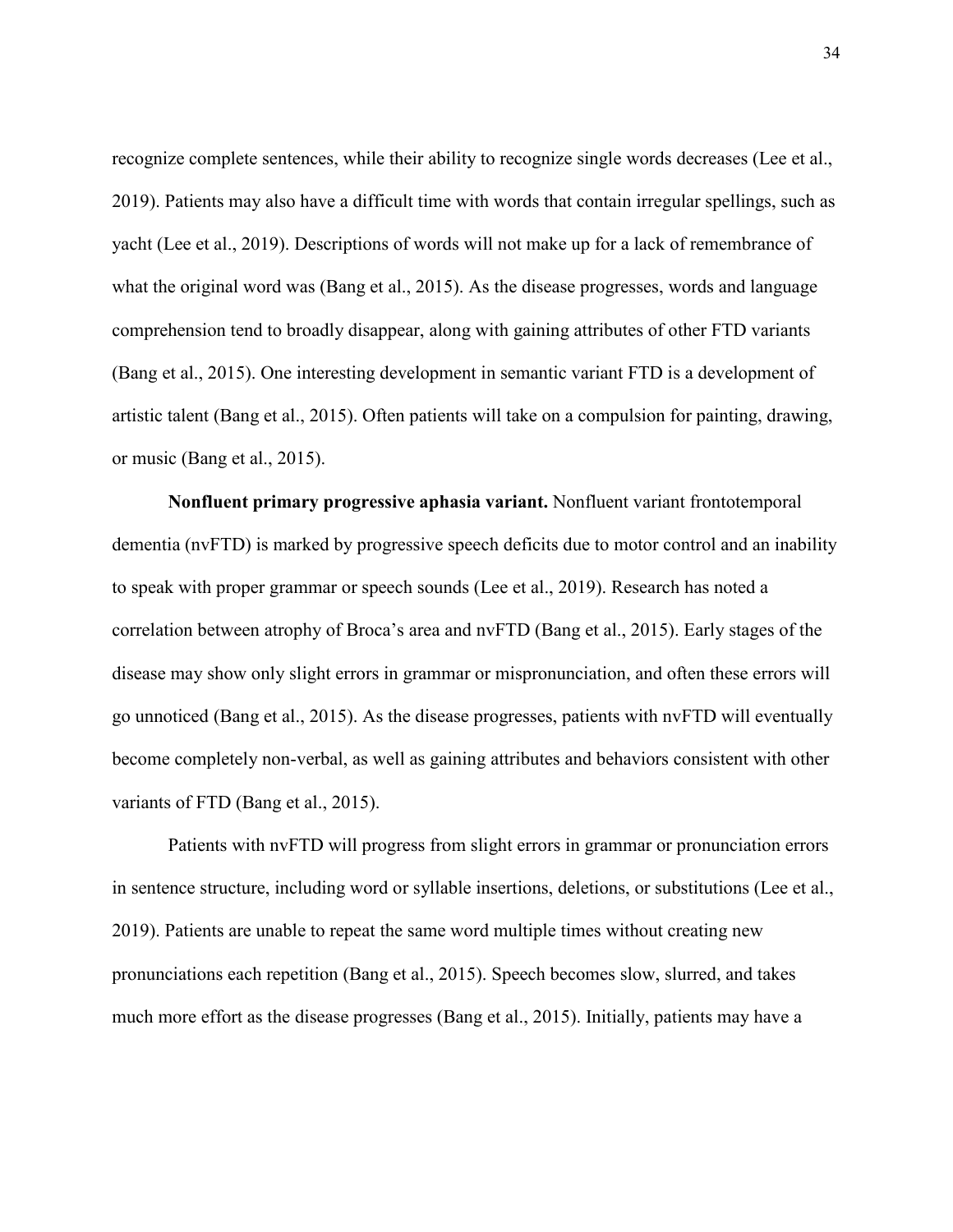difficult time with spoken words, but can communicate effectively with written language (Bang et al., 2015). As time progresses, the ability to communicate in any form of language will decrease and patients will also start to show a decrease in the ability to understand language and complex sentences (Lee et al., 2019).

## *Diagnosis*

Diagnosis of frontotemporal dementia is a largely clinical process in the initial stages. To gain insight into the specific variant and progression of the disease, extensive imaging is required to analyze brain atrophy, often involving magnetic resonance imaging to determine exact locations where the atrophy is occurring (Marino et al., 2019). Specific criteria have been developed for identifying each variant of FTD, and this section will serve to differentiate between the diagnostic processes of each variant.

 The current diagnostic criteria for behavioral variant FTD was developed in 2011 by the International Behavioral Variant FTC Criteria Consortium (Lee et al., 2019). The criteria contains information about clinical presentation, imaging, genetic tests, and neurology testing (Lee et al., 2019). Diagnosis status is broken down into different stages: possible diagnosis, probable diagnosis, and definite diagnosis (Lee et al., 2019). Possible diagnosis requires that at least three of six clinical symptoms (disinhibition, apathy, loss of sympathy, compulsive behaviors, increased oral intake, hyperorality, and a lack of executive control) be present (Bang et al., 2015). Probable diagnosis requires the clinical criteria in addition to a functional decline and imaging showing specific frontal or temporal atrophy (Lee et al., 2019). Definitive diagnosis of bvFTD are obtained by post-mortem biopsy and histological analysis (Lee et al.,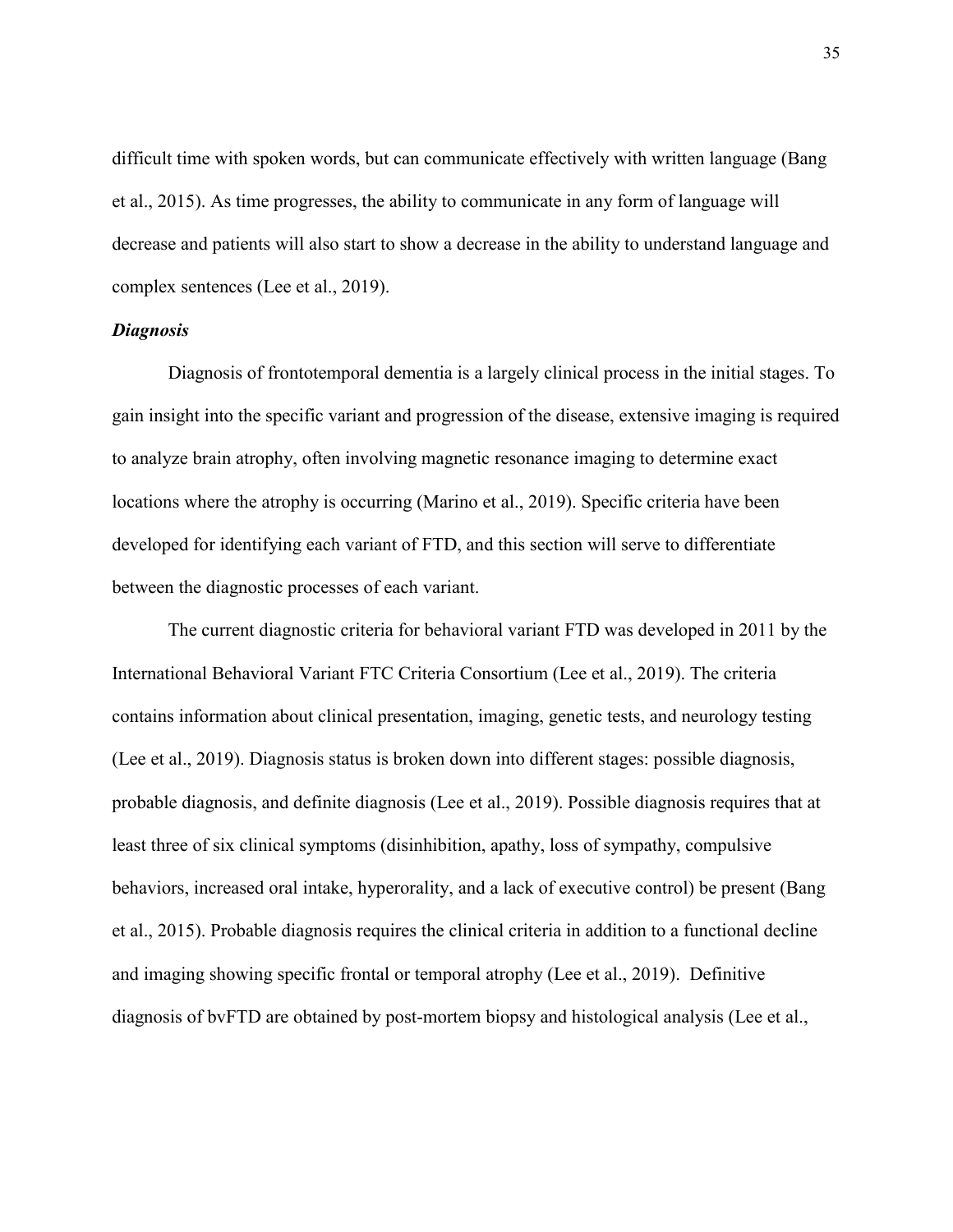2019). The possible diagnosis criteria has a sensitivity of 85% and the probable diagnosis criteria has a sensitivity of 75%, based on post-mortem confirmation (Lee et al., 2019).

The current diagnostic criteria for the semantic and nonfluent variants of FTD were developed in 2011 by the international expert consensus (Lee et al., 2019). The general criteria include both required features, and a lack of other features. Patients must have all of the required criteria to be considered for a diagnosis of semantic or nonfluent FTD (Bang et al., 2015). The required features are as follows: difficulty with language, impaired activities of daily living due to language deficits, and a prominence of aphasia during symptom onset and initial disease progression (Lee et al., 2019). Patients must also be negative for all four of the following criteria: other medical disorders that account for the symptoms, a psychiatric diagnosis that can account for cognitive impairment, prominent initial memory impairments, and significant initial behavior disturbances (Lee et al., 2019). Once these criteria are satisfied, the FTD is then further specified as a nonfluent or semantic variant using a clinical diagnosis and imaging techniques to observe specific areas of atrophy (Bang et al., 2015).

#### *Summary*

Frontotemporal dementia is a complex, widely variable disorder. FTD is an umbrella term for multiple variants of the disease: behavioral variant, semantic variant, and nonfluent primary progressive aphasia variant. Symptoms can range from mild to severe, and can create significant changes in a patient's quality of life over a short period of time. Specific brain imaging has helped to increase the accuracy of diagnosis, progression, and outcome for patients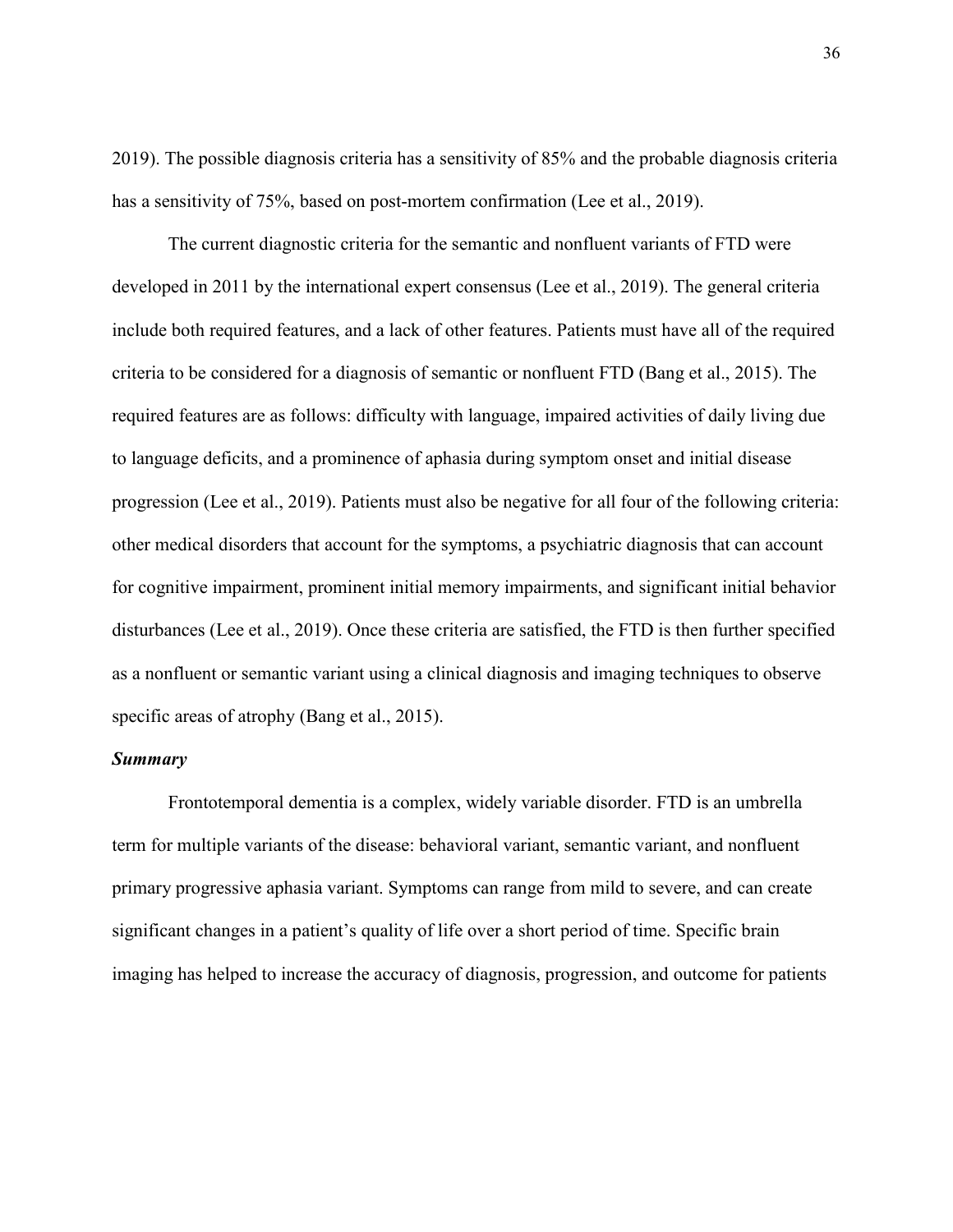with FTD. The next section will serve to describe the definition of socialization and how socialization affects health outcomes and quality of life, especially in patients with dementia.

## **Socialization and Health**

Socialization is the process of being socially engaged with other people, and this process plays an important role in people's wellbeing. Loneliness, on the other hand, is a negative emotion that one experiences when their social network does not meet the needs or desires they have for social connectedness (Luo, Hawkley, Waite, & Cacioppo, 2012; Taube, Kristensson, Sandberg, Midlöv, & Jakobsson, 2015). Recent research has suggested that loneliness is linked to increased risk of morbidity and mortality (Sommerlad, Sabia, Singh-Manoux, Lewis, & Livingston, 2019; Taube et al., 2015; & Luo, Hawkley, Waite, & Cacioppo, 2012; Holt-Lundstad, Smith, & Layton, 2010). In fact, loneliness has been found to negatively impact overall health to a degree that is similar to other established risk factors for morbidity and mortality such as smoking and obesity (Holt-Lundstad et al., 2010). It has also been found to negatively impact mental health as well as quality of life (Wang, Mann, Lloyd-Evans, Ma, & Johnson, 2018; Taube et al., 2015). This section will discuss both the impact loneliness has on health outcomes in general as well as the impact loneliness has on dementia.

## *Loneliness and Health Outcomes*

A meta-analysis of 148 studies that looked at the effects of loneliness and social isolation on morbidity and mortality found that strong social relationships increased overall likelihood of survival by 50% over an average follow up period of 7.5 years (Holt-Lunstad et al., 2010). Importantly, this effect was seen even when accounting for factors such as age, sex, existing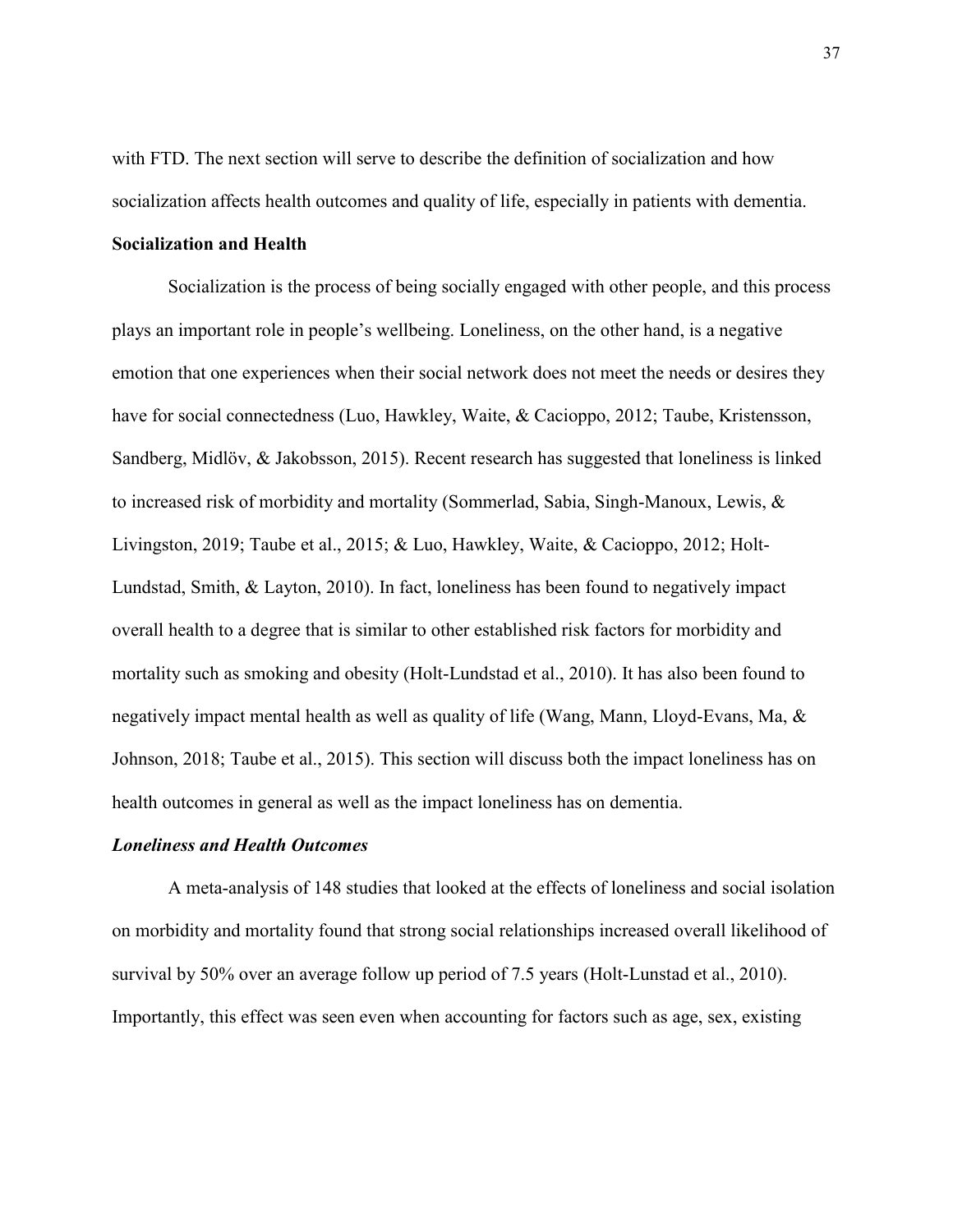comorbidities, and cause of death, suggesting that loneliness is an independent risk factor for mortality (Holt-Lunstad, Smith, & Layton, 2010). The type of social interaction significantly impacted likelihood of decreased mortality, with complex social integration having the strongest association with decreased mortality and binary residential status having the weakest association (Holt-Lunstad, Smith, & Layton, 2010).

Similarly, Luo et al. (2012) analyzed data collected from 2,101 adults over the age of 50 years old who had participated in the Health and Retirement Study, a United States longitudinal study looking at the health, economics and demographics of aging. Their analysis found that those who reported the highest level of loneliness were 1.96 times more likely to die within six years than those who reported the lowest levels of loneliness (Luo et al., 2012). Correlations were found between loneliness and each of the following factors: increased depressive symptoms, increased functional limitations, and decreased self-reported health (Luo et al., 2012). Interestingly enough, the link between loneliness and worsened health outcomes was seen even when health behaviors were held constant, suggesting that loneliness impacts morbidity and mortality by impacting physiology at a more fundamental level (Luo et al., 2012).

In addition to having negative effects on physical health, loneliness has also been linked to worsened mental health outcomes. A systematic review of the literature performed by Wang et al. (2018) found substantial evidence supporting the idea that individuals with depression who report lower levels of social support experience poorer outcomes. Specifically, they found these individuals who reported a lack of sufficient social support had more severe depressive symptoms, worse recovery between depressive episodes, and decreased social functioning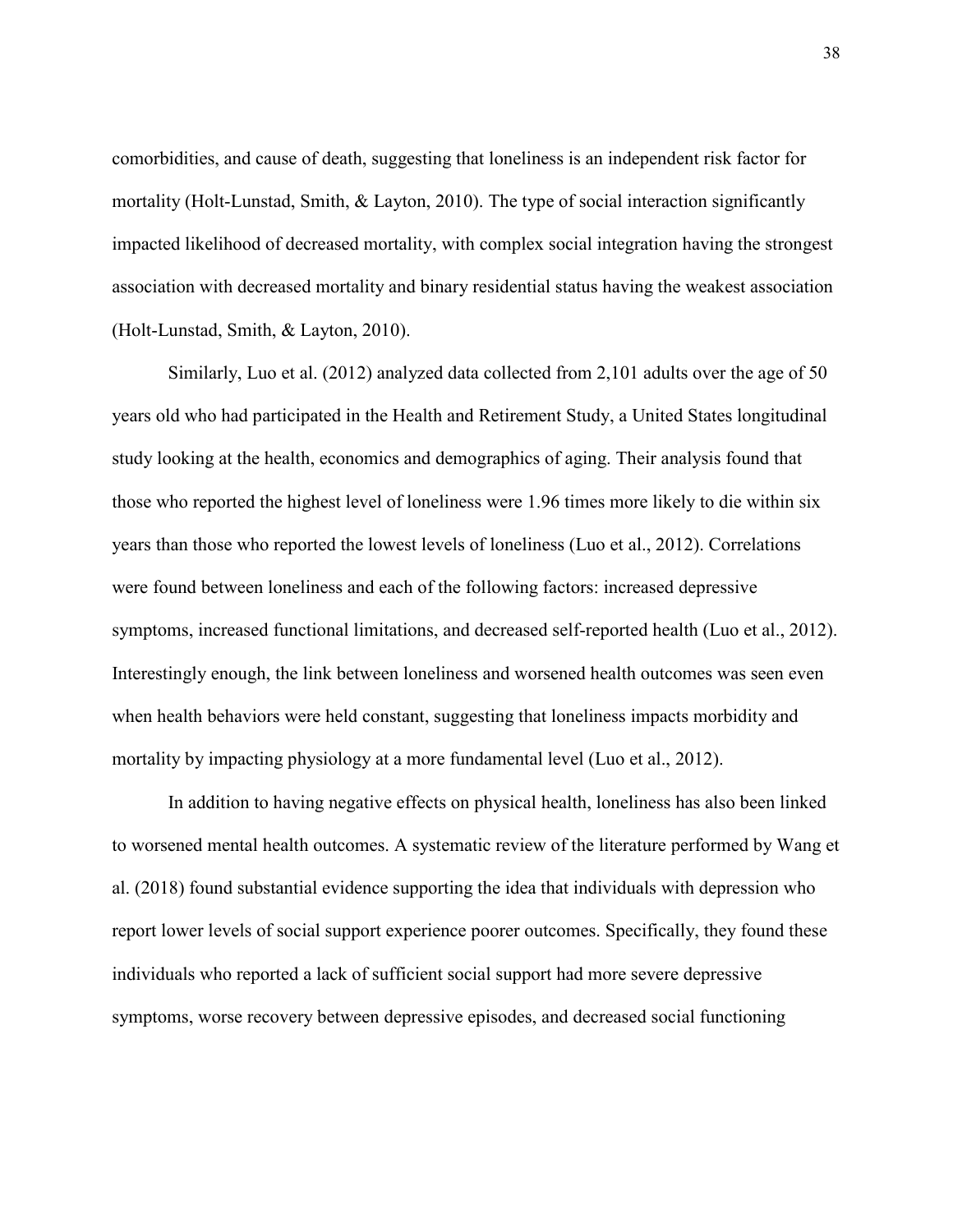(Wang et al., 2018). Some preliminary evidence also suggested the potential for similar findings in people who have other mental health diagnoses such as schizophrenia, bipolar disorder, and anxiety disorders (Wang et al., 2018).

In addition to increasing risk of morbidity and mortality, Taube et al. (2015) found that loneliness impacts health related quality of life and health complaints. Elderly people living at home in Sweden were surveyed regarding their experiences with feelings of loneliness, health related quality of life, and specific health complaints. Sixty percent reported having felt lonely in the past year, and there were significant differences in both health care reported quality of life and number of specific health complaints between those who reported feelings of loneliness and those who did not (Taube et al., 2015). The specific health related quality of life parameters that were used in the survey included mobility, self-care, usual activities, pain, and mood. The specific health complaints that were more commonly reported amongst lonely people included difficulties hearing, memory problems, dizziness, loss of appetite, nervousness, and depressed mood (Taube et al., 2015). Health complaints that were not significantly different between lonely and non-lonely people included difficulties talking, difficulties reading, unsteadiness, pain, difficulties walking, mobility limitations, and difficulties sleeping (Taube et al., 2015). This study also found that lonely participants utilized outpatient healthcare services, including primary care and emergency services, more frequently than their non-lonely counterparts (Taube et al., 2015). These findings show that loneliness does have a significant impact on quality of life.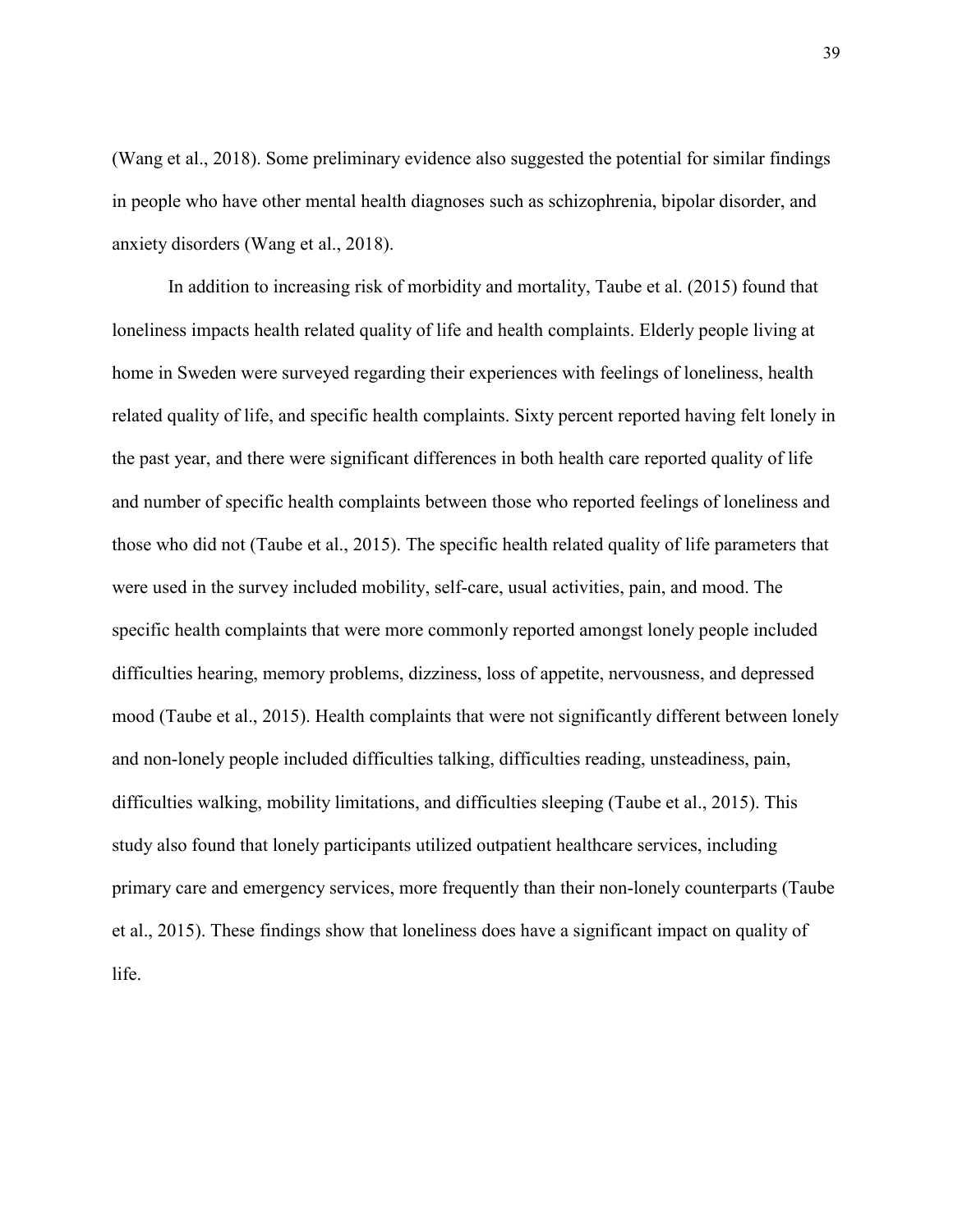# *Loneliness and Dementia*

People who have dementia often experience major life events that result in changes in social networks such as declined cognitive function and moving into long-term care facilities, which may contribute to increased loneliness (Doyle, de Medeiros, & Sanders, 2012). Due to the adverse effects that loneliness may have on overall health and quality of life as well as the possible increased risk for loneliness in dementia, it is important to consider how loneliness specifically impacts people with dementia. Kuiper, Zuidersma, Oude, Zuidema, van den Heuvel, Stolk, & Smidt (2015) performed a meta-analysis of longitudinal cohort studies investigating level of social contact as a potential risk factor for the development of dementia in the general population. Level of social contact in the studies reviewed was measured by looking at six categories: social network size, social participation, frequency of social contact, loneliness, satisfaction with social network, and other social relationship factors (Kuiper et al., 2015). The study concluded that low social participation, less frequent social contact, and more loneliness were each associated with a higher incidence of subsequent dementia with statistically significant relative risks of 1.41, 1.57, and 1.58 respectively (Kuiper et al., 2015). The strength of this association was found to be comparable to other known risk factors for dementia such as being physically inactive and having lower levels of education (Kuiper et al., 2015). Another study by Sommerlad, Sabia, Singh-Manoux, Lewis, and Livingston (2019) found a similar connection between one's level of social interaction and their risk for dementia. Through the use of selfreport questionnaires, cognitive testing, and tracking electronic medical records, a link was found between spending more time with friends at the age of 60 years old and having a lower risk of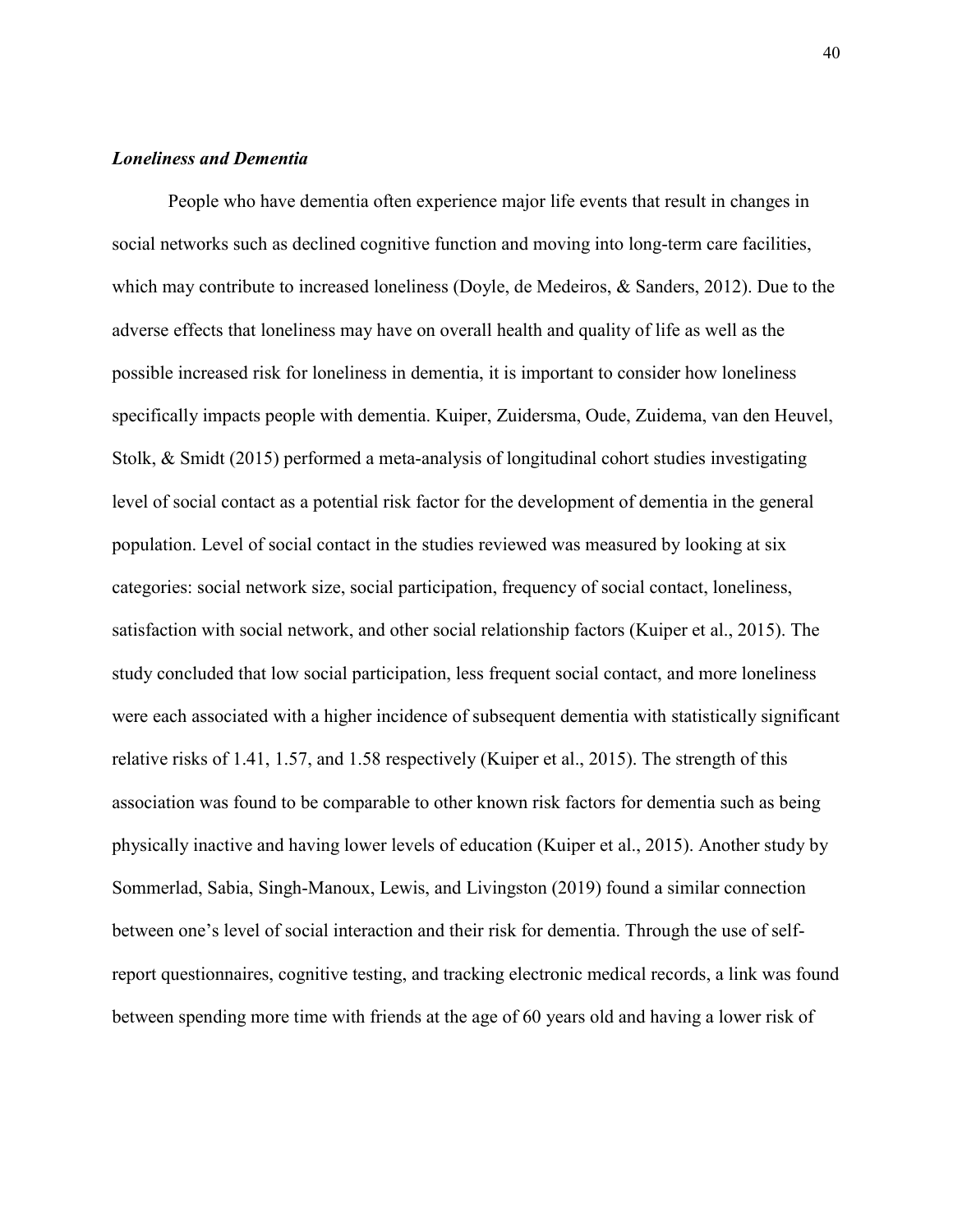developing dementia (Sommerlad et al., 2019). The study also found that those who spent more time with friends and family during midlife had higher cognitive performance compared to those who spent less time being socially connected (Sommerlad et al., 2019).

Some possible theories explaining the link between loneliness and increased risk for dementia include the "use it or lose it" theory, the stress theory, and the idea of a "cognitive reserve" (Kuiper et al., 2015; Sommerlad et al., 2019). The "use it or lose it" theory is the idea that, like musculature, the more one uses their muscles, the more the muscles will enlarge. Likewise, the more the brain is functioning, the more neurogenesis that occurs and the more synapses that are created. Adversely, when muscles are not used, they atrophy. This theory relates this to the brain and hypothesizes that lack of social stimulation in the brain can cause decline because the brain is not being used like it should be (Kuiper et al., 2015; Sommerlad et al., 2019). The stress theory comes from studies identifying the impacts of stress on the brain. There may be a correlation between stress and anatomical changes to the hippocampus that increase the risk of persons developing Alzheimer's Disease (Kuiper et al., 2015).

Sommerlad et al. (2019) hypothesized that increased social connection earlier in life may help one to build up a "cognitive reserve," which may delay or even help prevent dementia. They also hypothesized that those who were less social may have had early decreased cognition that may have contributed to difficulties maintaining friendships (Sommerlad et al., 2019). Bennett, Schneider, Tang, Arnold, & Wilson (2006) studied the impact of social networks on the neural reserve capacity for someone who anatomically displays the pathologies associated with dementia but does not physically, emotionally, or psychologically display the extent of these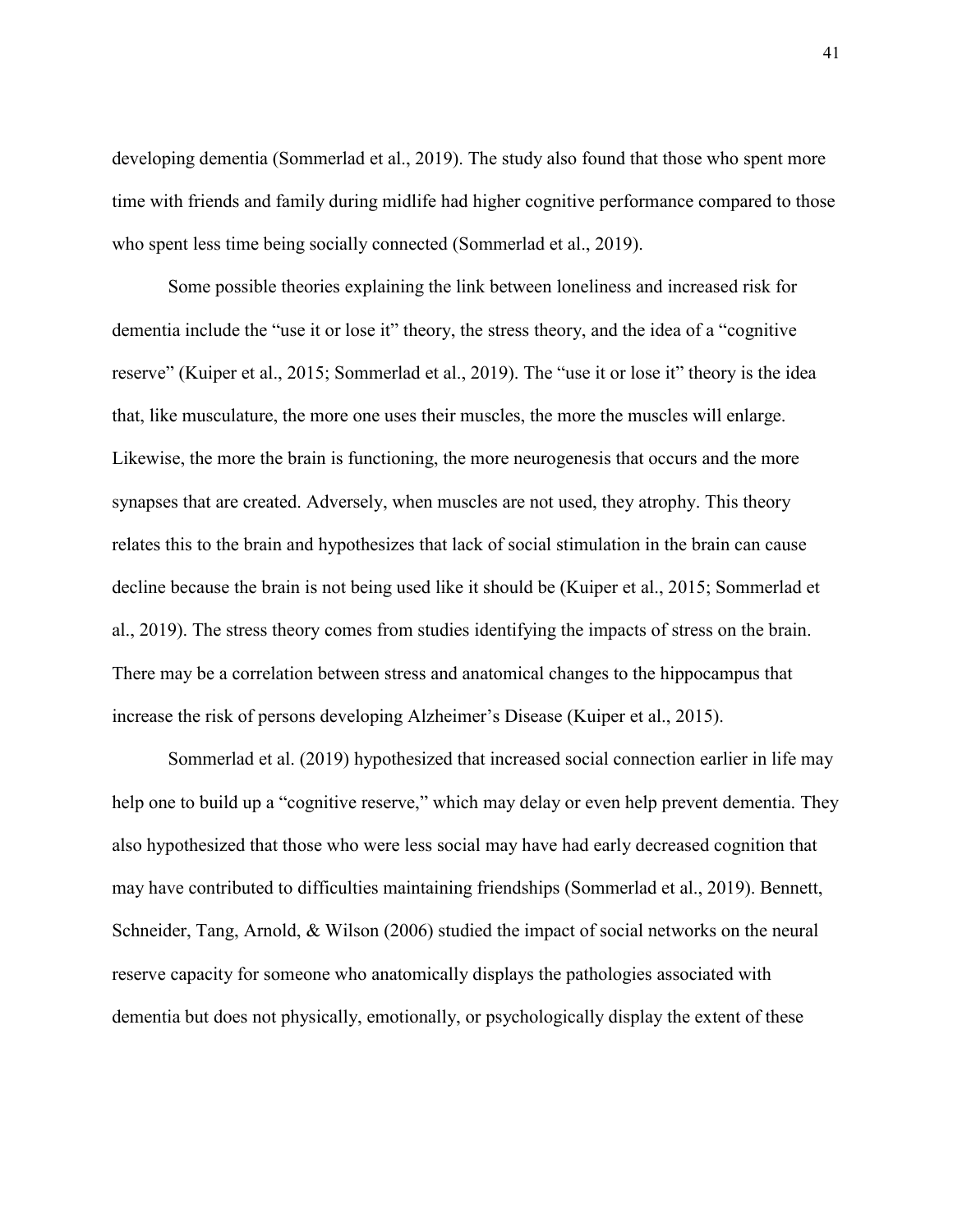known pathologies (Bennett et al., 2006). The study included 89 participants from the Rush Memory and Aging Project that underwent evaluations during life and autopsies that were performed at the time of death (Bennett et al., 2006). Level of social contact was based on the number of children, family, and friends participants saw on average each month (Bennett et al., 2006). Data analyses of the neural reserve capacity study concluded that with decreased social and cognitive activity based on the number of social contacts in participants' lives, there was an increase in the decline of cognitive function (Bennett et al., 2006). Amyloid beta load was not correlated to social contact, however there was a correlation between social contact and decreased tangle density (Bennett et al., 2006). Social networks impacted the tangle production in episodic, semantic, and working memory, with semantic memory being the most influenced by social networks (Bennett et al., 2006).

Cohen-Mansfield, Marx, & Dakheel-Ali (2011) explored the responses of adults with dementia to seven different categories of stimuli including live social, simulated social, manipulative, task-related, music, reading, and self-identity stimuli. Levels of pleasure and interest were higher in live social interactions, or interactions with a dog, a real baby, or a research assistant, than in any other category studied (Cohen-Mansfield et al., 2011). Simulated social interactions, or interactions with a baby doll, plush animal, robotic animal, or respite video, produced the second highest levels of pleasure (Cohen-Mansfield et al., 2011). Cohen-Mansfield et al. (2011) found that these increases in levels of interest and pleasure occurred in those with both lower and higher cognitive function, although those with higher cognitive function had a greater increase in interest and pleasure than those with lower cognitive function.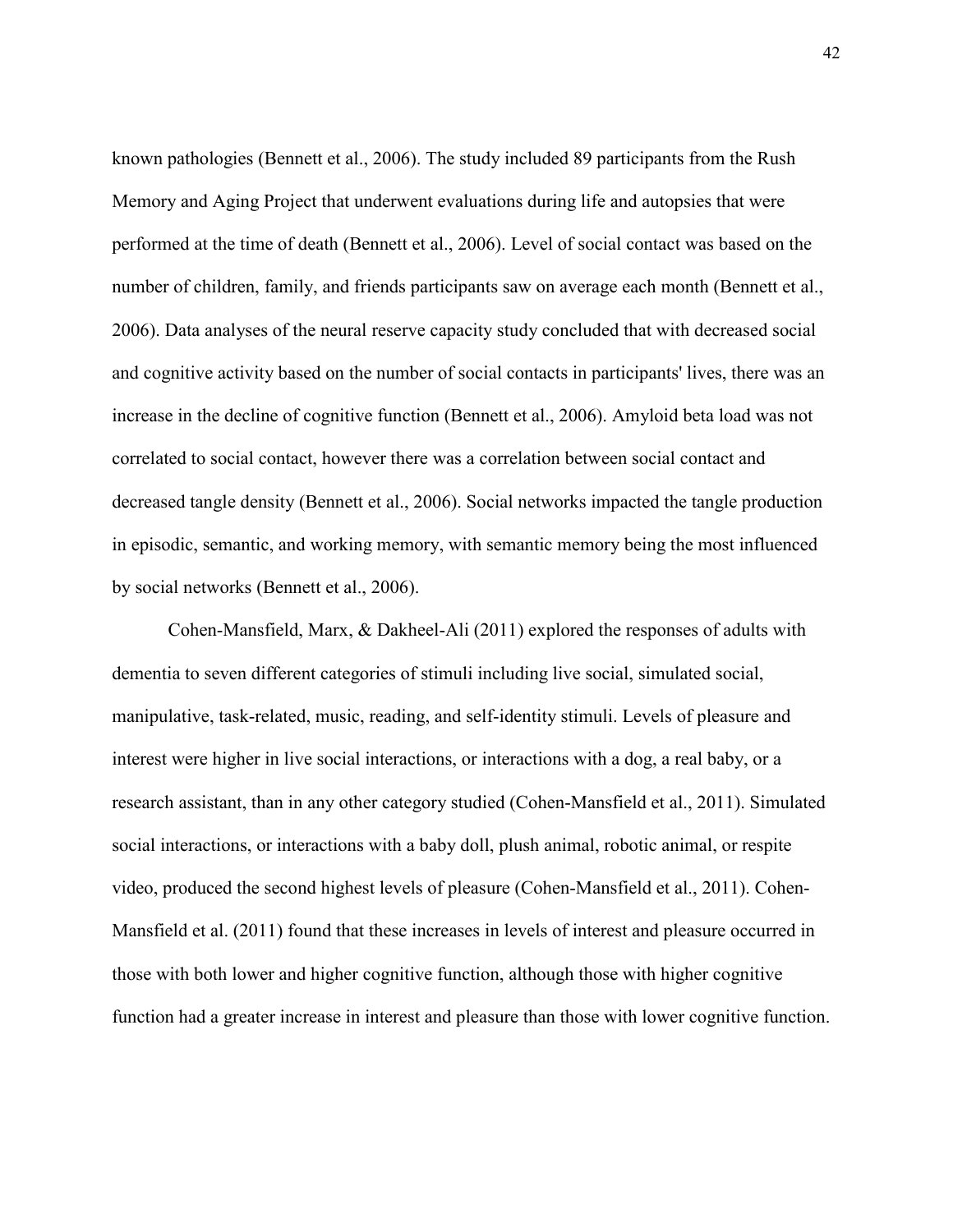This study highlights the importance of socialization for adults who have dementia. Another study by Cohen-Mansfield performed in 2017 looked at engagement levels in group activities and found that cognitive function is the most consistent predictor of engagement in group activities. In this study, engagement was measured by duration of participation, observed engagement, active participation, attitude, and time spent sleeping during activities (Cohen-Mansfield, 2017). The researcher noted, however, that the apparent decrease in engagement as cognitive function decreases does not necessarily indicate that people with more advanced dementia are not benefitting from group activities (Cohen-Mansfield, 2017). The benefits they are experiencing may be easier to measure in more objective ways, such as frequency of dementia related behaviors (Cohen-Mansfield, 2017).

Although cognitive changes in dementia may make it more difficult to maintain friendships, staying socially connected remains important to people who live with dementia. Perion and Steiner (2019) interviewed several adults living with mild to moderate dementia regarding their experiences and perceptions of friendships, and identified several key reasons why friendships are an important part of their lives. Participants reported valuing the trust and loyalty that comes from knowing someone for a long period of time and going through many life changes with someone (Perion & Steiner, 2019). They also discussed the importance of reciprocity and being able to help their friends; this sense of reciprocity made some participants feel more "alive" (Perion & Steiner, 2019). The participants also reported a sense of security in knowing someone will be there for them and knowing they will not be rejected or abandoned because of their dementia diagnosis (Perion & Steiner, 2019). Many of the interviewees reported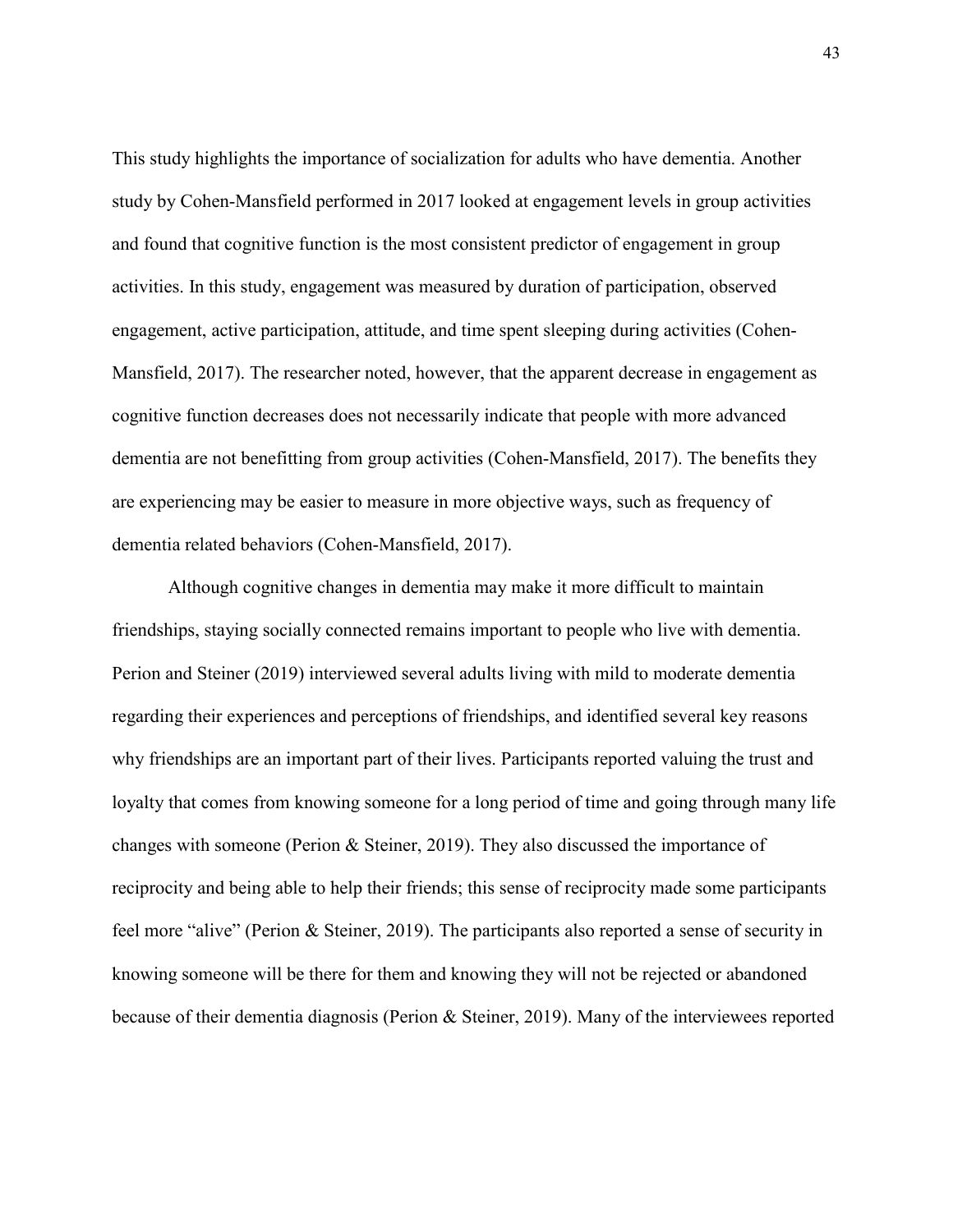a sense of relief and satisfaction after sharing their diagnosis with friends and finding that these friends were committed to staying by their side through the difficulties that come with living with dementia (Perion & Steiner, 2019). These interviews serve as a reminder that although many cognitive abilities that are crucial to maintaining friendships such as memory, conversational skills, and facial recognition are diminished over time in dementia, those living with dementia still participate and benefit from meaningful relationships and in being part of communities (Doyle et al., 2012).

# **Conclusion**

Quantifying dementia progression has been noted, but there is a gap in the research that looks at the level of socialization with progression of dementia in long-term care facilities. This study, we will be aiming to analyze the relationship between socialization status and progression of dementia symptoms in long-term care facilities. This study will also look at the current socialization directives these long-term care facilities use to incorporate socialization in their residents and their efficacy. The next chapter will include a discussion about how to measure socialization and progression of dementia. The methodology, structure of performance of a qualitative study, and method of analysis will also be noted.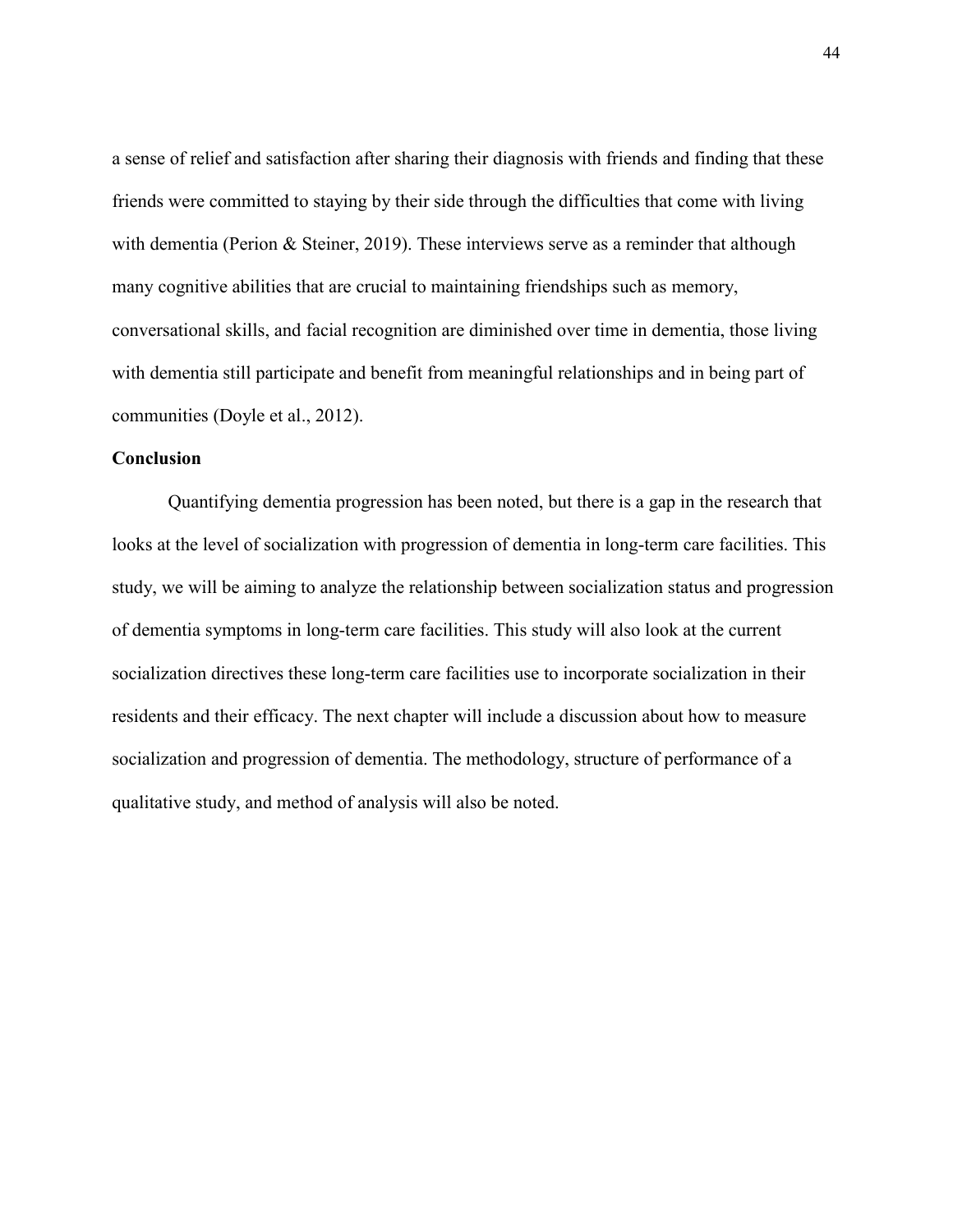## **Chapter Three: Methods**

# **Introduction**

The purpose of this study was to explore the types of socialization activities offered to adults with dementia in long-term care facilities and the extent to which these activities impacted dementia-related behaviors. The research question to be addressed was:

1. How do direct care nursing home personnel perceive the impacts that organized group activities have on the dementia-related behaviors of adults with dementia within the longterm care facility?

The following chapter will outline the study design, population selection, research procedures, and potential limitations and delimitations of the study.

# **Study Design**

Qualitative data was collected to answer this descriptive research question in this study. This cross sectional study interviewed direct care staff who have worked in long-term care facilities and asked them to reflect on experiences that the residents they work with have had with group activities while being prompted by interview questions. The behaviors are categorized into the following: behaviors of agitation or aggression, isolation or apathy, hallucinations or delusions, wandering, disturbed sleep patterns, sexually inappropriate behaviors, and the resident's ability to independently perform their activities of daily living (ADLs) (Press & Alexander, 2019a).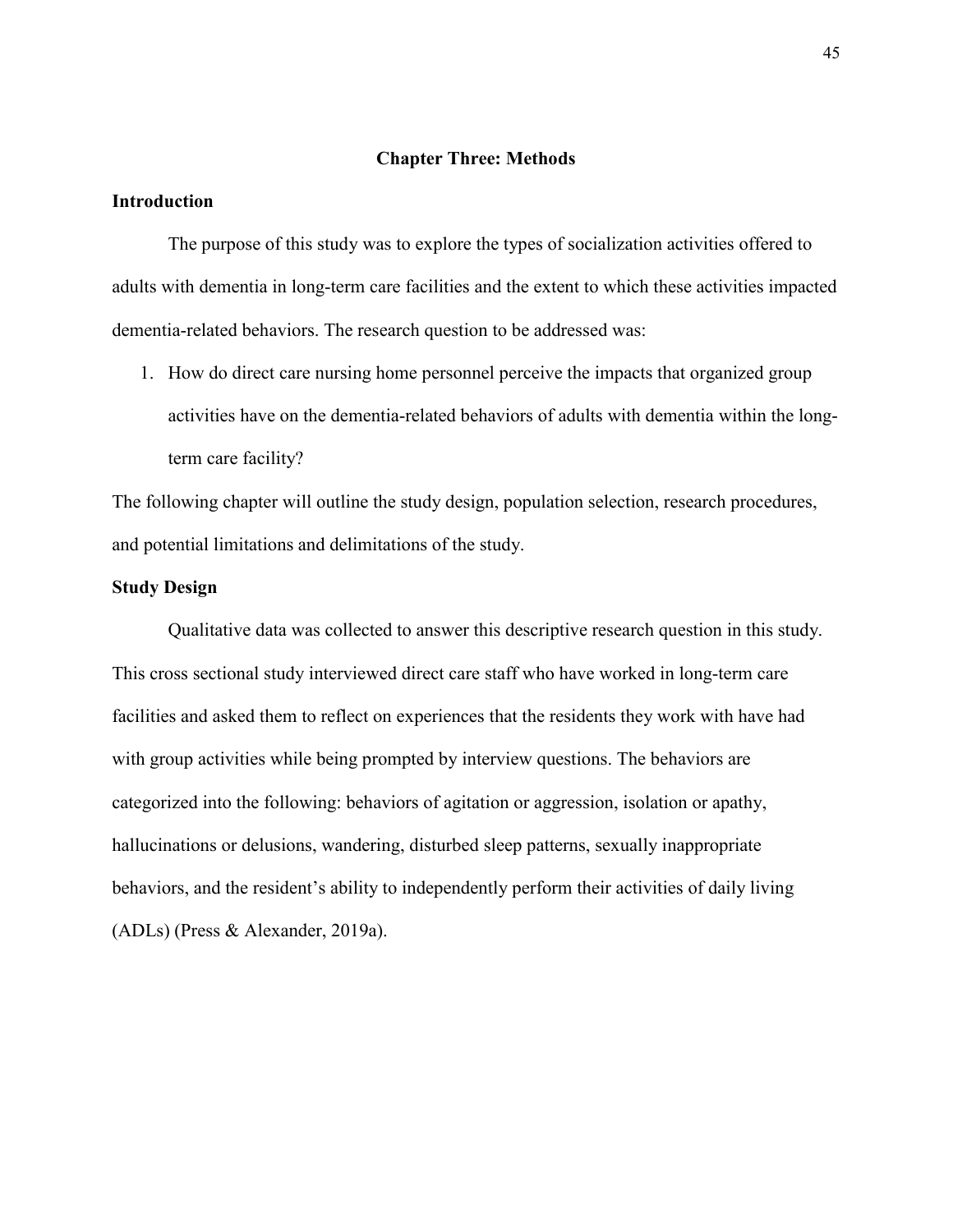# **Study Population**

The participants were direct care staff who have worked at a long-term care facility caring for adults with dementia on a regular basis. Inclusion criteria include direct care staff who have worked the morning and/or afternoon shifts to account for group activities and resident behaviors that may vary throughout the day. These staff include personal care assistants, certified nursing assistants, direct support professionals, licensed practical nurses, and registered nurses at the long-term care facilities that are interviewed. Staff must be at least 18 years of age or older.

Exclusion criteria include temporary employees, office staff, and activities and janitorial staff. Also excluded are employees that have worked at a facility for less than 2 months, or less than 250 cumulative hours, in order to ensure we obtain information from people who have had the chance to regularly interact with, and learn the daily habits of the residents. Participants were recruited through Facebook.

The sample population were residents living in a long-term care facility that were diagnosed with any form of dementia. Exclusion criteria for the sample population include residents not diagnosed with dementia, residents living at other facilities that are not long-term care, and residents that have been at the facility for less than 2 months.

#### **Research Procedures**

The researchers recruited interested participants via Facebook. Due to stay-at-home procedures of COVID-19, the interviews were held over Google Hangout or Zoom video chat. Prior to interviewing participants, 2-3 pilot interviews with direct care workers were conducted through a simulated interview. Once the pilot interviews had been completed and IRB approval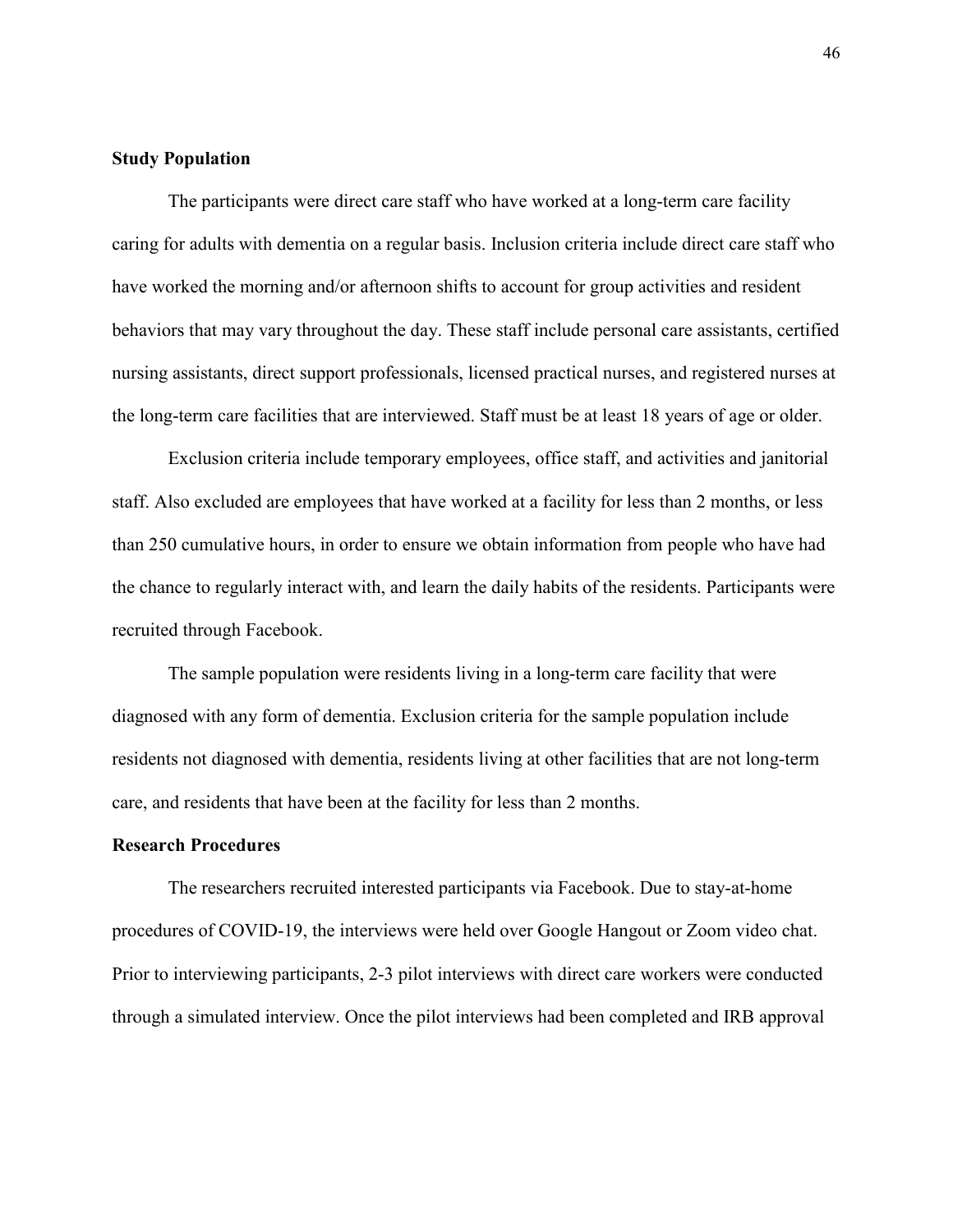had been obtained from Bethel University, the researchers posted the pre-written recruitment message onto Facebook (Appendix B). The post described the research, contained the researchers' emails, and instructions to email the researchers if individuals were willing to participate (Appendix C). Those interested were asked to not comment or react to the Facebook post to ensure confidentiality, but instead to email the researchers directly. The researchers monitored the post for any participants who directly replied to the post. Through private messages, the participants would have been asked to delete their comment or reaction to the post to ensure confidentiality, and they would instead be asked for an email address to be contacted. The Facebook post was made every week until adequate participation was met.

Upon confirmed interest and established eligibility based on the inclusion criteria, the participant was sent the informed consent document via email or through the Google Hangout or Zoom chat feature (Appendix A). Once consent was obtained by the participant, a meeting time over video chat was established between the participant and the researcher. The participant was made aware that they may choose to have their video turned on or off for the duration of the interview. The participant was also told that their contact information would be deleted after the interview is completed and no other identifying information, such as the name of the facility they have worked at, would be collected. The interviews were recorded on the researcher's password protected computer (Appendix D). The recorded interviews were then transcribed, and the audio recording of the interview was destroyed after completion of transcription. It was anticipated that six to ten direct care personnel would be interviewed.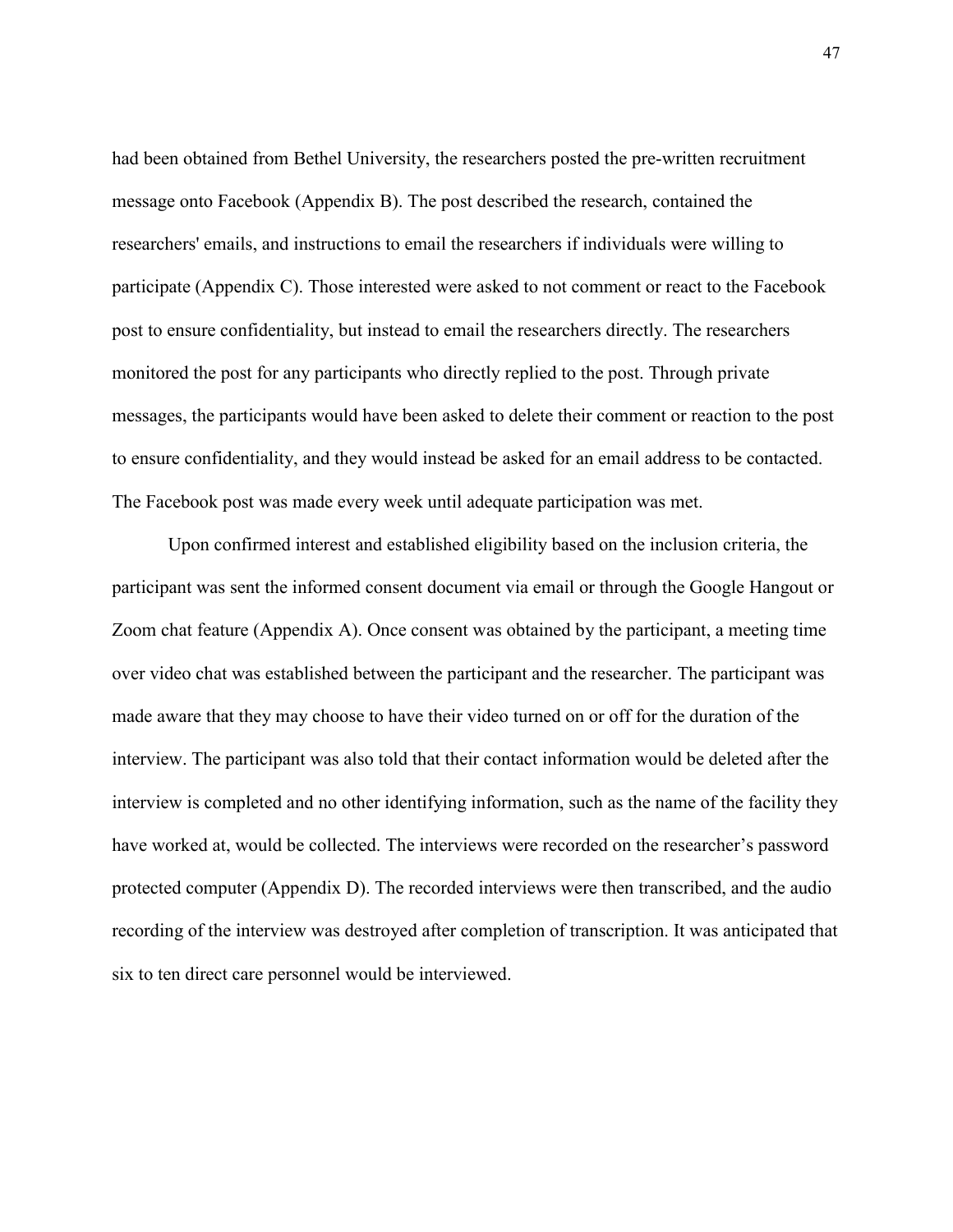In addition to the informed consent sent by email, the informed consent document was reviewed again by reading a script aloud to the participants at the beginning of the interview explaining that their participation in the study would in no way impact their employment at their facility, or their relationship with the researchers or Bethel University (Appendix A). Any identifying information would be kept confidential, and they have the right to withdraw from the study at any time during the interview without consequence from Bethel University or the researchers. Additionally, they have the right to remove their interview from this study before February 28, 2021. After verbal consent was received, the interview recording began.

The study was introduced using a script read aloud by the researchers; the researchers verbally asked each participant the scripted questions in Appendix D. To assist in identifying behaviors, a document including the six dementia-related behaviors and examples of each was sent through the chat function of the video chat. This document was used as a reference for the participant while answering the interview questions. This document was also explained and read out loud to the participants by the researchers. Participants were asked questions about the residents with dementia at their care facility and their facility's group activities and social events.

Residents' identities remained anonymous. Any information relating to specific residents were relayed to the researchers through use of initials, allowing staff to differentiate between residents during the interview process. The personal information that was retrieved from the staff being interviewed include length of time of employment at the facility, age, position title, shift, and length of experience working with patients with dementia. This information was attached to their coded number as a point of reference and confirmation of inclusion criteria. Staff was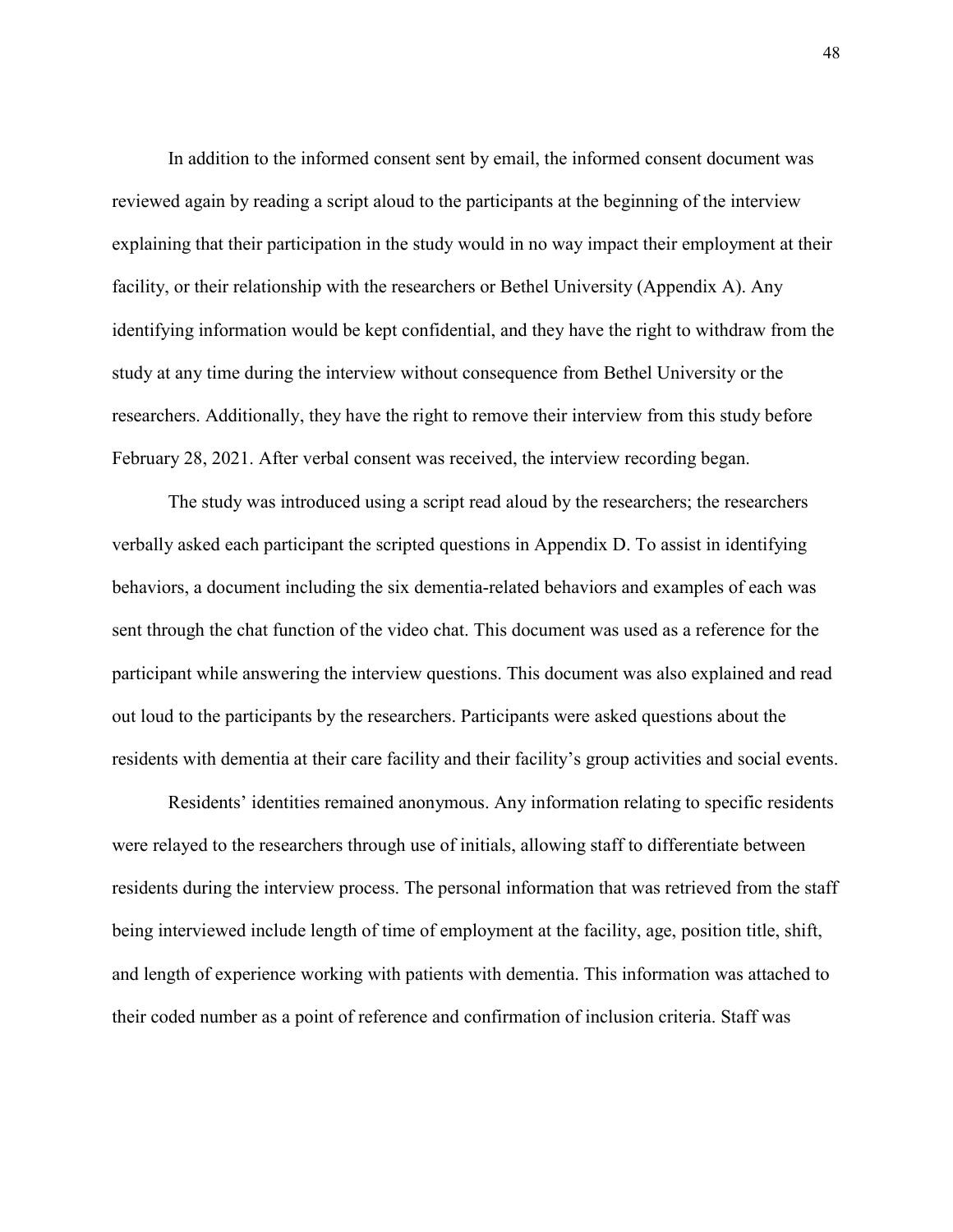informed that all interview questions were optional to answer and they were able to stop the interview at any moment. Staff were also informed they were able to revoke the use of the information in the study collected at any time during the collection of data up until February 28, 2021.

After recording the data electronically, the information was stored on a password protected computer owned by the researchers until it was analyzed. The transcribed interviews were then evaluated for common themes and experiences based on the phrases and stories of the direct care personnel that were relayed to the researchers. Important paraphrases and quotes that represent the range of opinions presented were included in the results. After completion of the study, the data was kept on an external storage device locked in the PA program office for a minimum of five years, per securing requirements for Bethel University's Physician Assistant Program.

# **Data Collection**

The researchers performed a pilot interview with 2-3 individuals who currently worked in long-term care facilities. Specifically, these pilot interview participants must have cared for residents with dementia in order to make sure our questions were understandable and answerable. The pilot interviewee represented the direct care professional participants that were interviewed during the study. The mock interview was performed just like the official interviews, only the researchers did not record the responses given and the information was not used for the research. The pilot interviewees were asked to provide the researchers with any feedback about questions that were unclear or difficult to answer. The length of the pilot interview was also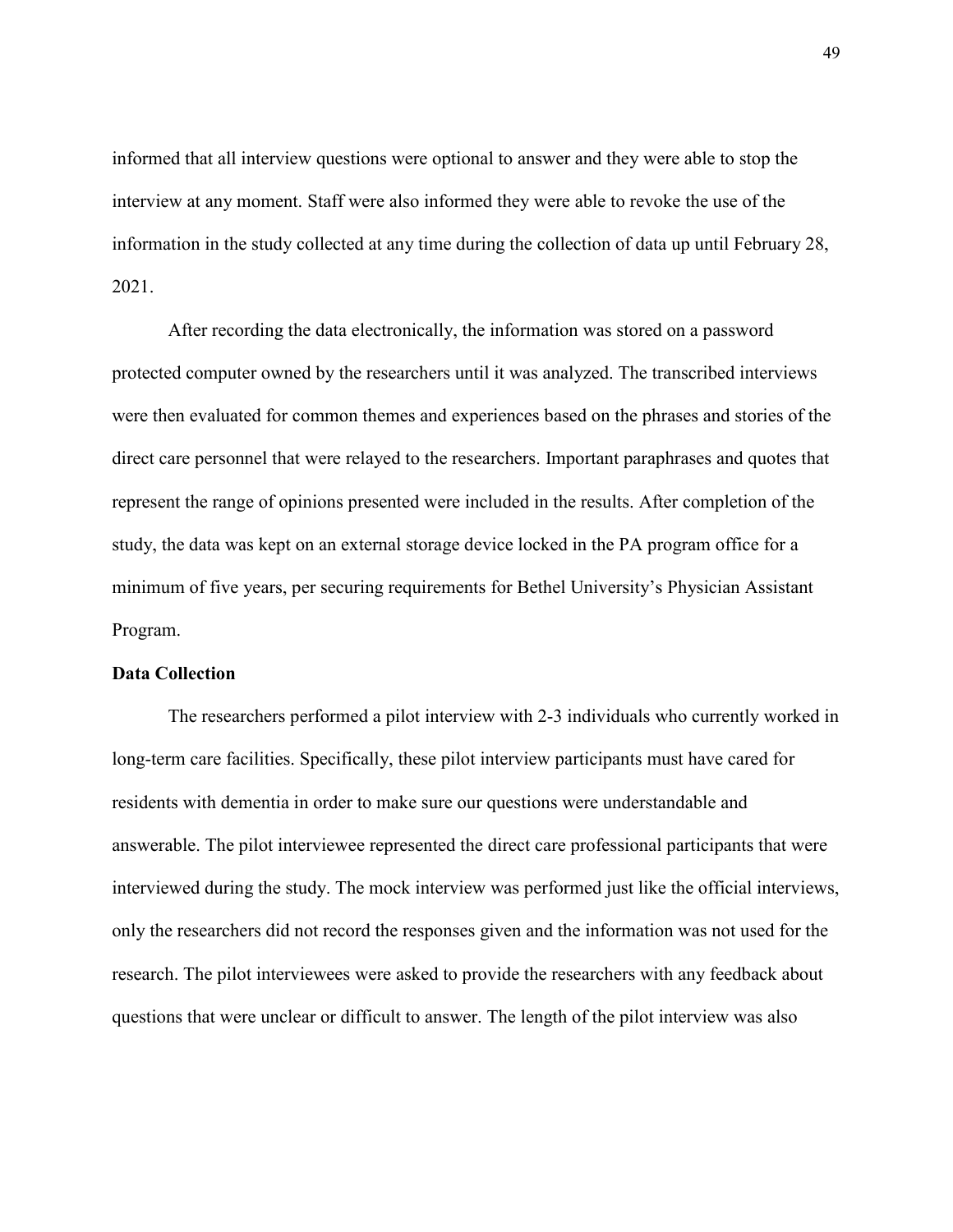noted so that the researchers were able to know how long the formal process would take. With this information, any alterations needed were made to the survey and approved by the research committee before the researchers conducted formal interviews with the chosen long-term care facility workers.

Data was collected via recording of the interviews. The interview transcripts were then analyzed for commonalities in the responses recalling residents that have been active members in group activities displaying less aggression, isolation, inappropriate behaviors, enhanced mental cognition, or greater independence in performing their activities of daily living (ADL).

This research questionnaire was created because, to the best of the researcher's knowledge, there has been no tool created for a qualitative study looking at residents with dementia and the associated behaviors as mentioned above. This tool helped to guide the conversation and helped to elicit memories from the direct care professionals when answering the interview questions. Any comments or suggestions for change were evaluated for and were implemented into the interview questions for an updated questionnaire.

#### **Limitations and Delimitations**

Limitations in the study include sample size and willingness of direct care workers to participate in the interview. Due to the subjective quality of this data collection, a limitation also exists as bias about residents' behaviors and participation from the perceptions of the direct care workers may be introduced. Additionally, due to COVID-19, the ability of the researchers to conduct in-person interviews had been suspended. Therefore, all interviews were conducted and recorded through Google Hangout or Zoom video chat links.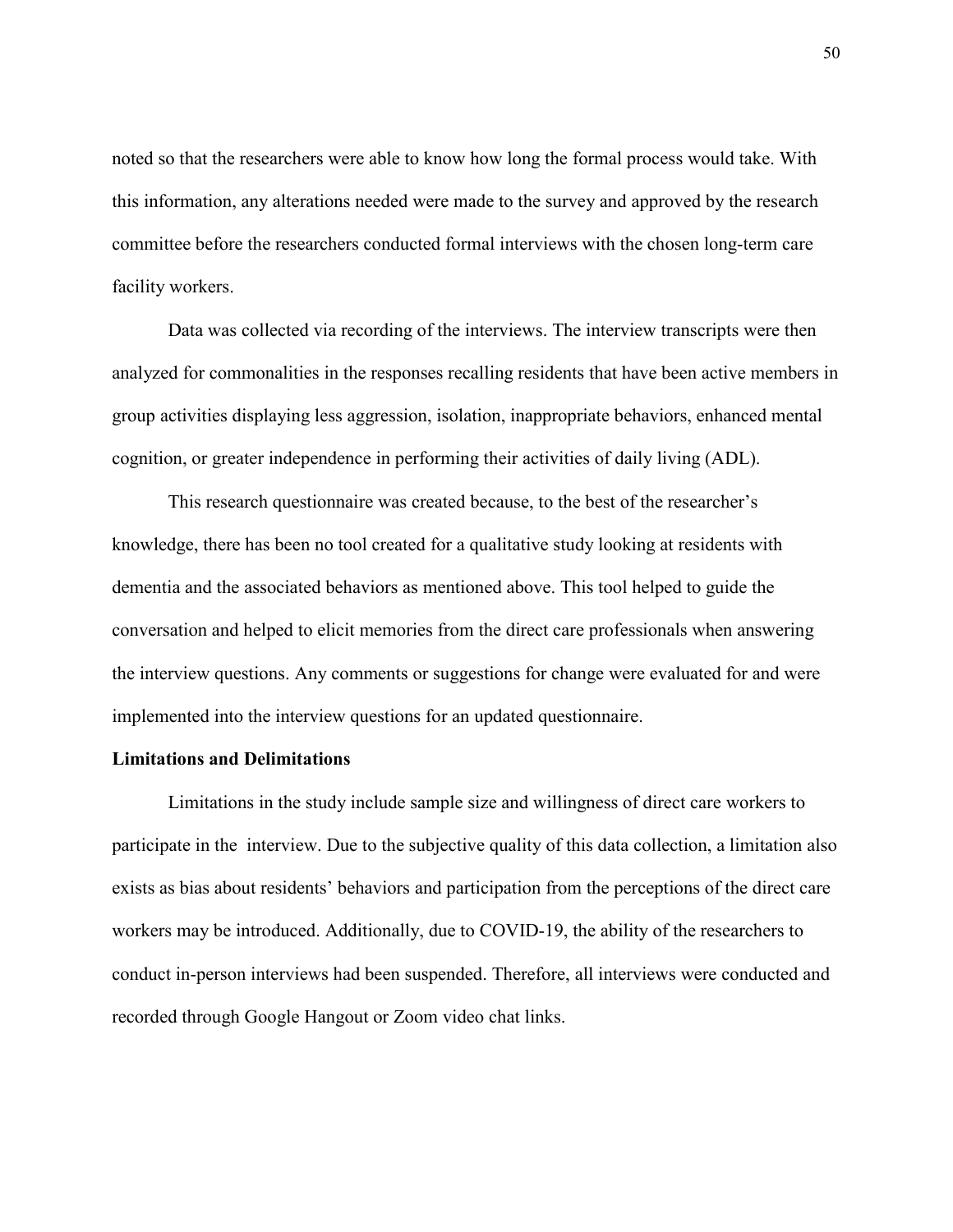A delimitation existed where the retrieved information is from secondary sources, direct care workers, and not the residents themselves. A second delimitation is that the researchers did not distinguish demographics; residents are not included or excluded based upon type of dementia, age, race, gender, or socioeconomic status. The final delimitation is limiting the collection of data on socialization to include the activities that occur between residents and staff within the long-term care facilities, not the families that may be visiting the residents.

## **Conclusion**

In summary, the research question was answered by collecting qualitative data through interviews with direct staff personnel who worked with adults who have dementia at long-term care facilities. Interviews were conducted via video chat. Questions were asked about the types of socialization activities offered, the frequency of these activities, and the impacts these activities had on dementia-related behaviors. The data was then transcribed and analyzed for common themes and ideas. The next chapter will include the results of the interviews conducted by the methods stated above. Direct quotes will be transcribed from the audio recordings and placed within the results section as testimonials. The following chapter, chapter 5, will be a discussion of the results found in chapter 4. Specifically, it will be discussed what trends were found in the interviews and what indications exist for correlating the extent of socialization with dementia-related behaviors.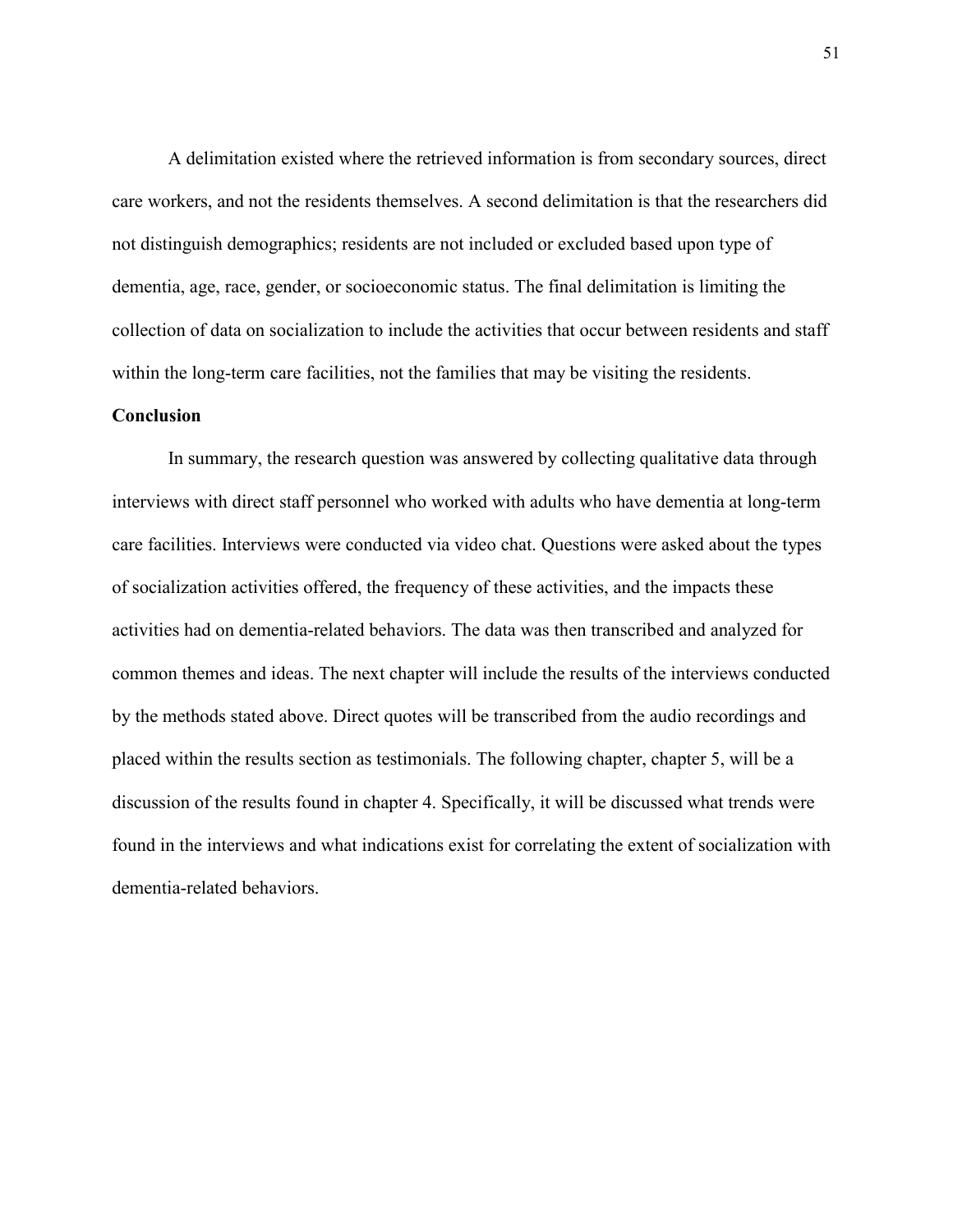## **Chapter 4: Results**

# **Introduction**

This chapter reviews the results of the qualitative analysis of data collected while interviewing 10 long-term care facility staff. The interview questions were used to try to understand the role of organized and informal socialization in the care and management of people who live with dementia in long-term care facilities. The interviews were conducted during February 2021. The purpose of this chapter is to present and analyze the data collected from the interviews and identify common themes as well as deviations from the common themes that help to answer the following question:

1. How do direct care nursing home personnel perceive the impacts that organized group activities have on the dementia-related behaviors of adults with dementia within the longterm care facility?

The purpose of this study was to identify patterns of social connections and explore their impacts on the behaviors of individuals who live with dementia. Participants were interviewed over virtual video conferencing websites (Google meet, Zoom) and the interviews were recorded and transcribed onto a password protected computer. The participants were asked to describe the organized socialization opportunities at the facilities they worked at for residents living with dementia and their feelings about the impact that socialization has on the dementia-related behaviors of the residents that both participated and did not participate in the activities. The data collected was then analyzed for common thoughts and ideas of the interview participants. The data analyzed in this chapter only includes the interview material of the study participants and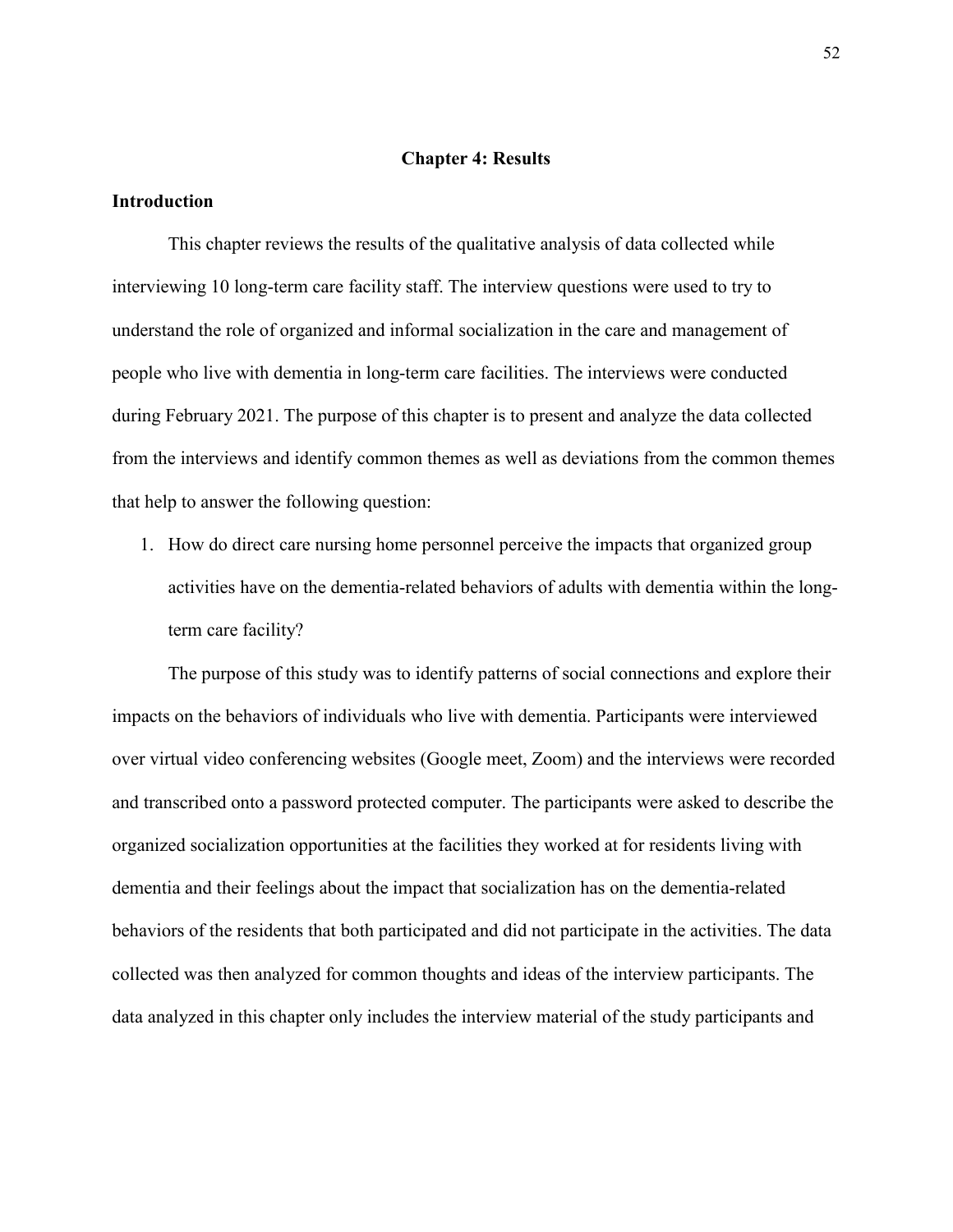reflects the participants opinions and interpretations of their experiences working in long-term care facilities.

# **Demographics**

All of the participants were recruited via Facebook postings. There were a total of 10 participants interviewed, all of whom met the specified inclusion criteria. All of the participants were at least 18 years old and had worked at a long-term care facility with residents with dementia for at least six months. All 10 of the participants were certified nursing assistants or personal care assistants, and zero were either licensed practical nurses or registered nurses. Nine of the participants were female, and one was male.

# **Data Analysis**

Interviews of participants were performed until the goal of 10 interviews was reached. Upon completion of the tenth interview, more than adequate saturation of information had been provided. The Research Methods section in Chapter 3 provides more information on interview protocol.

After each interview, data was transcribed into a password-protected document and organized into different sections. The sections include how facilities encouraged socialization, factors affecting participation in social activities, and finally the impact of socialization on dementia-related behaviors.

#### **How Facilities Provide Socialization Opportunities**

The participants were asked to describe what forms of socialization, both organized and unstructured, took place in their facility. This was asked to gain a better understanding of the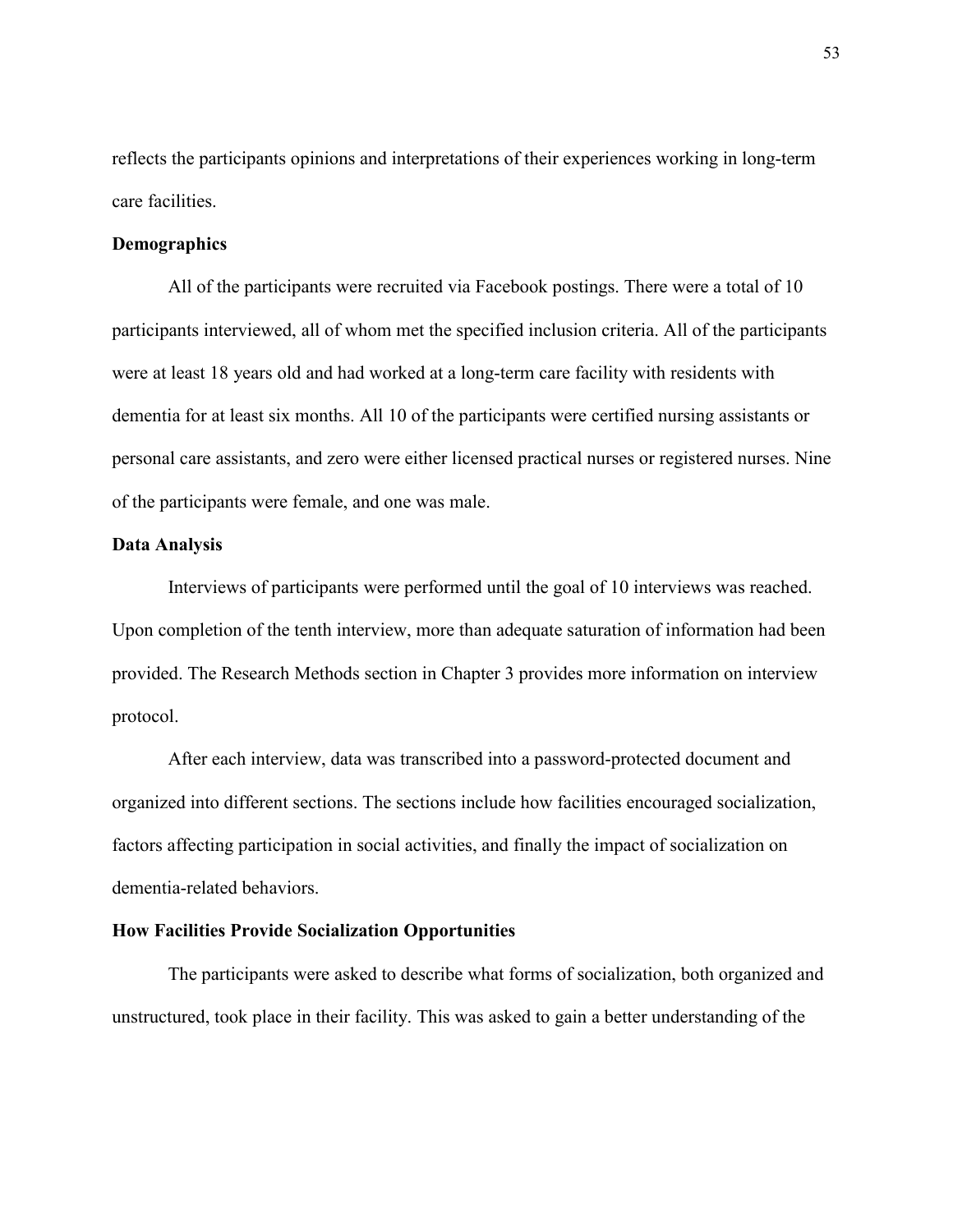types, frequency, duration, and setting of group activities offered in long-term care facilities for residents with dementia. A wide variety of activities were offered for residents with dementia, both as a separate group or in combination with other residents in the facility not diagnosed with dementia. A summary of the categories of social activities offered to residents with dementia is found in table 1. In addition to activities taking place at the long-term care facility, there were activities that occurred outside the facility as well. These activities included outdoor chalk drawing, walking around the facility grounds, and shopping trips to stores.

Nine of the ten participants reported that activities in their facility were offered at least daily, with one participant stating that organized activities were offered twice weekly. Of participants who reported daily activities, two reported activities occurred twice daily and three reported activities occurred more than twice daily. Participants clarified that certain types of activities, such as group exercises or listening to music, occurred more regularly, whereas religious services and community outings were more likely to occur weekly or monthly. Time of day that the activities were offered varied. The earliest reported time that an activity was offered was 8:30 AM. The activities were offered throughout the day, including morning, lunch time, afternoon, and the latest reported activity was in the evening.

Personnel responsible for the organization of the activities varied depending on the facility. Seven of the participants specifically mentioned an activities director that managed the frequency and types of activities offered, and one of the participants mentioned they were responsible as nursing staff to organize the activities. Two participants did not comment about who was responsible for organizing the activities.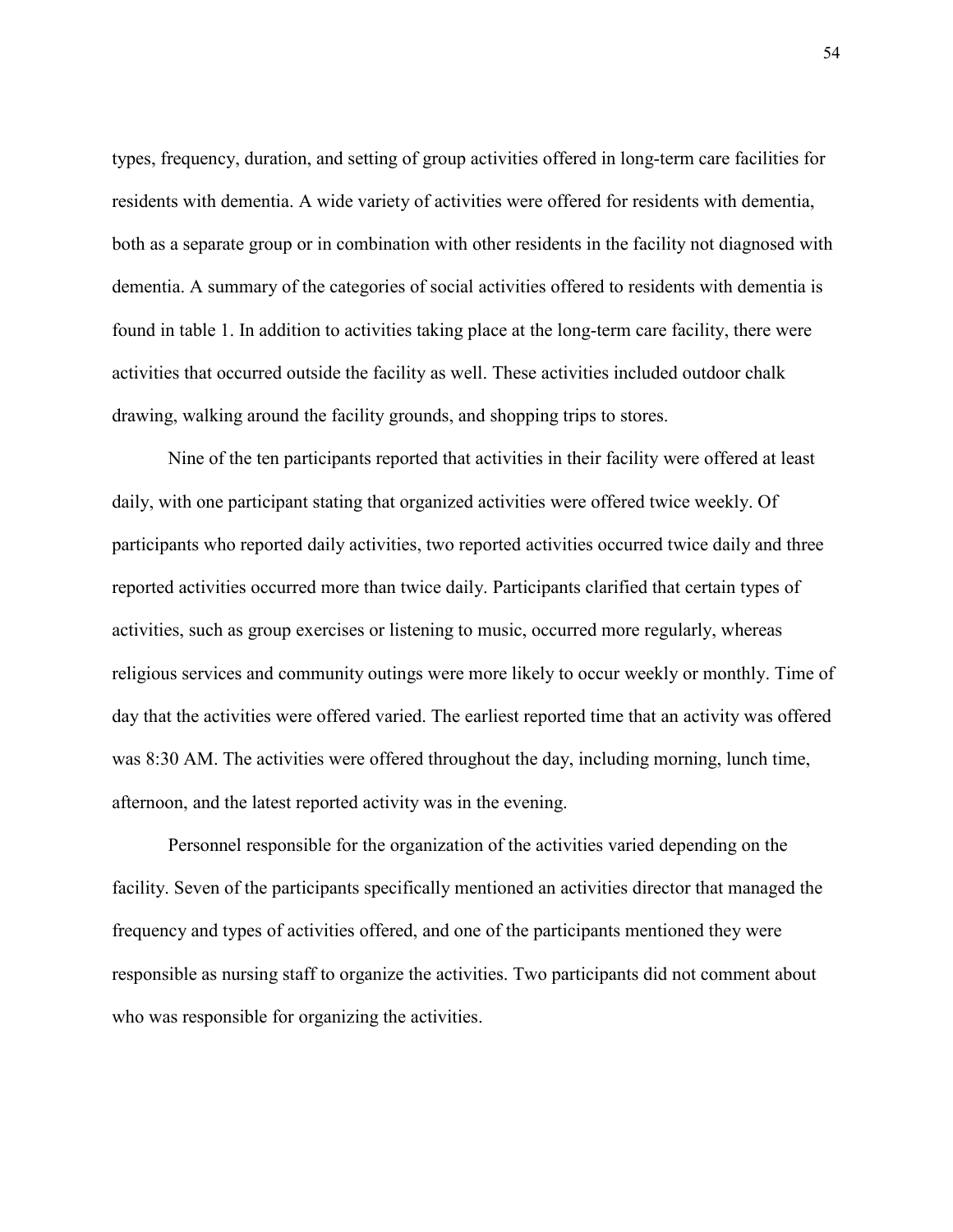Nine of the ten participants stated that there was observed informal socialization outside of the organized events. Six of the participants noted that much of this informal social interaction occurred when residents would sit near each other and converse. Three participants stated that their residents enjoyed watching television together. Others noted informal socialization opportunities included walking around the facility together, eating snacks, looking at the facility pets, and reading the newspaper. One participant stated her perceived benefits of this informal socialization:

A lot of times the majority of people would socialize with their neighbors or in the living room or dining room... I think [informal socialization] would not necessarily improve any dementia type symptoms, but it helped them keep a more social and more normal life than just sitting by themselves in their room and being antisocial and not having anyone around.

One participant stated that she did not remember seeing residents interact outside of the organized social events because she felt the residents all functioned in their own routine and that routine did not cross paths with other residents. Overall, the participants revealed that at all of the facilities, the residents were receiving regular opportunities for organized socialization, and their facilities were conducive for informal socialization opportunities in addition to organized events.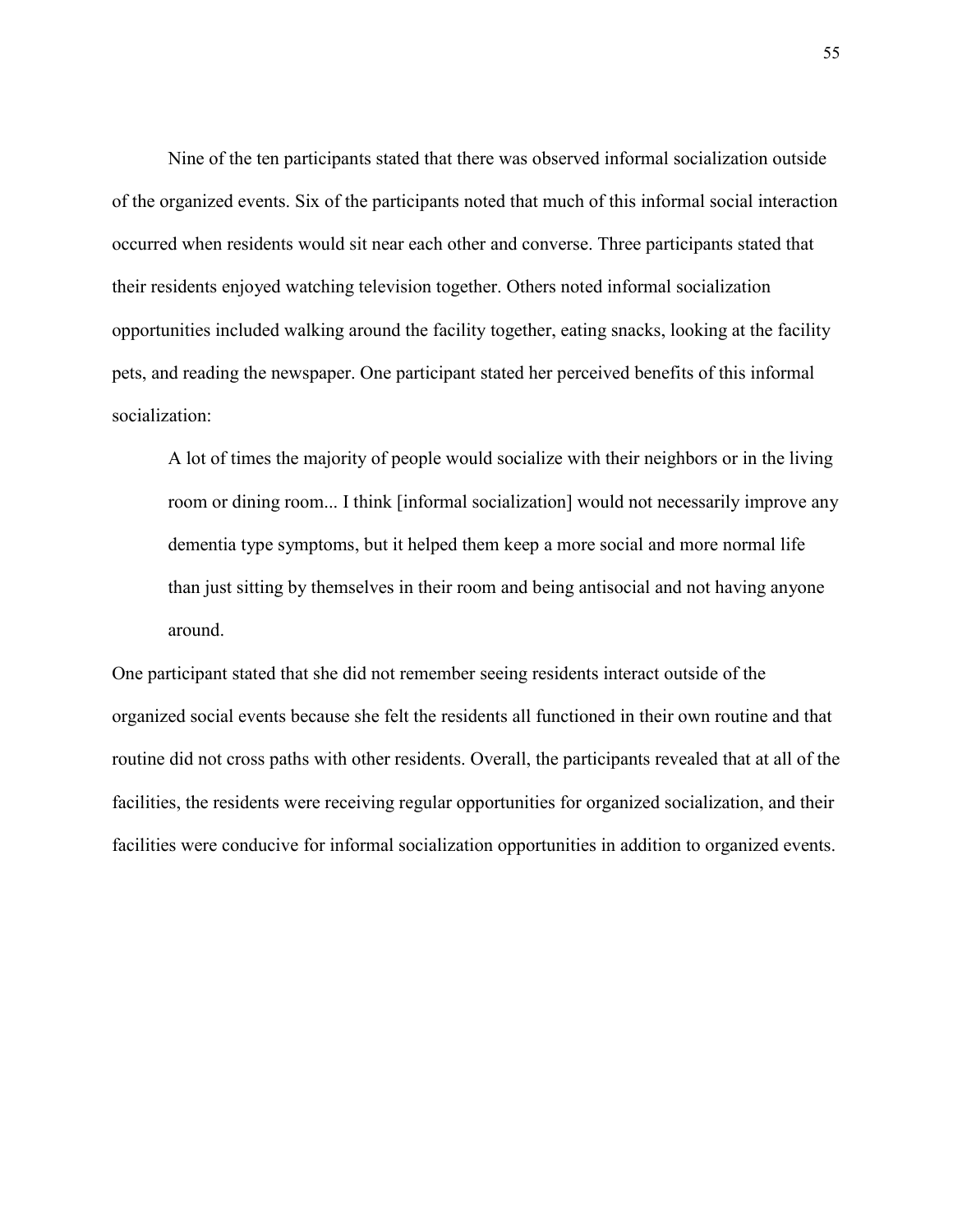| Organized group activity                       | Number of participants reporting activity |
|------------------------------------------------|-------------------------------------------|
| Crafts, coloring, other art-related activities | $\overline{7}$                            |
| Group exercise, other physical activities      | 7                                         |
| Shared meal times                              | 6                                         |
| Listening to music, live or recorded           | 5                                         |
| Card games, puzzles, bingo                     | 5                                         |
| Religious services                             | $\overline{4}$                            |
| Family events                                  | 3                                         |
| Playing instruments                            | 2                                         |
| Watching television shows or movies            | $\overline{2}$                            |
| Holiday events                                 | $\overline{2}$                            |
| Community outings                              | $\overline{2}$                            |
| Cooking, baking, other household chores        | $\overline{2}$                            |
| Outdoor activities                             | 1                                         |
| Rummage sales                                  | 1                                         |
| Photo albums                                   | 1                                         |
| Salon activities: nail painting, hair styling  | 1                                         |

Table 1. Categories of organized group activities offered at the long-term care facilities.

# **Factors Affecting Participation in Group Activities**

Next the participants were asked to discuss the level of participation in group activities as well as reasons why residents did or did not participate in the formal and informal socialization activities.

 When asked to estimate the percentage of residents who participated in organized group activities, four participants stated that more than half of the residents regularly participated, two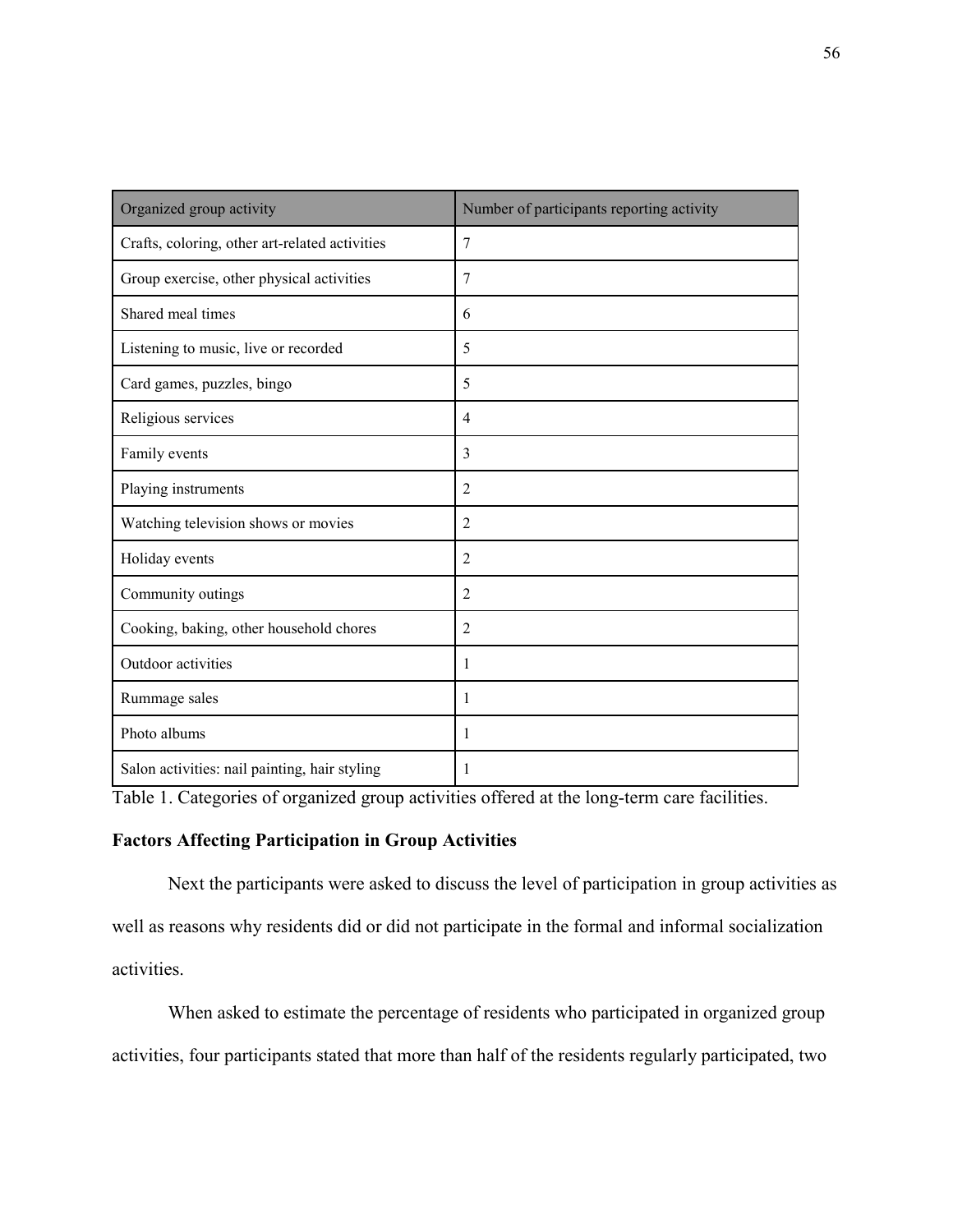stated half of residents regularly participated, and three said that less than half did. Two participants noted that the level of participation varied widely depending on what the event was. For instance, one participant said that 90% of residents would participate in church services, but less than half of those same residents would participate in crafts. Another said that 75% of people would participate in group exercise or watching television as a group, but activities such as crafts, baking, and group outings had participation rates closer to 25%.

The participants were then asked to discuss reasons why residents did not participate in group activities. The most commonly cited reasons included advanced dementia, behavioral issues, and negative moods. Other reasons included reserved personalities or lower levels of sociability prior to dementia diagnosis, underlying anxiety, physical disabilities, having appointments, having visitors, or simply wanting to do something else.

Six participants cited advanced dementia as a factor that limits participation in group activities. One stated, "I think the higher level of their dementia and needs makes it more difficult for them to socially interact." Another participant similarly stated they think "comprehension of what is going on with that event" is one of the primary indicators of whether or not residents participate in events.

The other most commonly cited barrier to participation was behavioral issues or being in a negative mood, with five participants listing this. One participant said, "If they were in a bad mood, they would always want to stay in their room and do something themselves." Two participants cited reserved personalities or lower levels of sociability as reasons for not participating. One explained,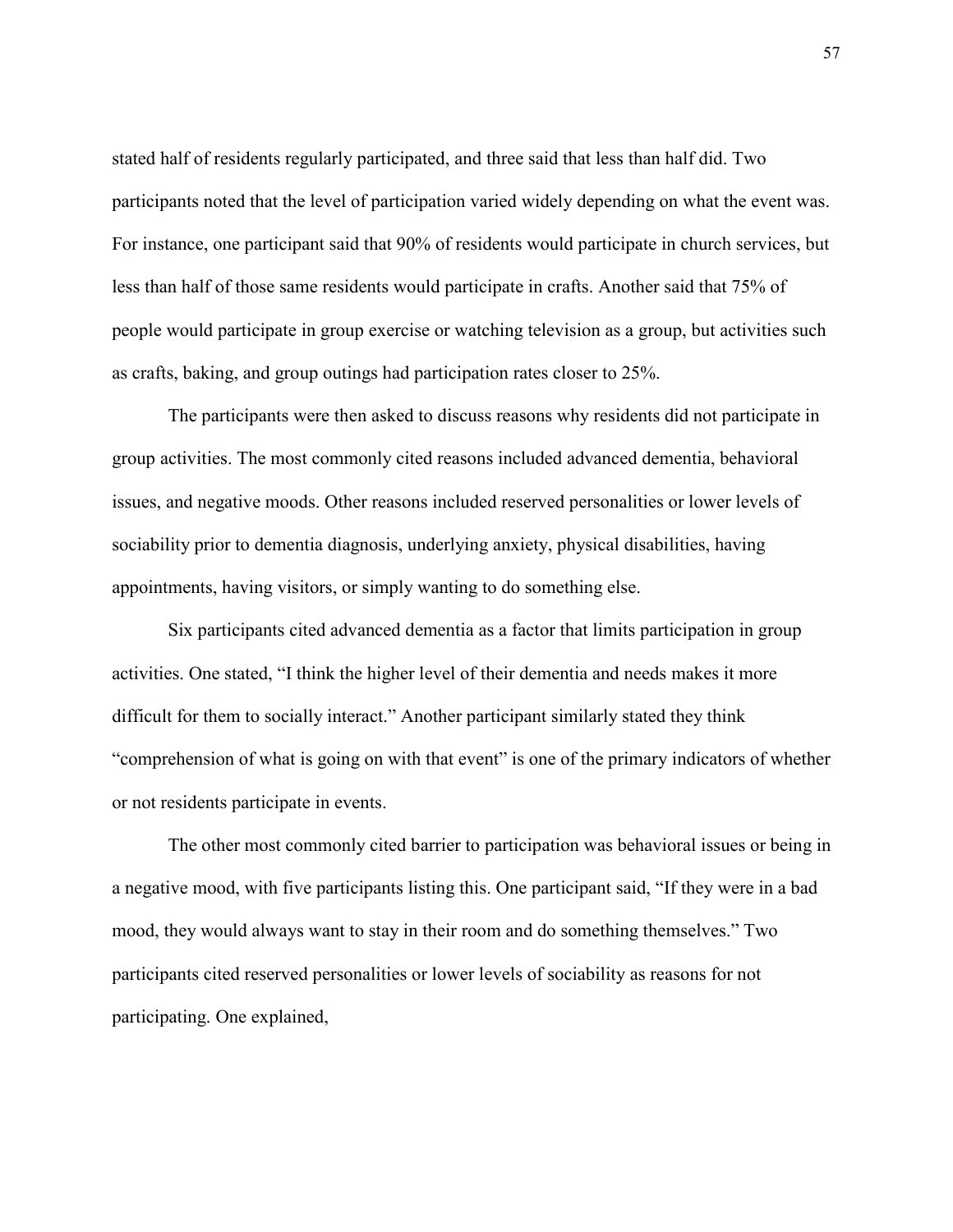I think just their personality in general [affected participation level]. Some people are more antisocial than others. Some people enjoy group activities, and some people don't. So mainly I think it has to do with who the person was before the dementia occurred to decide if they were a group activity person or not.

Another participant similarly stated, "Those who maybe weren't married or didn't have kids… they don't really like to be socialized with and like to do their own thing in their own room and kind of sit alone." Two stated physical disabilities, specifically being bedridden, limited participation. One cited underlying anxiety as the reason a few of the residents she worked with did not enjoy group activities. Two participants said that other plans such as family visiting or having appointments occasionally kept people from participating. Two said that sometimes residents simply want to do something else at the times that activities are offered.

In summary, most participants stated that at least half of the residents in their facility regularly participated in activities, but this did vary based on the activity being offered. Participants commonly cited advanced dementia, negative moods, and behavioral issues as the primary reasons for residents not participating in activities.

# **Behavior-Related and Cognitive Impacts of Socialization**

Participants were asked to recall situations where socialization had a positive or negative impact on a resident's dementia-related behaviors.

#### *Socialization Increasing Dementia-Related Behaviors*

When asked to recall a time when socialization increased a resident's dementia-related behaviors, eight were able to identify times when this occurred and two stated that they could not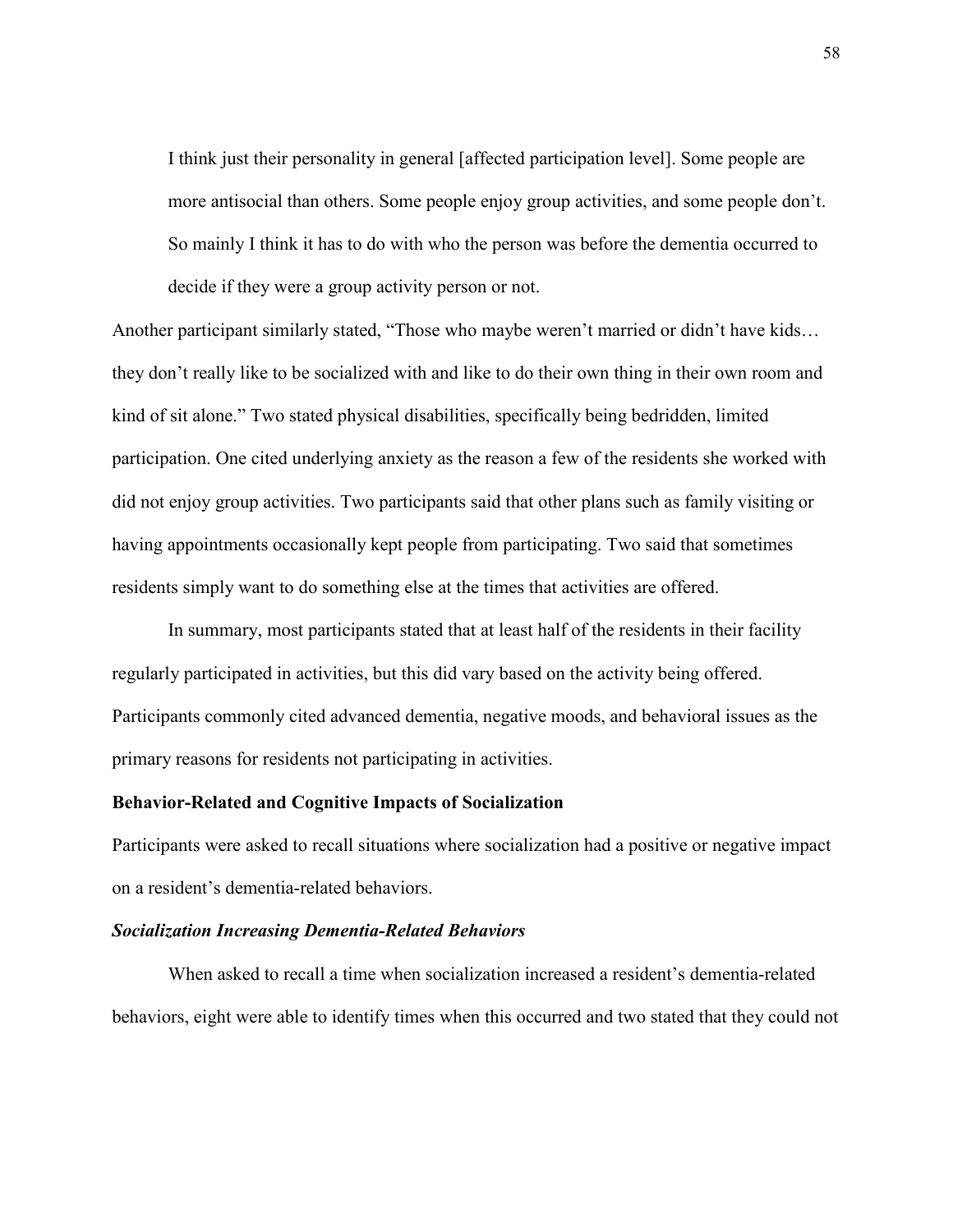recall a time when this occurred. In regards to the specific types of behaviors that were increased during group activities, four participants reported increased physically or verbally aggressive behaviors, four reported increased controlling behaviors, two reported increased anxiety, one reported increased depressed mood or tearfulness, and one reported increased wandering.

An increase in controlling behaviors was one of the most common examples given of a time when socialization increased dementia-related behaviors. One participant stated, "I had a resident who had extreme OCD, so anytime one thing would be out of place or someone would do a puzzle and just wasn't getting it right, she would come and just start cleaning it up in the middle of them doing puzzles and then that made the other resident mad and then behaviors occurred then." Another explained, "We have a couple of residents that love folding the towels that we had, and they knew that that was their role... and they got along really well, but if we had other residents that would wander over and want to see what they were doing, not even to take a towel and want to help, but I can't tell you how many fights I broke up over these towels, it was insane." One participant explained that some residents "just couldn't focus on what they were doing, because they were so worried about what the other client was doing." Similarly, someone stated "I remember one of the residents always liked to help everybody but it sometimes affected the other resident in a negative way."

The other most common type of behavior that was noted to be increased during group activities was verbal or physical aggression. One participant explained, "There were a lot of verbal outbursts [during group activities]. I would say more so between men… [it was about] dominance and who could do better." The same participant also stated "we had a few physical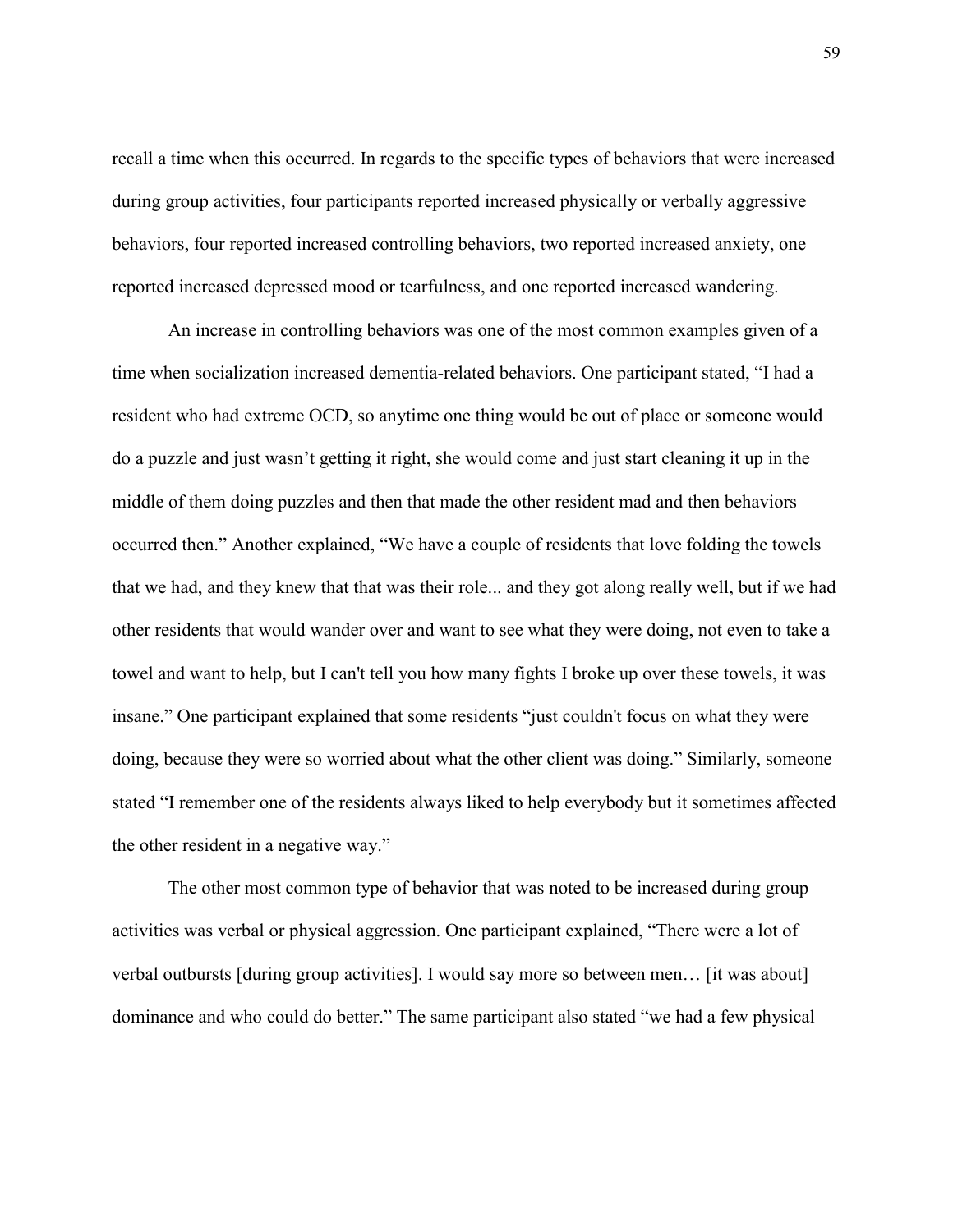outbursts during a few games" which was typically related to people taking things from each other.

Two reported that in residents who were prone to feelings of anxiety, group activities could at times accentuate this. One explained:

I had one resident who was sexually abused when she was younger so doing group gatherings, she was very anxious, being close to others she was very anxious, being in a room with men she was very anxious, so sitting next to them during these games and if something loud would occur or if a man would go near her to grab a balloon let's say for that game, she would freak out and have a behavior and she would start yelling which would then arouse everyone else in the room and make things a little hectic.

A factor that was introduced that had some bearing on the resident's dementia-related behaviors was the timing of the activities, with activities occurring later in the day more commonly leading to an increase in behaviors. A participant explained, "I remember at one point it was dinner and we had one of the residents who likes to chill out in his room for most of the day ... it was time to try to get them to come out for dinner and he was not having it and the aggressive behaviors came out, swearing and swinging and all of that." This participant attributed the increase in behaviors to "sundowning" than to socializing itself and went on to explain, "for the most part during… the day, socialization just helped more than it hurt."

Three participants specifically noted that ending group activities seemed to accentuate dementia-related behaviors more so than the activity itself. One explained that it was fairly common for residents to be "not cooperative, agitated, and tearful" after activities were over.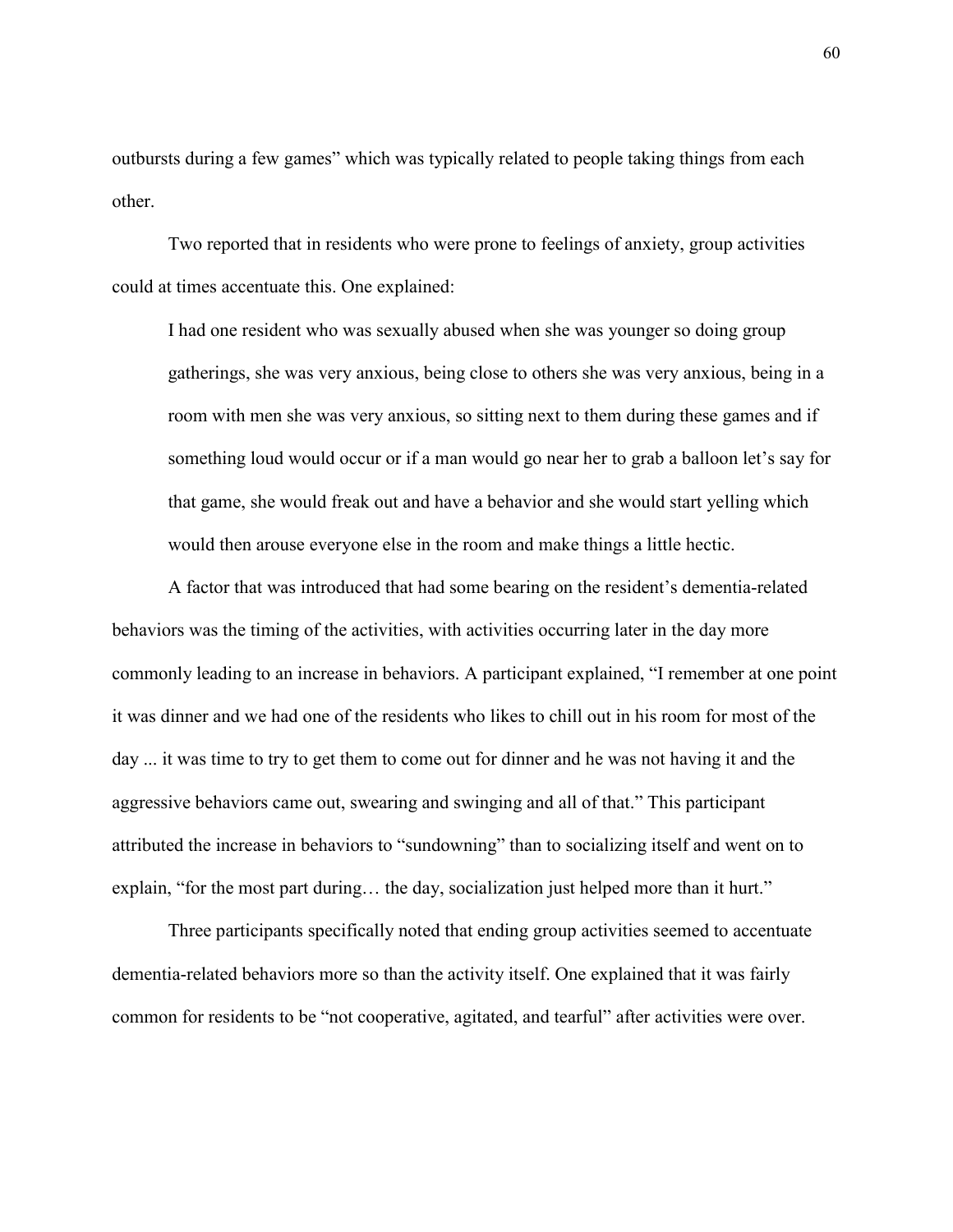Another discussed a resident who seemed to become more anxious after activities: "After the group activities she would always sit at her door until all the other residents had gone into their rooms because she was so anxious someone would come into her room."

#### *Socialization Decreasing Dementia-Related Behaviors*

When asked to think of a time when organized group activities decreased dementiarelated behaviors, every participant was able to recall times when this occurred. The most commonly reported activity that decreased behaviors was listening to either live or recorded music with others, with five participants reporting this. Other specific activities that were reported to reduce dementia-related behaviors included church services, physical activities, and shared mealtimes. Participants offered explanations as to why they believe group activities decreased dementia-related behaviors such as socialization offering a distraction from confusion or anxiety as well as offering a sense of routine. Participants reported decreased anxiety, decreased agitation, decreased tearfulness, decreased confusion, increased participation in activities of daily living later in the day, decreased wandering, and decreased hallucinations as some of the types of behaviors that were decreased during socialization.

One participant recalled a situation where a resident helped the staff bake in the kitchen. The participant described the baseline demeanor of the resident as "generally an anxious person" that frequently exhibited dementia-related behaviors. However, the staff realized her passion of baking and allowed her to participate in stirring batter. The participant recalled the following about the impact this socialization had on her: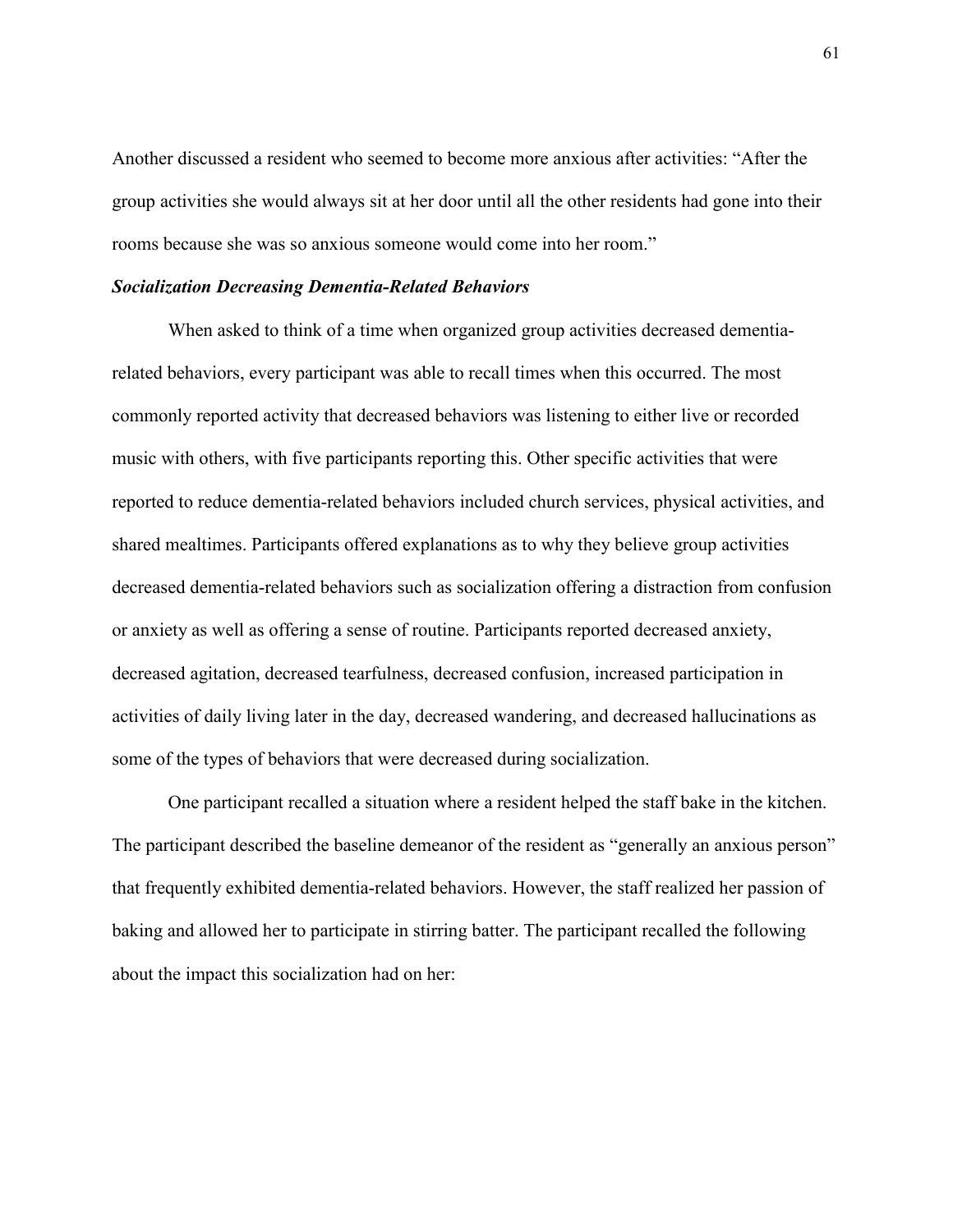You could have a normal conversation with her while she was doing her cookie dough. She would talk to you about her past life even though she thought she was still in it. She would talk to you about her shop, she'd talk to you about baking, she'd talk to you about family.

The participant recalls the resident would even try to teach everyone about baking and that during these moments and the evening that followed, the resident's dementia-related behaviors were greatly reduced.

One participant identified the timing of the activities as a factor for impacting the benefit of socialization: "...when people first wake up, they have some extra confusion… in the morning those activities were really helpful in getting them up and moving and decreasing [dementiarelated behaviors] and getting their mental brain stimulated in the morning."

Overall, each participant expressed similar scenarios in which socialization allowed residents to resume normalcy and reprieve in a long-term care setting with a noticeable decrease in dementia-related behaviors. One participant stated that these activities were a way of "bringing them back to those times that they do still have memories kind of helps calm and stabilize mood as well". Another participant had similar thoughts stating, "having that social interaction sparked something in the past and I think that is something good to have because everyone needs social interaction."

#### **Cognition and Independence**

Participants were asked to evaluate the level of cognition and independence in performing activities of daily living as a reflection of the resident's involvement in social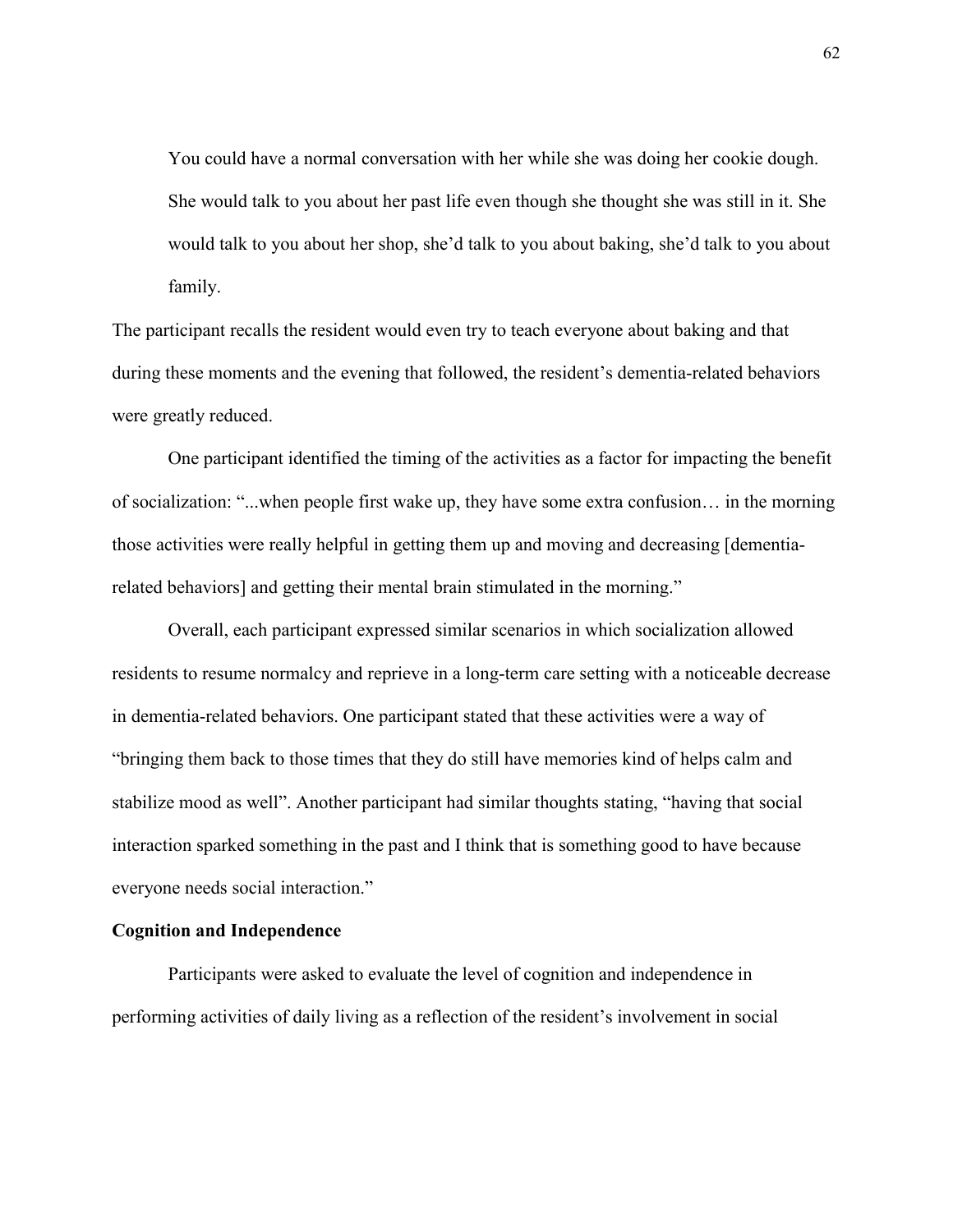activities. Of the residents that did participate regularly in group activities, six participants reported that they were overall more aware and alert. Four stated there was a wide range of cognitive levels among participants, with two of these four respondents adding that participation in activities seemed to improve overall awareness in people regardless of their baseline cognitive level. Of the residents that did not regularly participate, six participants identified a lower level of cognition in those residents. One participant explained that as one resident's dementia worsened, her social engagement declined: "I saw a resident that used to be very active in these activities and as her mental capacity and dementia declined, that's when she started separating herself from activities and not really wanting to do anything." Another participant remarked,

Those [residents] who don't really get involved, they don't really mentally click with anybody, they just kind of walk around with a blank look in their eyes just because they don't have that desire to interact. Whereas those who do interact or engage in individual or group activities, you can see the kind of spark in their eye that they're a little bit happier and a little bit higher functioning.

One participant noted that the level of participation in the group activities depended more on the resident's personality and mood rather than their cognitive abilities.

Participants were then asked to discuss the correlation between level of socialization and independence in performing activities of daily living. Of the residents that did participate regularly in group activities, seven participants noted more independence while one noted that they were not more independent. Of the residents that did not regularly participate, six participants stated that these residents were less independent in their activities of daily living.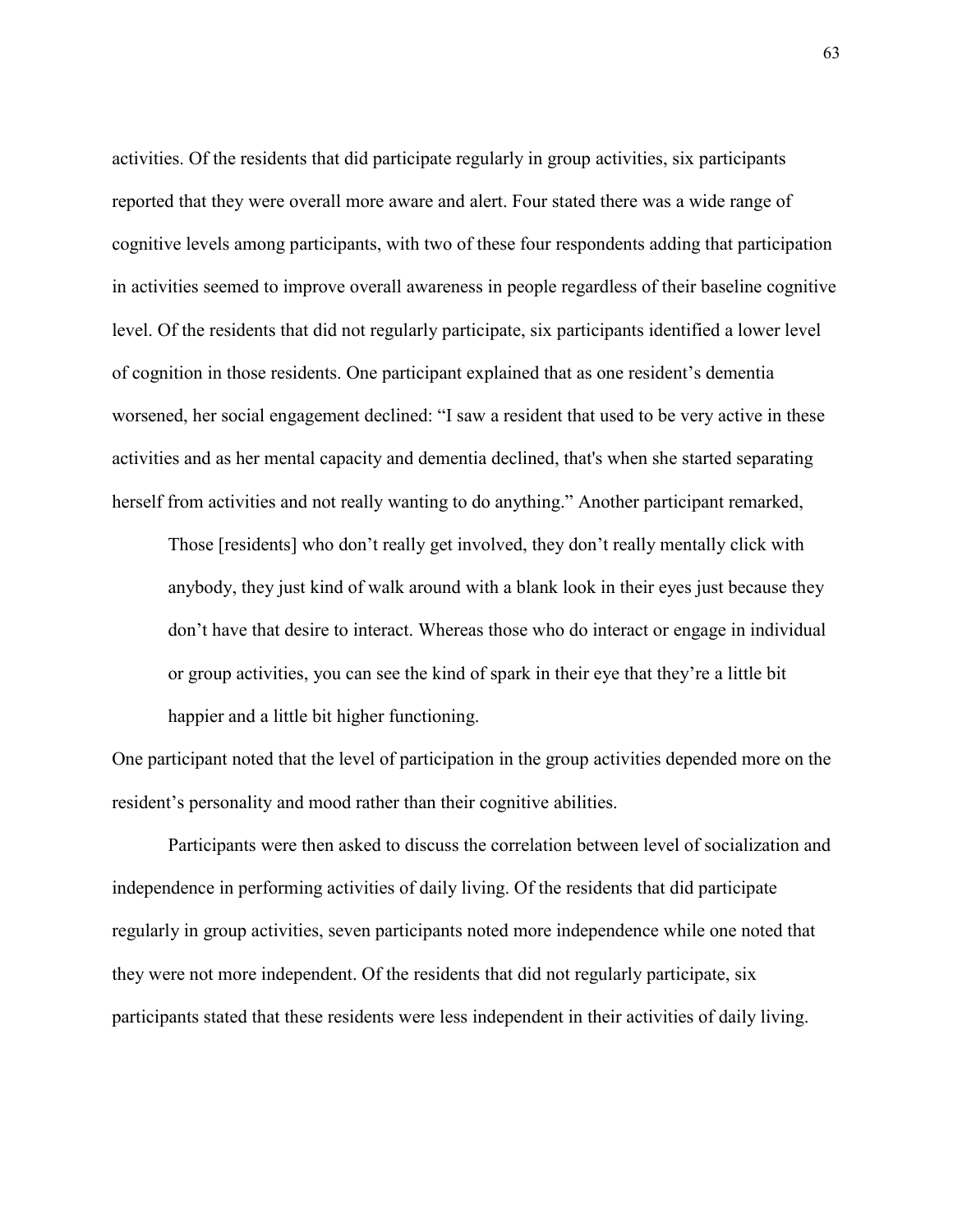One added that some residents seemed to function more independently than their usual baseline when they were participating in group activities: "It was always interesting to me how some of them listened so well during the socialization activities, and they would do really well in that environment, but when it came to giving them medications, they were a completely different person." The remaining four participants said that level of independence did not impact level of participation, largely because staff at the facility encouraged everyone to participate as best they could.

#### **Overall Impact of Socialization on Dementia-Related Behaviors**

When asked if overall organized group activities are beneficial, neutral, or harmful for residents with dementia, all participants stated that these activities are beneficial. One participant added "... activities bring them back to those times that they do remember, gives them another form of happiness that maybe they weren't expecting that day." Another described how these organized group activities foster friendships:

Even if some people aren't able to fully hold a conversation, that other one who is just doing all the talking at the other person is able to get their feelings out and vent just like you would to your best friend. So, I think overall socialization and group activities help the residents live a day-to-day life.

Additionally, when about the overall impact of group activities on dementia-related behaviors, all ten participants stated that these activities decrease the frequency of behaviors.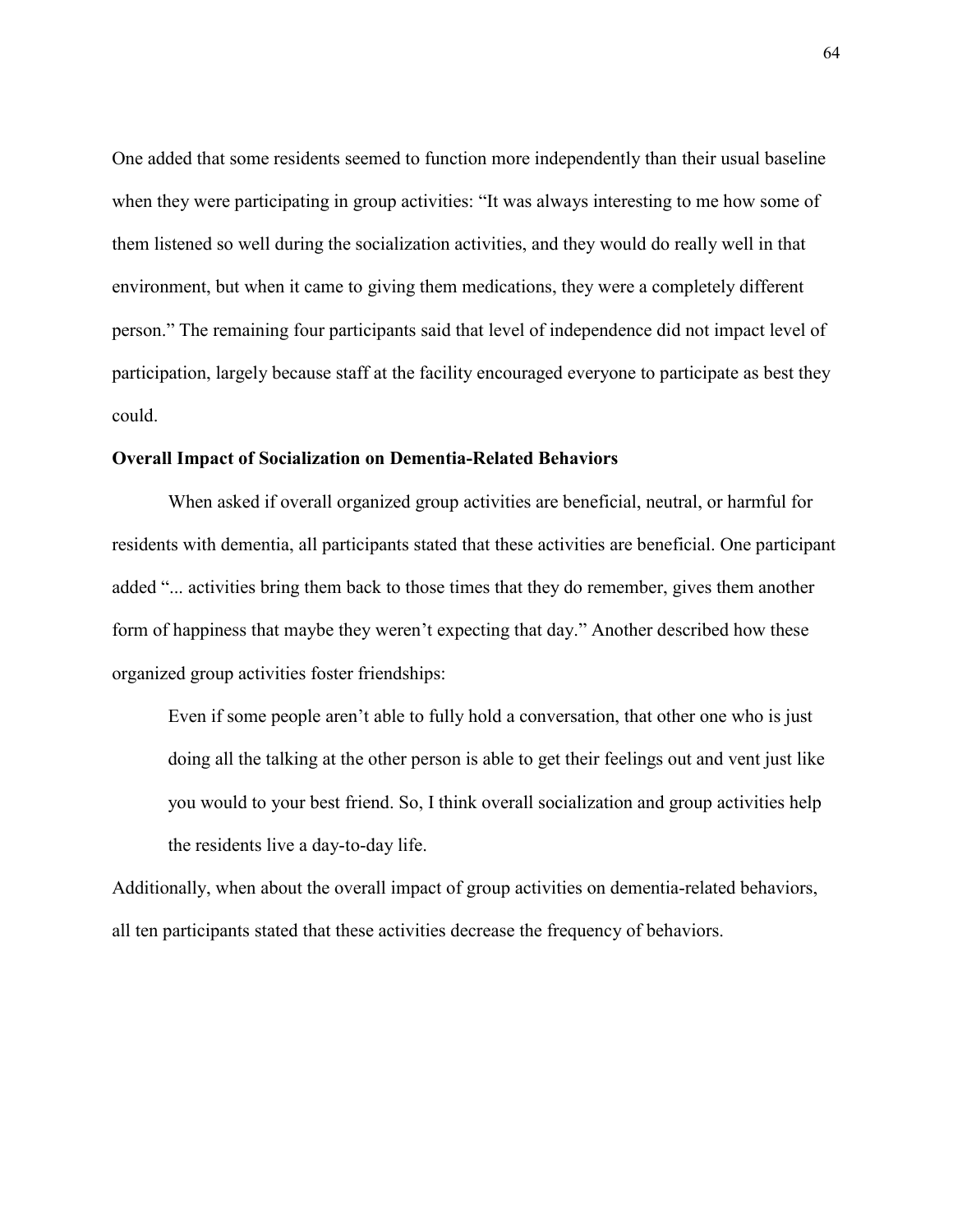# **Conclusion**

In summary, ten direct care personnel were interviewed over video calls regarding their perspective on the impacts of socialization on dementia-related behaviors. The participants were asked about the types of activities offered at their facility, the frequency that these activities are offered, levels of participation, and barriers to participation. They were also asked to discuss any correlations between frequency of participation and overall cognitive abilities and independence in activities of daily living. They were then asked to discuss times when participating in socialization activities both increased and decreased dementia-related behaviors and what they think the overall impact socialization has on these behaviors. The responses were then transcribed and analyzed for common themes and ideas. All participants in the study stated that group activities were offered regularly, with the most commonly reported activities being crafts, group exercise, shared meal times, listening to music, playing games, and attending religious services. Barriers to participation included advanced dementia and dementia-related behaviors, reserved personalities, underlying anxiety, physical disabilities, and having visitors or appointments scheduled during activities. Overall, all participants reported that they believe group activities decrease dementia-related behaviors and are overall beneficial for adults with dementia. These findings will be discussed further and compared to the existing literature in chapter 5.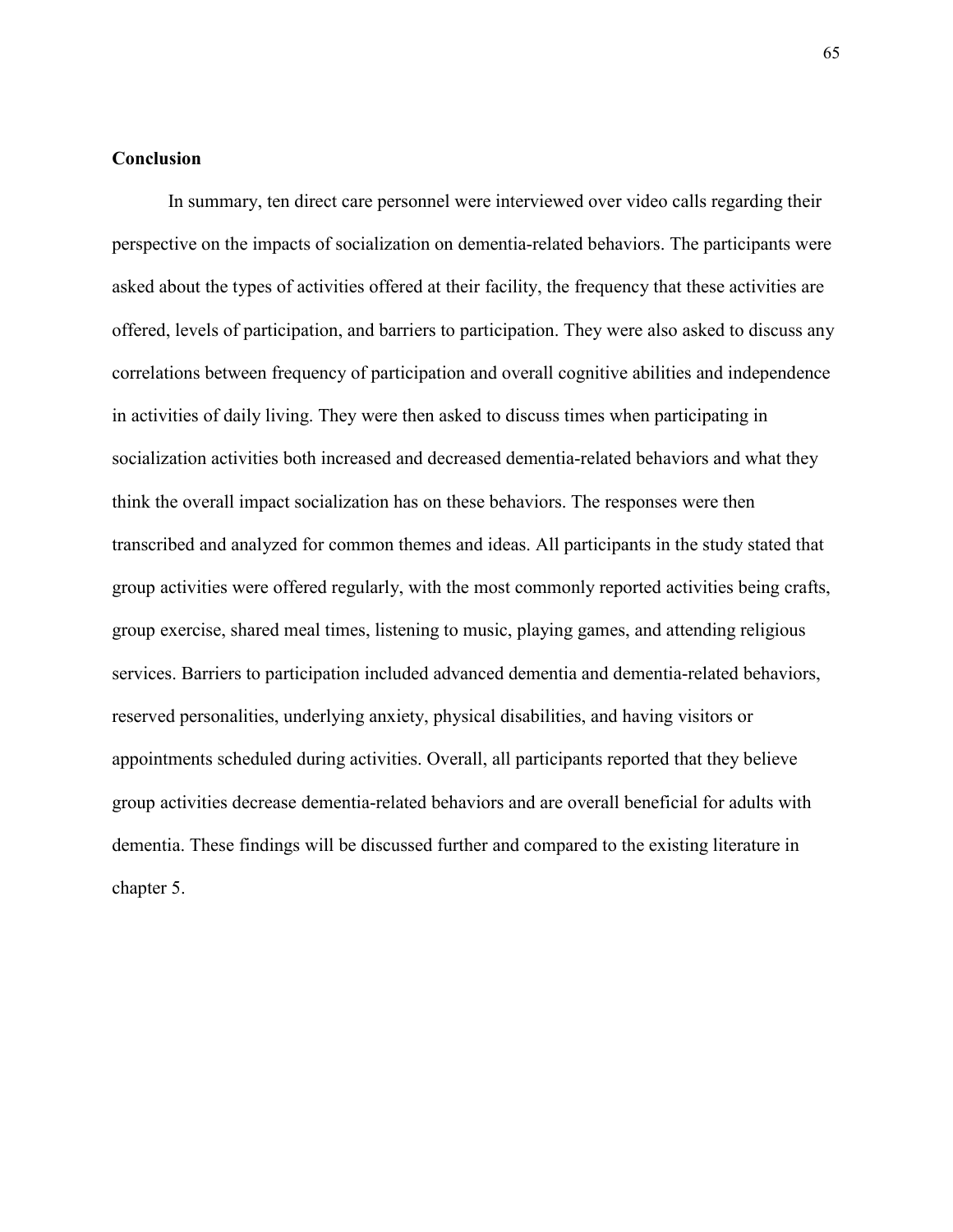## **Chapter 5: Discussion**

## **Introduction**

This chapter will summarize and discuss the results found in chapter 4. This chapter will also compare and contrast the findings from chapter 4 to the findings from the literature review in chapters. These findings will be related to the research question, which evaluates how direct care nursing home personnel perceive the impacts that organized group activities have on the dementia-related behaviors of adults with dementia within long-term care facilities. This chapter will also discuss the limitations and delimitations of the study, implications for caring for adults with dementia, and areas of potential future research.

# **Impact of Socialization on Dementia-Related Behaviors**

This study sought to understand how direct care personnel in long-term care facilities perceive the impacts that organized group activities have on the dementia-related behaviors of adults with dementia. Ten participants who have regularly worked directly with adults who have dementia in long-term care facilities were interviewed about their experiences with group activities and the ways in which they affect dementia-related behaviors.

All participants in the study stated that group activities were offered regularly, with nine reporting daily activities and one reporting twice weekly activities. The most commonly reported activities included crafts, group exercise, shared meal times, listening to music, playing games, and attending religious services. Nine of the ten participants reported that residents in their facility socialize together outside of these organized group activities, typically by sitting in shared spaces and conversing. Barriers to participation included advanced dementia and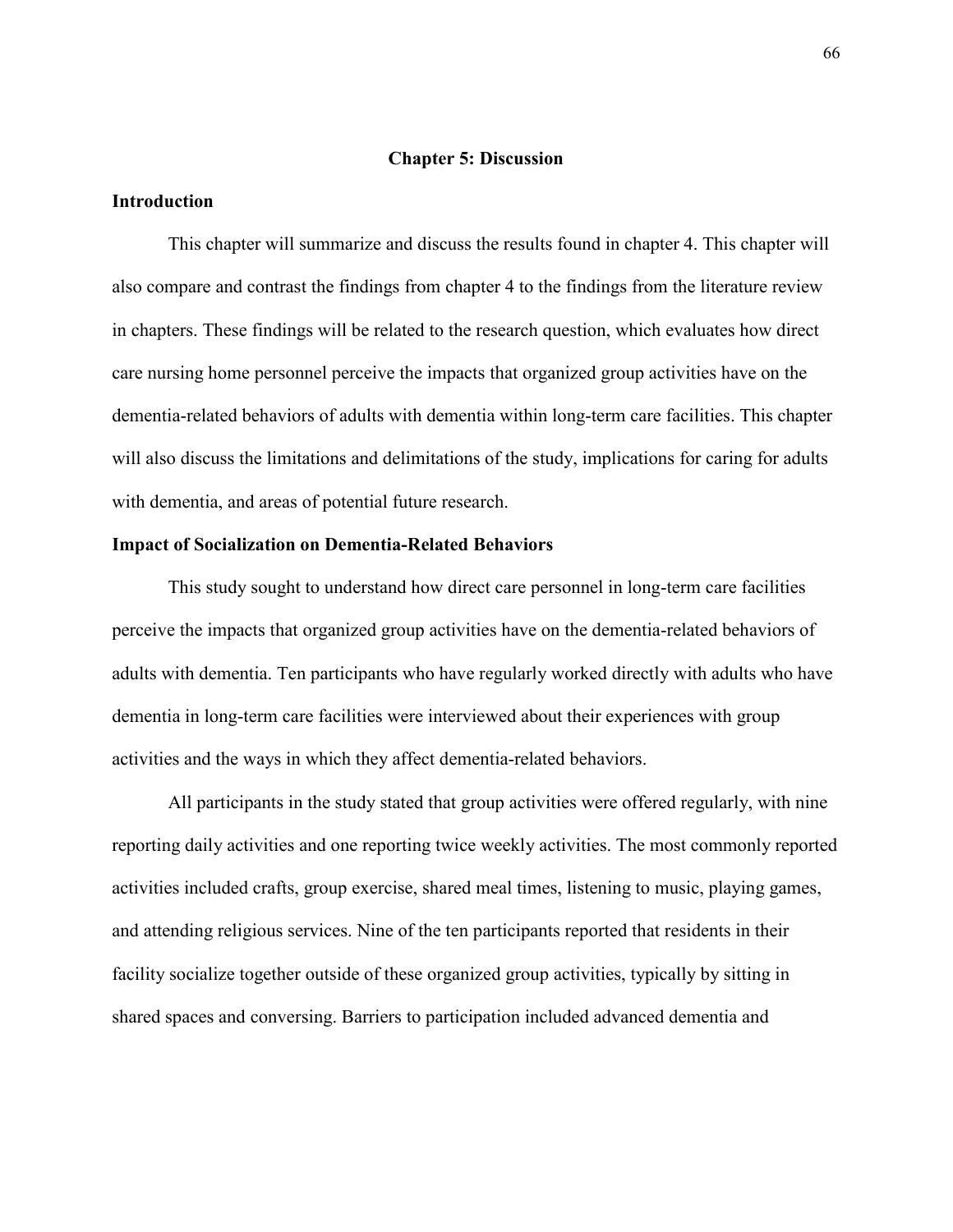dementia-related behaviors, reserved personalities, underlying anxiety, physical disabilities, and having visitors or appointments scheduled during activities. All participants were able to recall times when participation in group activities decreased dementia-related behaviors and eight of the ten participants were able to recall times when these activities increased behaviors. Overall, all participants reported that they believe group activities decrease dementia-related behaviors and are overall beneficial for adults with dementia.

The perceived benefits of group activities for adults with dementia is consistent with prior studies that have found that loneliness or isolation has detrimental impacts on overall health and well-being as noted in the literature review. A large number of studies have found that loneliness is an independent risk factor for worsened physical health, worsened mental health outcomes, worsened quality of life, increased risk of dementia, and increased risk for mortality (Holt-Lunstad et al., 2010; Luo et al., 2012; Wang et al., 2018; Taube et al., 2015; Kuiper et al., 2015; Sommerlad et al., 2019; Cohen-Mansfield et al., 2017). Luo et al. (2012) analyzed data collected from 2,101 adults over the age of 50 years old and found that those who reported the highest level of loneliness were 1.96 times more likely to die within six years than those who reported the lowest levels of loneliness. In addition to this, correlations were found between loneliness and increased depressive symptoms, increased functional limitations, and decreased self-reported health (Luo et al., 2012). These findings were present even when health behaviors were held constant, suggesting that loneliness is an independent risk factor for morbidity and mortality (Luo et al., 2012). The current study added to the existing literature by suggesting that socialization may help to reduce dementia-related behaviors.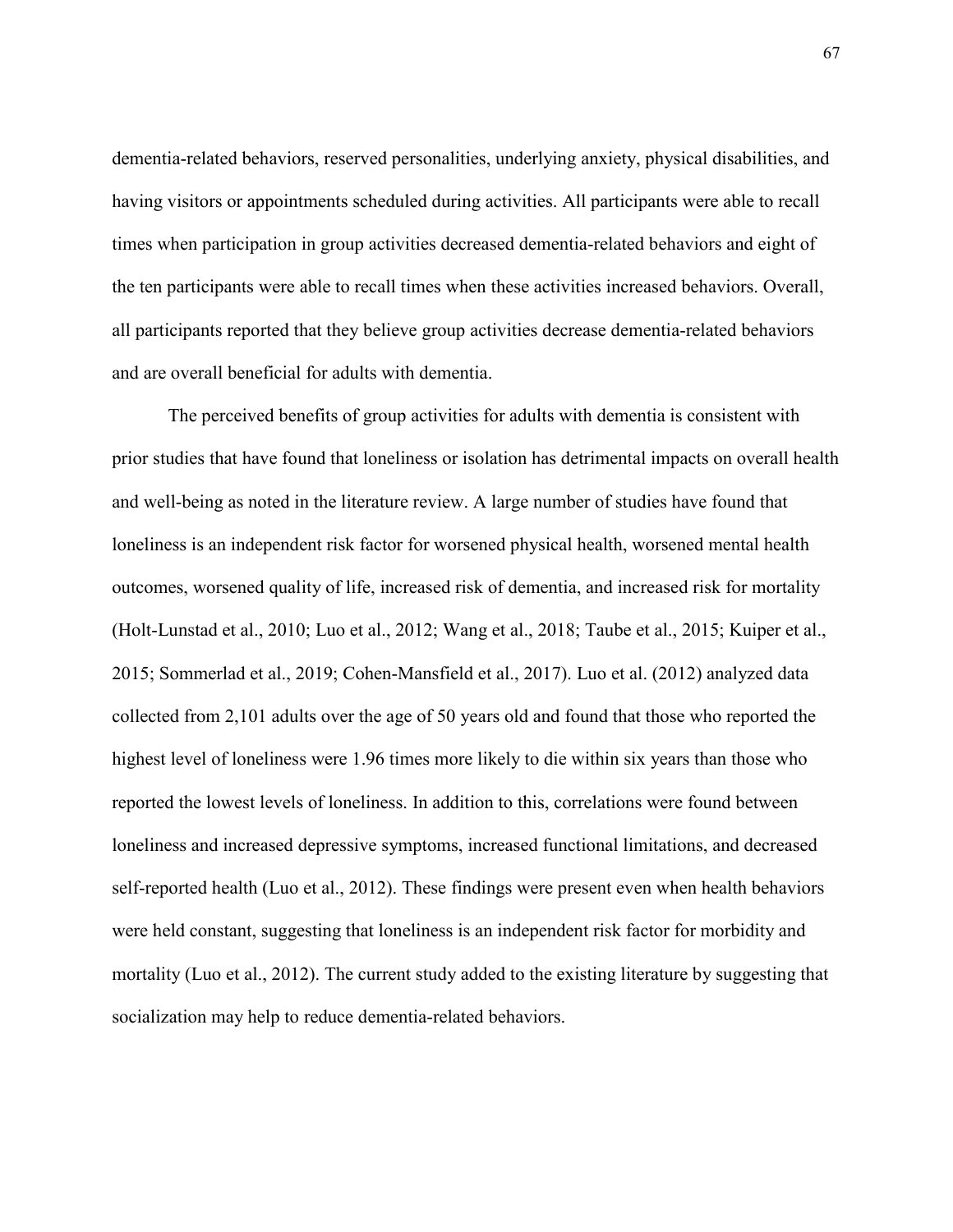The current study also found that advanced dementia is a barrier to engaging in socialization activities, and this finding is consistent with the existing literature. The most commonly cited reason for residents not participating in group activities in the current study was advanced dementia making it difficult to participate, with 60% of participants listing this. Six of the ten participants also agreed that residents who regularly participate in group activities generally have higher levels of baseline cognition and independence when compared to peers who do not regularly participate. This finding is consistent with findings from other studies. For example, a study performed in 2017 by Cohen-Mansfield looked at engagement levels in group activities amongst adults with dementia and found that cognitive function is the most consistent predictor of engagement in group activities. The researchers noted that the apparent decrease in engagement in those with lower levels of cognitive function does not necessarily indicate that people with more advanced dementia are not benefitting from group activities, as these individuals may be experiencing other benefits from the group activities, such as a decreased frequency in dementia-related behaviors (Cohen-Mansfield, 2017). This is consistent with the finding in the current study that all participants found group activities to be beneficial and to decrease dementia-related behaviors. One participant noted that regardless of the residents' baseline cognition and independence, residents often seemed more engaged during group activities than they did throughout other parts of the day.

Another factor that was cited as a reason residents do not participate in activities was reserved personalities or lower levels of sociability prior to dementia diagnosis. Prior studies have similarly found that level of sociability throughout life may impact ability to engage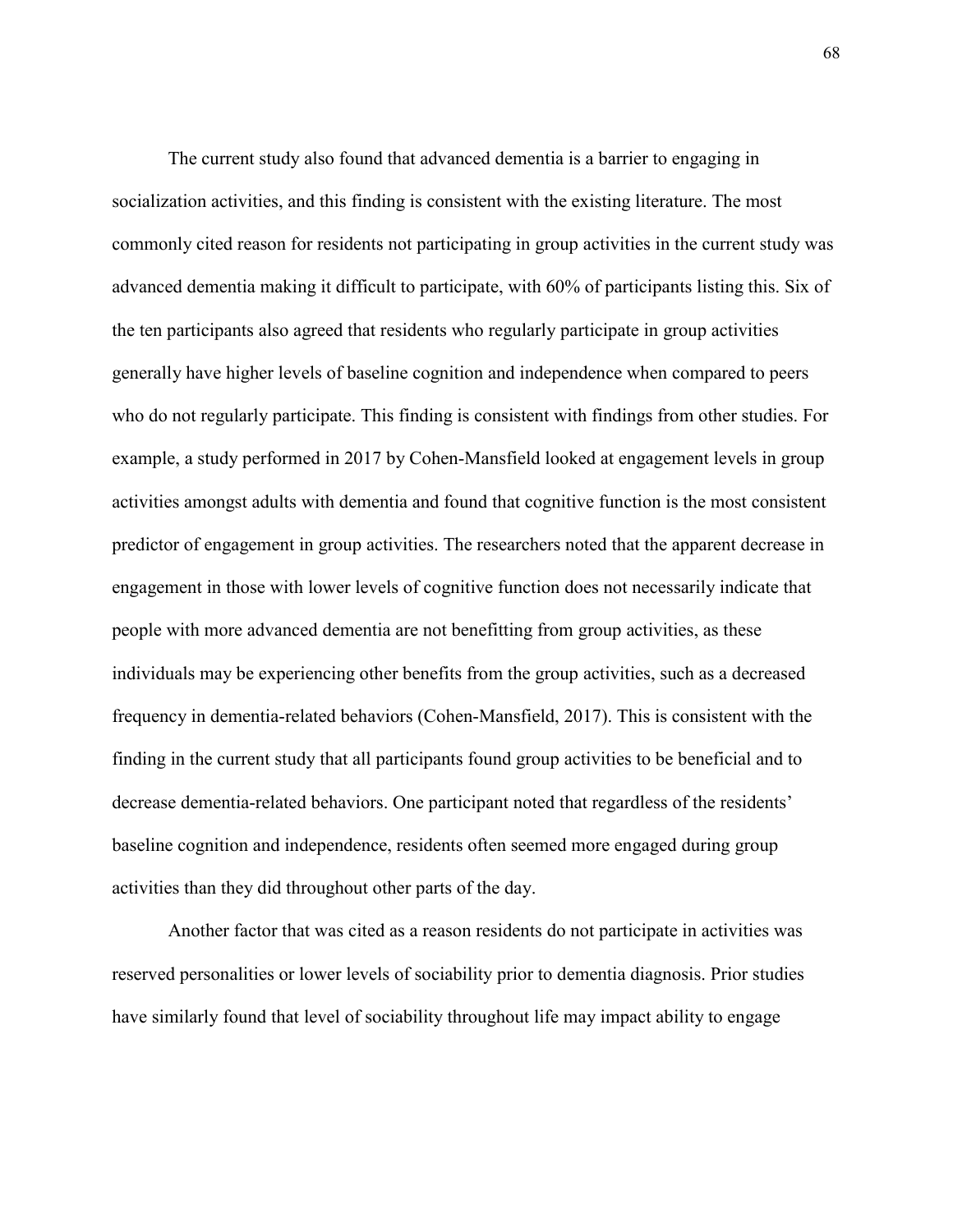socially after developing dementia. A meta-analysis of longitudinal cohort studies performed by Kuiper et al. (2015) concluded that low social participation, less frequent social contact, and more loneliness were each associated with a higher incidence of subsequent dementia comparable to other known risk factors for dementia (Kuiper et al., 2015). Another study led by Sommerlad et al. (2019) hypothesized that increased social connection earlier in life may help one to build up a "cognitive reserve," which may delay or even help prevent dementia. They also hypothesized that those who were less social may have had early decreased cognition that may have contributed to difficulties maintaining friendships (Sommerlad et al., 2019). The study also found that those who spent more time with friends and family during midlife had higher cognitive performance compared to those who spent less time being socially connected (Sommerlad et al., 2019). These findings as well as the findings from the current study suggest that there may be a reciprocal relationship between socialization and dementia, with more advanced dementia making it more difficult to socialize and less socializing making potentially contributing to more severe dementia.

#### **Limitations and Delimitations**

As mentioned in Chapter 3, a limitation of this study included sample size and willingness of direct care workers to participate in the interview. The sample size was a result of the qualitative nature of this study to receive saturation of data. The willingness of direct care workers to participate was mitigated by posting to social media in a way to reach these workers more readily, however, their willingness to participate was nonetheless still a limitation. Another limitation was the subjective quality of data due to the qualitative nature of this study. This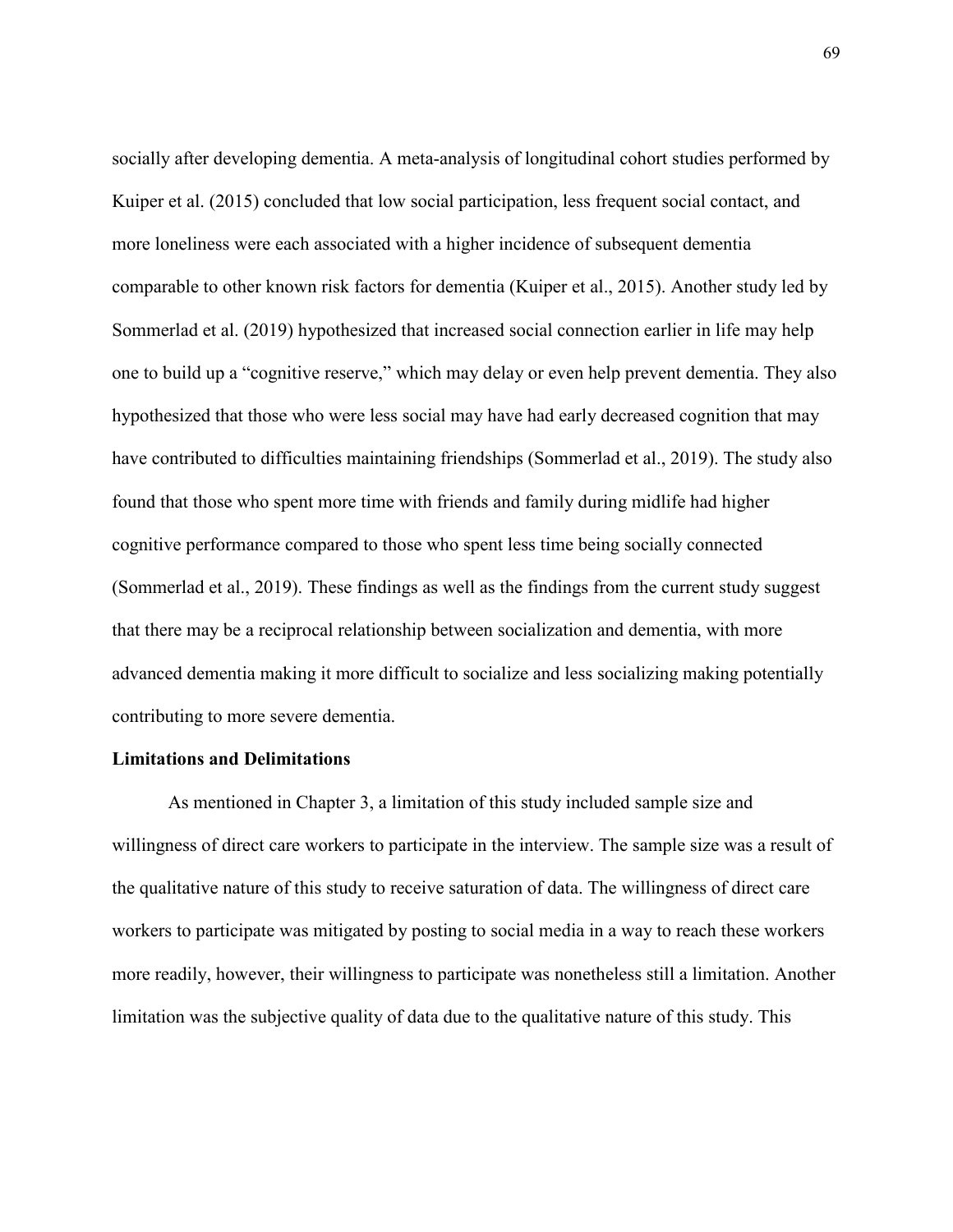limitation may have introduced bias into the responses of the participants. A limitation that had great influence on this study was the impact of COVID-19 pandemic, which inhibited the researchers from interacting with, and interviewing, participants in person. To mitigate this limitation, the participants were interviewed and recorded through Google Hangout or Zoom video chat links. To alleviate possible participant anxieties and hesitations about interviewing online, participants were offered to keep their video off during the interview process after consent was received.

A limitation that was introduced during the study was the inconsistencies in capabilities of the various long-term care facilities to provide activities to residents that may be bed bound or limited by physical disabilities. It was noted that not all facilities had the ability to accommodate these residents and provide enough staffing to allow all residents with certain physical restrictions to be able to participate regularly in the social activities, while others were much more equipped.

A delimitation of this study was the qualitative information retrieved from secondary sources, the direct care workers, and not the residents themselves. Demographics were not distinguished in this research project which created a second delimitation. Participants were able to describe their experience with residents with dementia and their related behaviors in relation to their level of socialization without delineating between gender, age range, and race. Finally, interactions between family members were not included in the definition of socialization of this study, instead, interactions between residents with other residents and staff were documented. This was to allow for group activities and social interaction within the long-term care setting to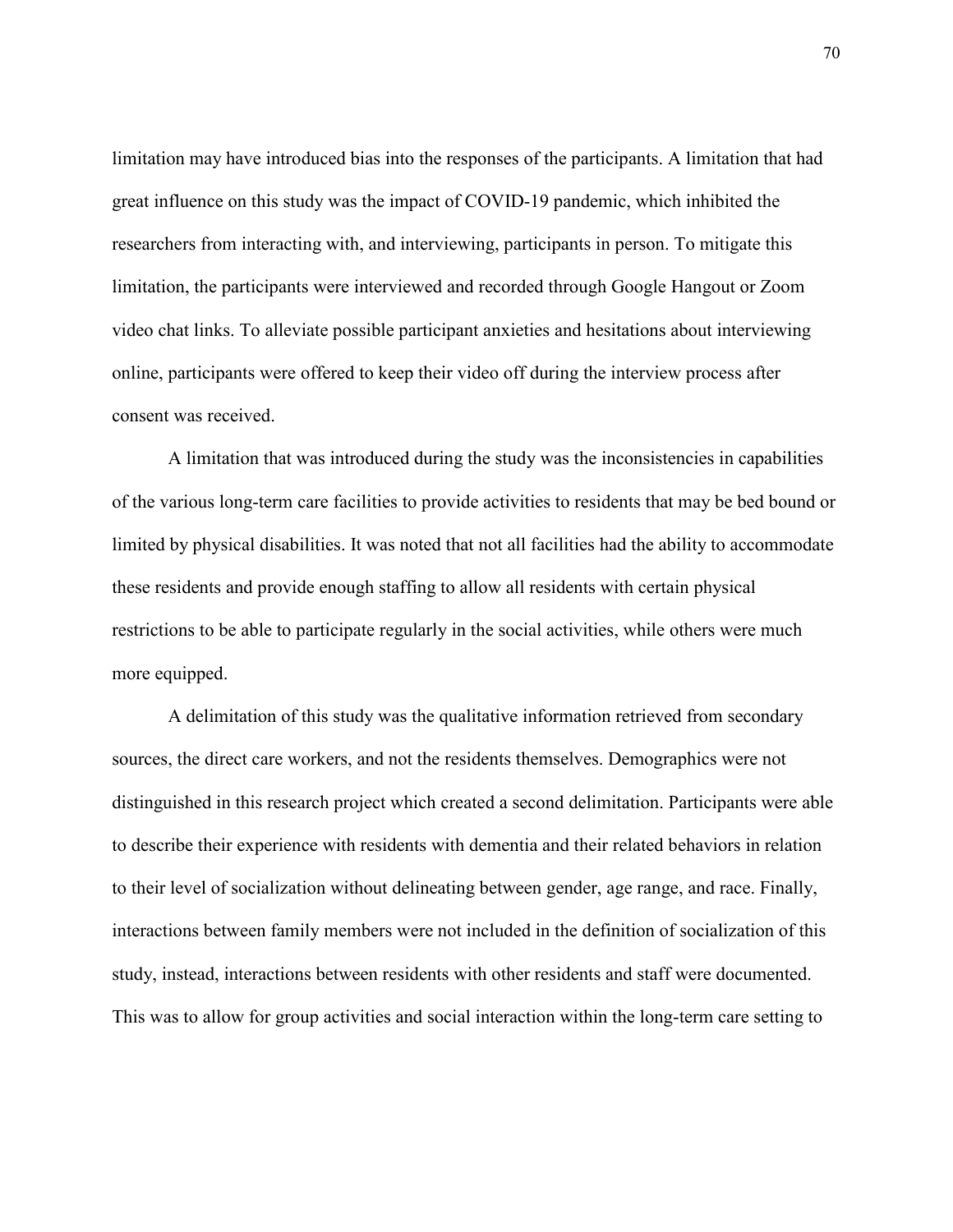be highlighted and reduce discrepancy between residents that do not regularly have outside visitors.

# **Implications of the Findings**

Dementia-related behaviors such as delusions, hallucinations, depression, agitation, aggression, and sleep disturbances are distressing to both those living with dementia as well as their caregivers (Press & Alexander, 2019). While there are a few pharmacological options that may help to slow the progression of dementia, non-pharmaceutical interventions also play a key role in helping to manage dementia and its associated behavioral complications. The current study suggests that socialization can serve as a non-pharmacological intervention to help manage dementia-related behaviors. This study highlights the importance of regularly offering organized group activities in memory care facilities and ensuring that staff understands the importance of resident participation in said activities.

# **Further Research**

The purpose of this study was to identify any relationship between the amount of socialization that adults with dementia in long-term care facilities have and their disease progression. This was done by analyzing the dementia-related behaviors displayed by these residents. Through conducting ten interviews with direct care workers involved in the care of these residents, the amount of activities provided at the long-term care facilities, the level of participation, and the correlation to the dementia-related behaviors have been identified based on perceptions of these direct care workers. The data gathered from this research has shown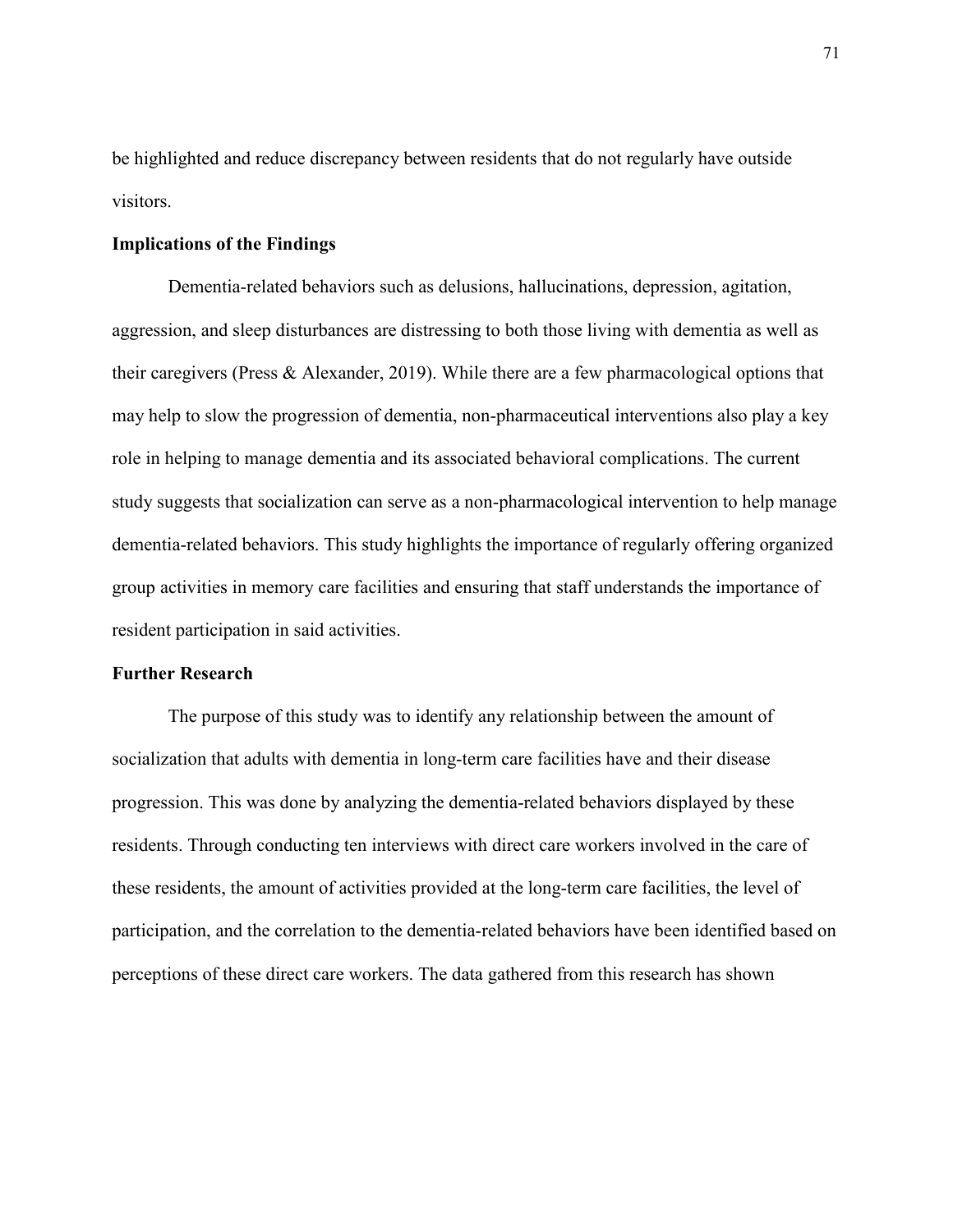correlations between the amount of socialization residents with dementia receive having a direct impact on reducing the amount of dementia-related behaviors displayed by those same residents.

A question was introduced during the interview process that opened an avenue for further research on this topic. This question proposed the idea that there may not only be a correlation between the level of socialization that impacts the dementia-related behaviors, cognition, and independence of the residents, but that there may also be a confounding factor in which the current underlying progression of the residents' diseases could have been the influencing factor for whether they were to participate in the activities in the first place. There is room for further research on this topic that may include documenting progression of dementia via dementiarelated behaviors prior to a resident's stay at a facility and tracking their progression as they live in that facility. As previously mentioned by testimonials from participants, a barrier to resident participation in group activities was their preexisting complications of severe dementia. This proposed research would resolve this confounding factor by grouping residents by disease severity and analyzing said groups' dementia-related behaviors based on their levels of socialization.

# **Conclusion**

Dementia is one of the leading causes of disability and death worldwide (World Health Organization, 2017). Dementia-related behaviors such as delusions, hallucinations, depression, agitation, aggression, and sleep disturbances are distressing to both those living with dementia as well as their caregivers (Press & Alexander, 2019). While there are a few pharmacological options that may help to slow the progression of dementia, non-pharmaceutical interventions also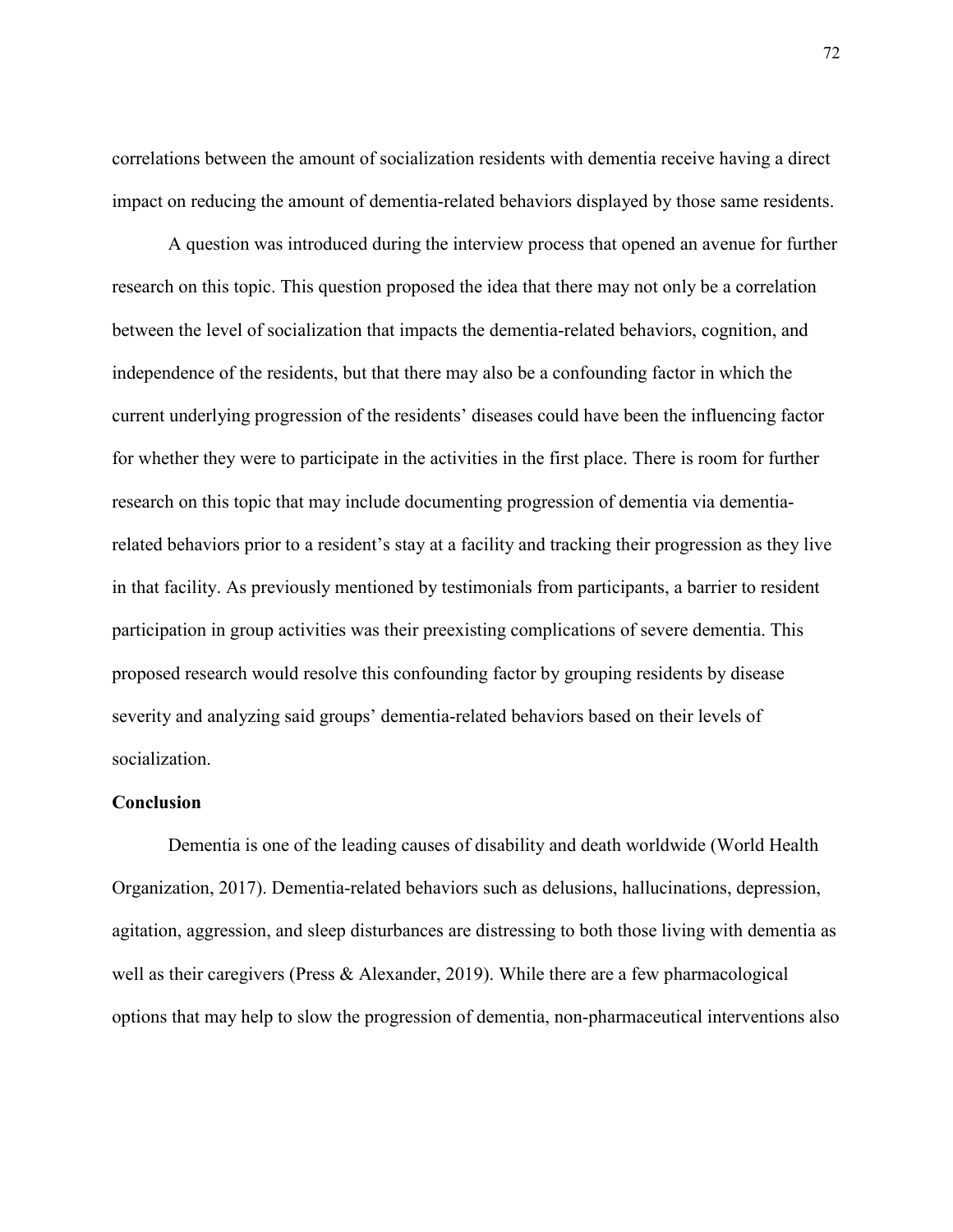play a key role in helping to manage dementia and its associated behavioral complications. Existing research identifies a lack of social interaction as a factor of poor prognosis for those diagnosed with dementia (Sommerlad et. al., 2012). The purpose of this study was to explore the relationship between the level of socialization and the progression of dementia in residents by analyzing their dementia-related behaviors by interviewing staff at long-term care facilities.

All participants in the study reported group activities were offered regularly in their facility, with the most commonly reported activities including crafts, group exercise, shared meal times, listening to music, playing games, and attending religious services. Nine of the ten participants reported that residents in their facility socialize together outside of these organized group activities. Reported barriers to participation in group activities included advanced dementia, disabling dementia-related behaviors, reserved personalities, underlying anxiety, physical disabilities, and having visitors or appointments scheduled during activities. Overall, all participants reported that they not only believe group activities decrease dementia-related behaviors and are overall beneficial for adults with dementia, but also advocate for opportunities for organized socialization. The findings of this study suggest that organized group activities have the potential to help regulate dementia-related behaviors and that encouraging socialization is an important part of holistic care for adults with dementia.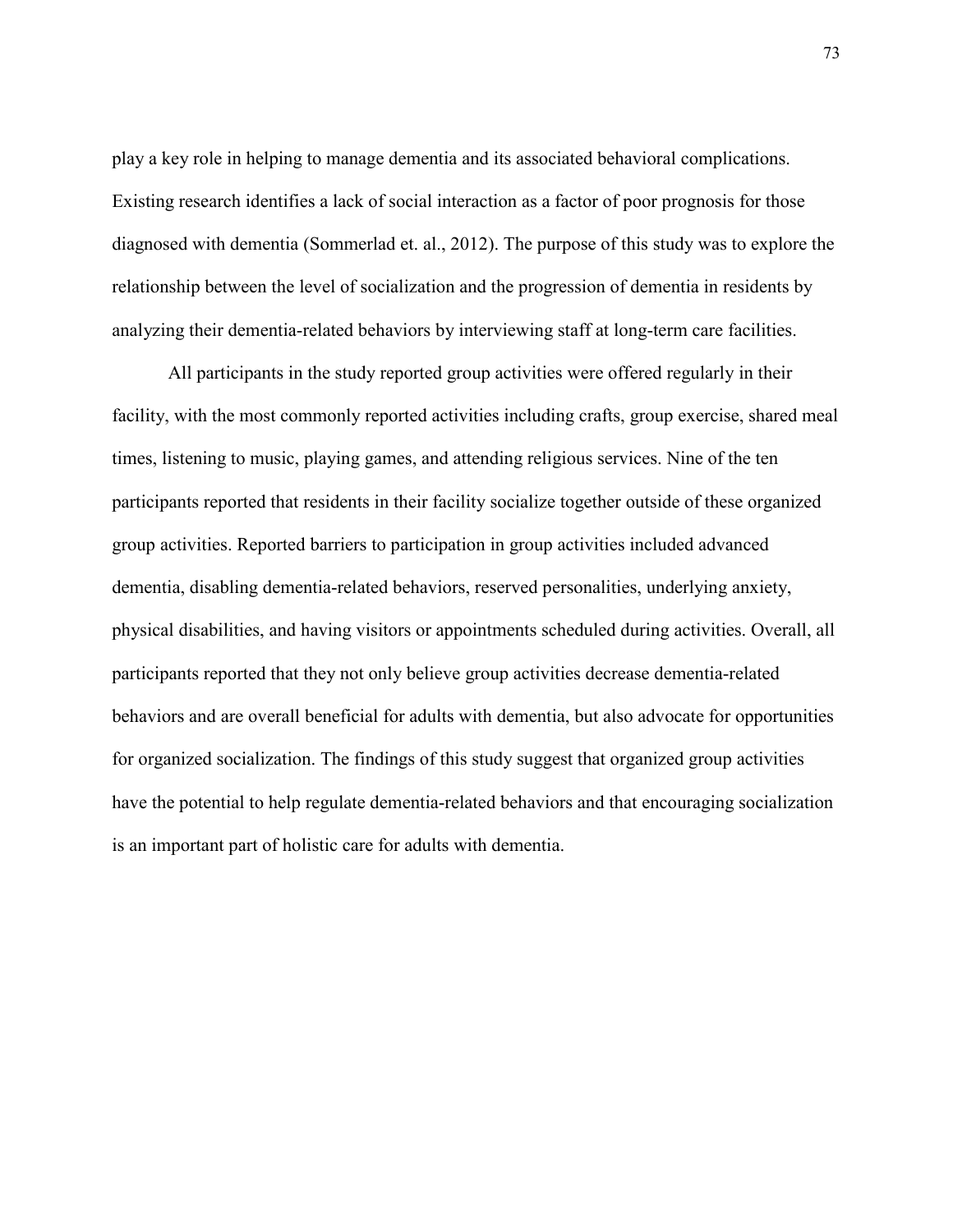#### **References**

- Alzheimer's Association. (2019). 2019 Alzheimer's disease facts and figures. Retrieved from https://alz.org/media/Documents/alzheimers-facts-and-figures-infographic-2019.pdf
- Alzheimer's Association. (n.d.). Dementia vs. Alzheimer's Disease: What Is the Difference? Retrieved from https://www.alz.org/alzheimers-dementia/difference-between-dementia -and-alzheimer-s.
- Bang, J., Spina, S., & Miller, B. (2015). Non-Alzheimer's dementia 1. *Lancet*, *386*(10004), 1672–1682. doi: 10.1016/S0140-6736(15)00461-4
- Bennett, D. A., Schneider, J. A., Tang, Y., Arnold, S. E., & Wilson, R. S. (2006). The effect of social networks on the relation between Alzheimer's disease pathology and level of cognitive function in old people: A longitudinal cohort study. *The Lancet Neurology, 5*(5) 406-412. doi:10.1016/S1474-4422(06)70417-3
- Center for Disease Control and Prevention. (2019, February 22). Long-term Care Facilities. Retrieved from https://www.cdc.gov/longtermcare/index.html.
- Clarfield, M. A. (2005). Alzheimer. *The Journal of the American Medical Association*, 293(6)743-747. doi:10.1001/jama.293.6.745
- Cohen-Mansfield, J. (2017). *Activity groups for persons with dementia: Personal predictors of participation, engagement and mood*. Psychiatric Research, 257: 375-380. doi:https://doi-org.ezproxy.bethel.edu/10.1016/j.psychres.2017.07.045
- Cohen-Mansfield, J., Marx, M. S., & Dakheel-Ali, M. (2011). The impact of stimuli on affect in persons with dementia. *J Clin Psychiatry*, 72(4): 480-486. doi: 10.4088/JCP.09m05694oli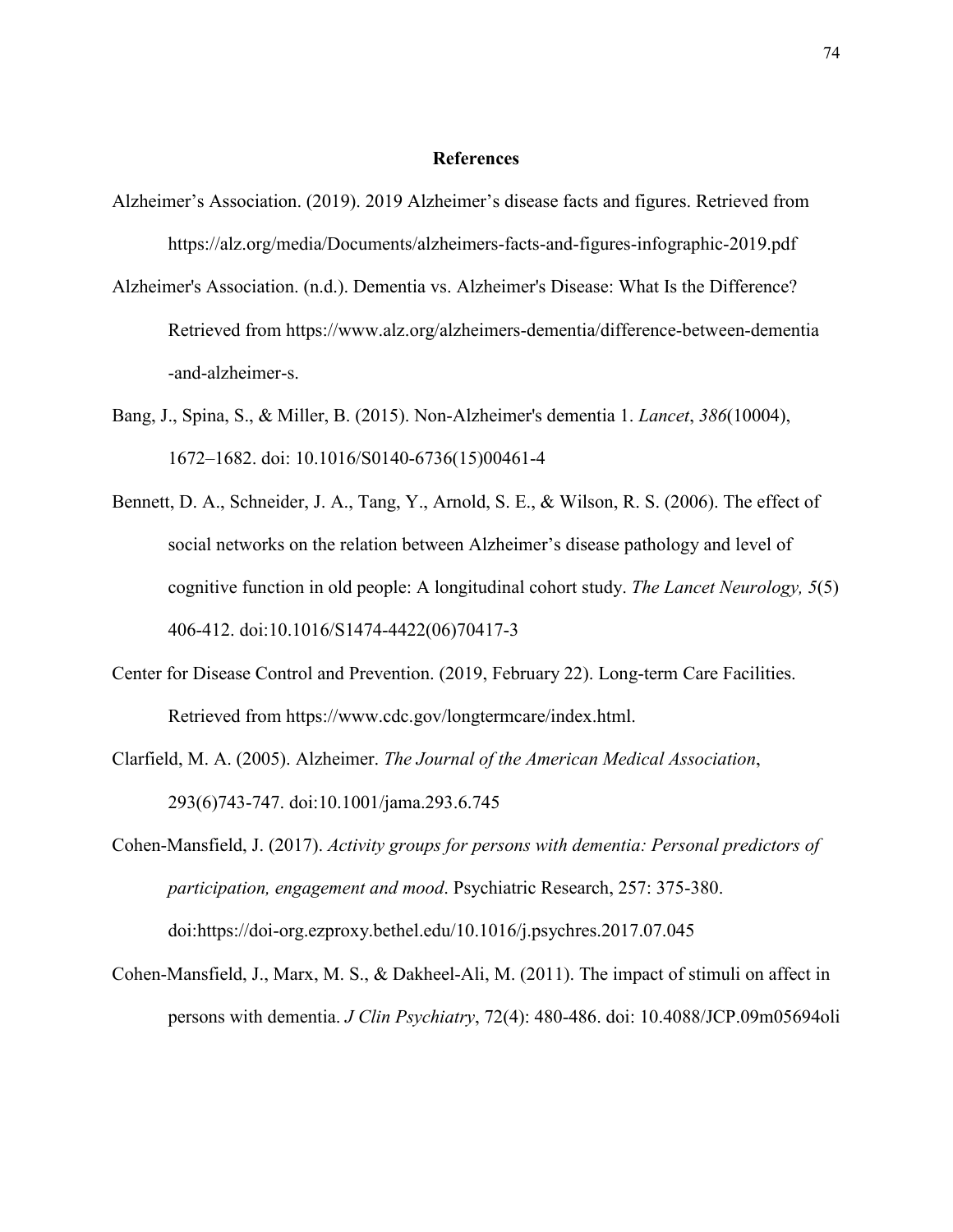- Connors, M. H., Quinto, L., McKeith, I., Brodaty, H., Allan, L., Bamford, C., . . . O'Brien, J. T. (2018). Non-pharmacological interventions for Lewy body dementia: A systematic review. *Psychological Medicine*, *48*(11), 1-10. doi:10.1017/S0033291717003257
- Doyle, P. J., de Medeiros, K., & Saunders, P. A. (2012). Nested social groups within the social environment of a dementia care assisted living setting. *Dementia, 11*(3), 383-399. doi:10.1177/1471301211421188
- Epperly, T., Dunay, M. A., and Boice, J. L. (2017). Alzheimer disease: pharmacologic and nonpharmacologic therapies for cognitive functional symptoms. *American Family Physician 95*(12)771-778.
- Farlow, M. R. (2017). Clinical features and diagnosis of dementia with lewy bodies. *UpToDate.*
- Farlow, M. R. (2019). Prognosis and treatment of dementia with Lewy bodies. *UpToDate.*
- Holt-Lunstad, J., Smith, T.B., & Layton, J.B. (2010). Social relationships and mortality risk: A meta-analytic review. *PLoS Med* 7(7): e1000316. <https://doi.org/10.1371/journal.pmed.1000316>
- Kene, C. D., Montine, T. J., and Kuller, L. M. (2018). Epidemiology, pathology, and pathogenesis of Alzheimer disease. *UpToDate*.
- Kuiper, J. S., Zuidersma, M., Oude Voshaar, R. C., Zuidema, S. U., van den Heuvel, E. R., Stolk, R. P., Smidt, N. (2015). Social relationships and risk of dementia: A systematic review and meta-analysis of longitudinal cohort studies. *Ageing research reviews 22*(39-57). doi: 10.1016/j.arr.2015.04.006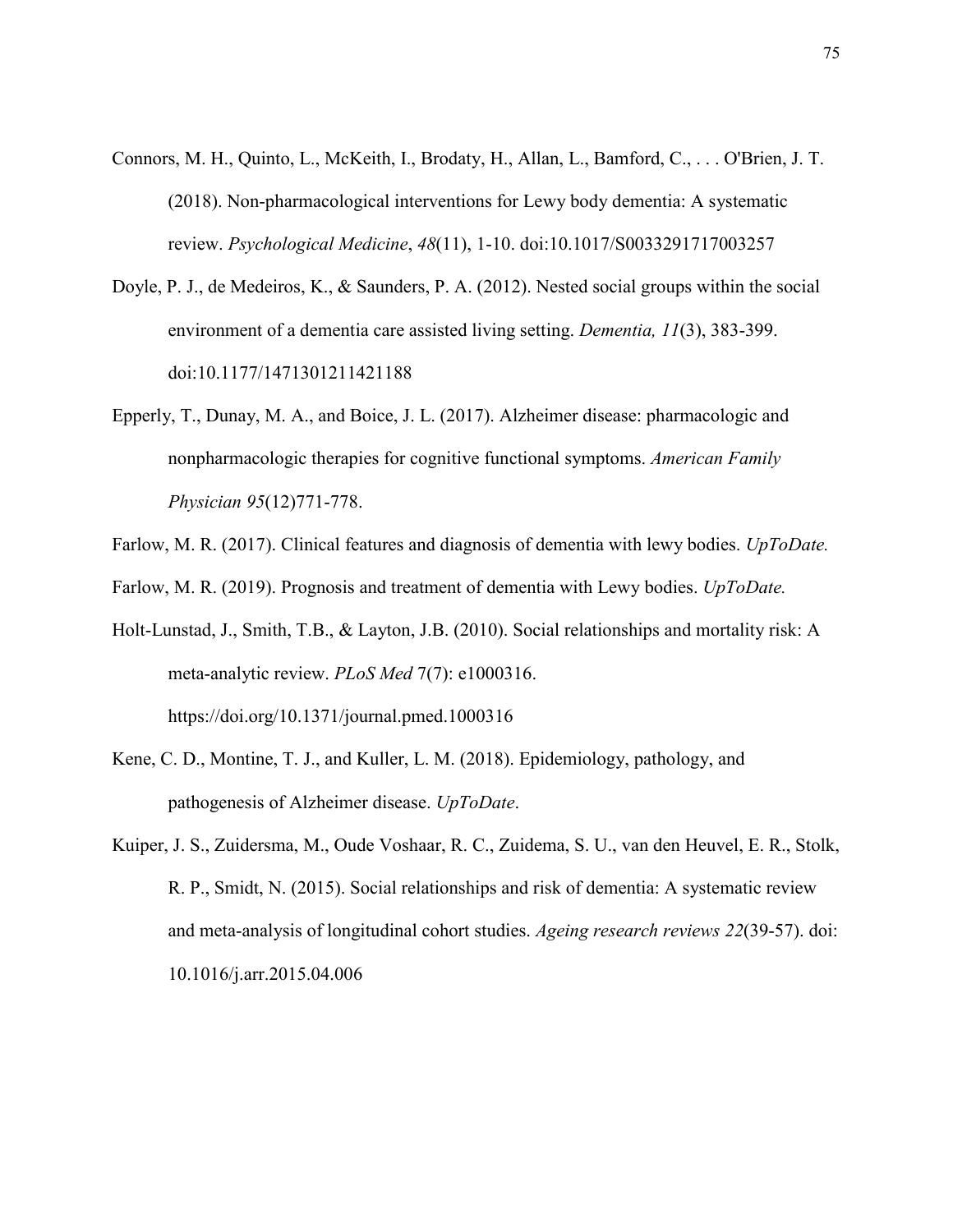- Kobayashi, L. C., & Steptoe, A. (2018). Social isolation, loneliness, and health behaviors at older ages: Longitudinal cohort study. *Annals of Behavioral Medicine: A Publication of the Society of Behavioral Medicine, 52*(7), 582. doi:10.1093/abm/kax033
- Latimer, C.S., & Montine, T.J. (2018). Epidemiology, pathology, and pathogenesis of dementia with Lewy bodies. *UpToDate*.
- Larson, E. B. (2019). Evaluation of cognitive impairment and dementia. *UpToDate*.
- Lee, S. E., Yaffe, K., & Wilterdink, J. (2019, January 2). Frontotemporal dementia: Clinical features and diagnosis. *UpToDate.*
- Lepore, M., Ferrell, A., & Wiener, J. (2017, October 13). Living arrangements of people with Alzheimer's Disease and related dementias: Implications for services and supports. Retrieved from https://aspe.hhs.gov/pdf-report/living-arrangements-people-alzheimers -disease-and-related-dementias-implications-services-and-supports.
- Luo, Y., Hawkley, L. C., Waite, L. J., & Cacioppo, J. T. (2012). Loneliness, health, and mortality in old age: A national longitudinal study. *Social Science & Medicine (1982)*, *74*(6), 907–914. doi:10.1016/j.socscimed.2011.11.028
- Marino, S., Bonanno, L., Lo Buono, V., Ciurleo, R., Corallo, F., Morabito, R., … Bramanti, P. (2019). Longitudinal analysis of brain atrophy in Alzheimer's disease and frontotemporal dementia. *Journal of International Medical Research*. doi: 10.1177/0300060519830830
- National Institute of Health. (2015, October 27). Health care costs for dementia found greater than for any other disease. Retrieved from https://www.nih.gov/news-events/news -releases/health-care-costs-dementia-found-greater-any-other-disease.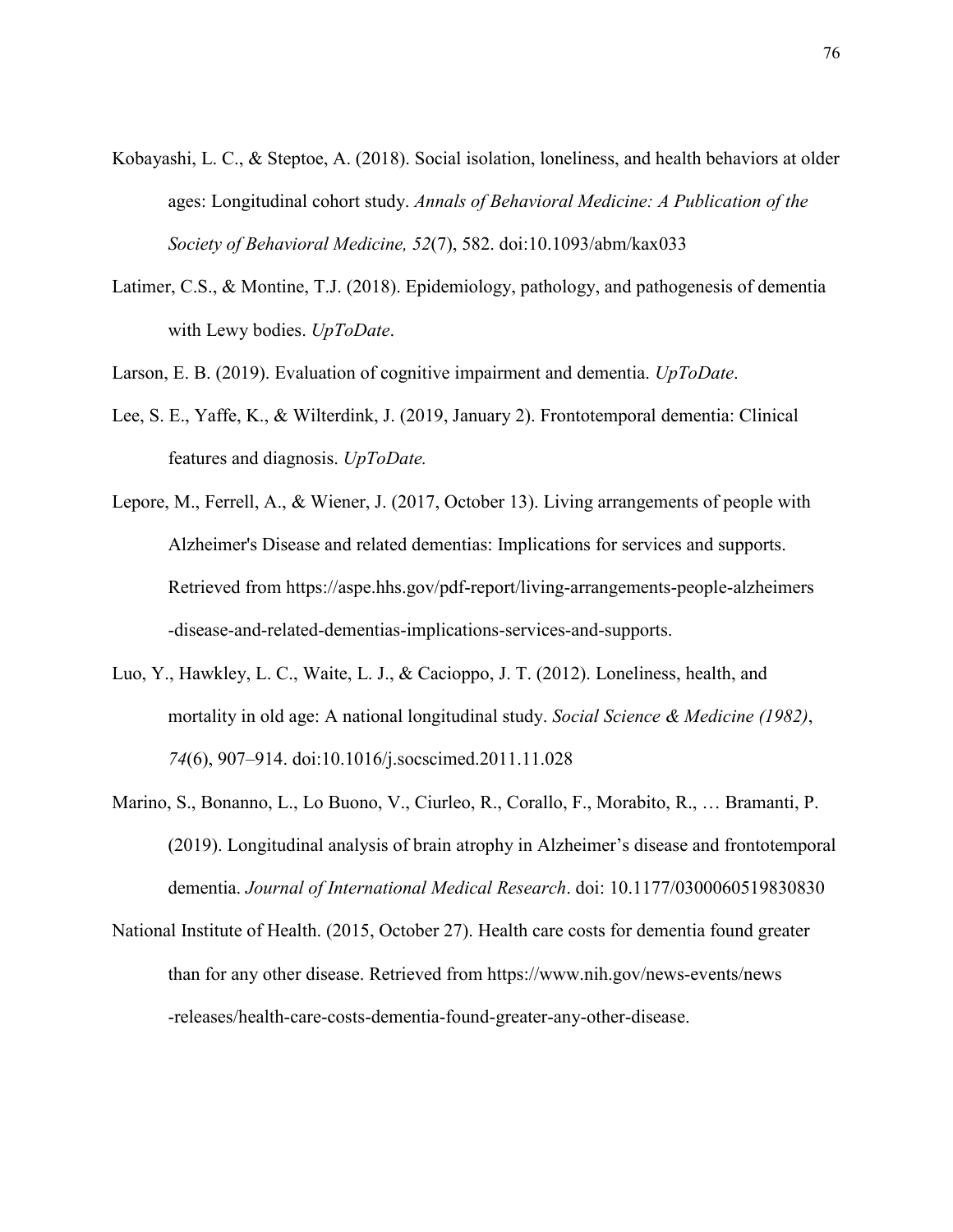- Olney, N., Spina, S., & Miller, B. (2017). Frontotemporal Dementia. *Neurologic Clinics*, *35*(2), 339–374. doi: 10.1016/j.ncl.2017.01.008
- Perion, J., & Steiner, V. (2019). Perceptions of reciprocity in friendship by community dwelling people with mild to moderate dementia. *Dementia, 18*(6), 2107-2121. doi:10.1177/1471301217742503
- Press, D., & Alexander, M. (2019). Management of neuropsychiatric symptoms of dementia. In Yaffe, K., Schmader, K.E., & Wilterdink, J.L. (Eds), *UpToDate.*
- Press, D., & Alexander, M. (2019). Treatment of dementia. In DeKosky, T., Schmader, K., & Wilterdink, J. (Eds), *UpToDate.*
- Przedborski, S., Vila, M., & Jackson-Lewis, V. (2003). Series introduction: Neurodegeneration: What is it and where are we? *J Clin Invest*. *111*(1): 3-10. Retrieved from https://www.ncbi.nlm.nih.gov/pmc/articles/PMC151843/
- Rae-Grant, A. (2019). Vascular cognitive impairment. In van Zuuren, E.J., & Ehrlich, A. (Eds). *DynaMed*. Retrieved from https://www.dynamed.com/condition/vascular-cognitiveimpairment/
- Reisberg, B., Auer, S., & Monteiro, I. (1996). Behavioral Pathology in Alzheimer's Disease (BEHAVE-AD) Rating Scale. *International Psychogeriatrics*, *8*, 301–308. doi: 10.1017/S1041610297003529
- Scheltens, P., Blennow, K., Breteler, M. M. B., de Strooper, B., Frisoni, G. B., Salloway, S., & Van der Flier, W. M. (2016). Alzheimer's disease. *The lancet, 388* (10061) 3-9. https://doi.org/10.1016/S0140-6736(15)01124-1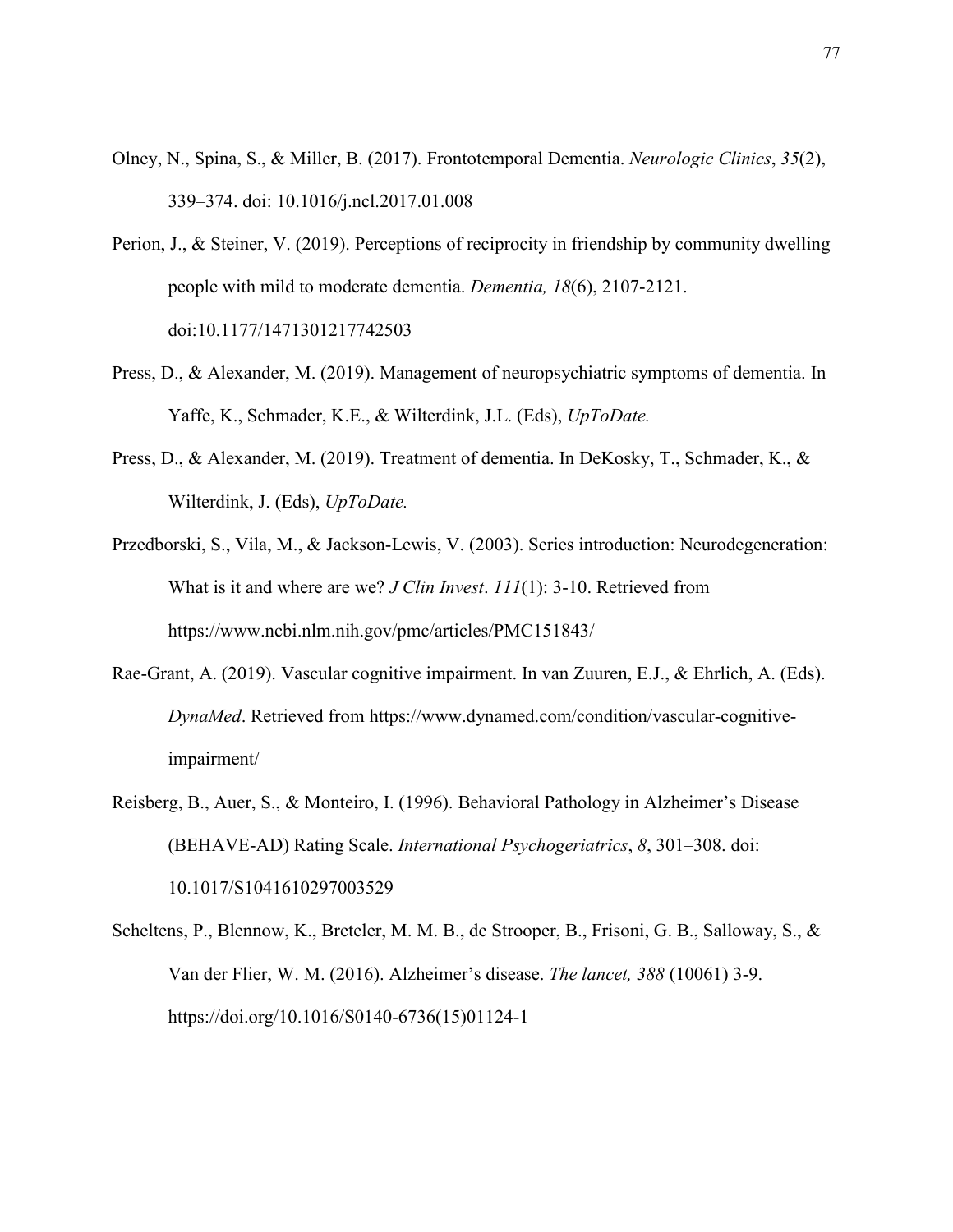Sherva, R., and Kowall, N. W. (2018). Genetics of Alzheimer disease. *UpToDate*.

- Smith, G. (2015). Handbook of depression in Alzheimer's disease. Retrieved from https://ebookcentral.proquest.com
- Smith, E., & Wright, C. B. (2018). Etiology, clinical manifestations, and diagnosis of vascular dementia. In Yaffe, K., Kasner, S.E., & Wilterdink, J.L. (Eds). *UpToDate.*
- Sommerlad, A., Sabia, S., Singh-Manoux, A., Lewis, G., & Livingston, G. (2019). Association of social contact with dementia and cognition: 28-year follow-up of the Whitehall II cohort study. *PLoS Medicine*, *16*(8), e1002862. doi:10.1371/journal.pmed.1002862
- Taube, E., Kristensson, J., Sandberg, M., Midlöv, P., & Jakobsson, U. (2015). Loneliness and health care consumption among older people. *Scandinavian Journal of Caring Sciences, 29*(3), 435-443. doi:10.1111/scs.12147
- Thibodeau, M.-P., & Miller, B. L. (2013). 'Limits and current knowledge of Pick's disease: its differential diagnosis'. A translation of the 1957 Delay, Brion, Escourolle article. *Neurocase*, *19*(5), 417–422. doi: 10.1080/13554794.2012.667133
- Tsuno, N., & Homma, A. (2009). What is the association between depression and Alzheimer's disease?. *Expert Review of Neurotherapeutics, 9*(11)1667-76. Doi: 10.1586/ern.09.106
- Vieira, R. T., Caixeta, L., Machado, S., Silva, A. C., Nardi, A. E., Arias-Carrión, O., & Carta, M. G. (2013). Epidemiology of early-onset dementia: a review of the literature. *Clinical Practice and Epidemiology in Mental Health*, *9*, 88–95. doi:10.2174 /1745017901309010088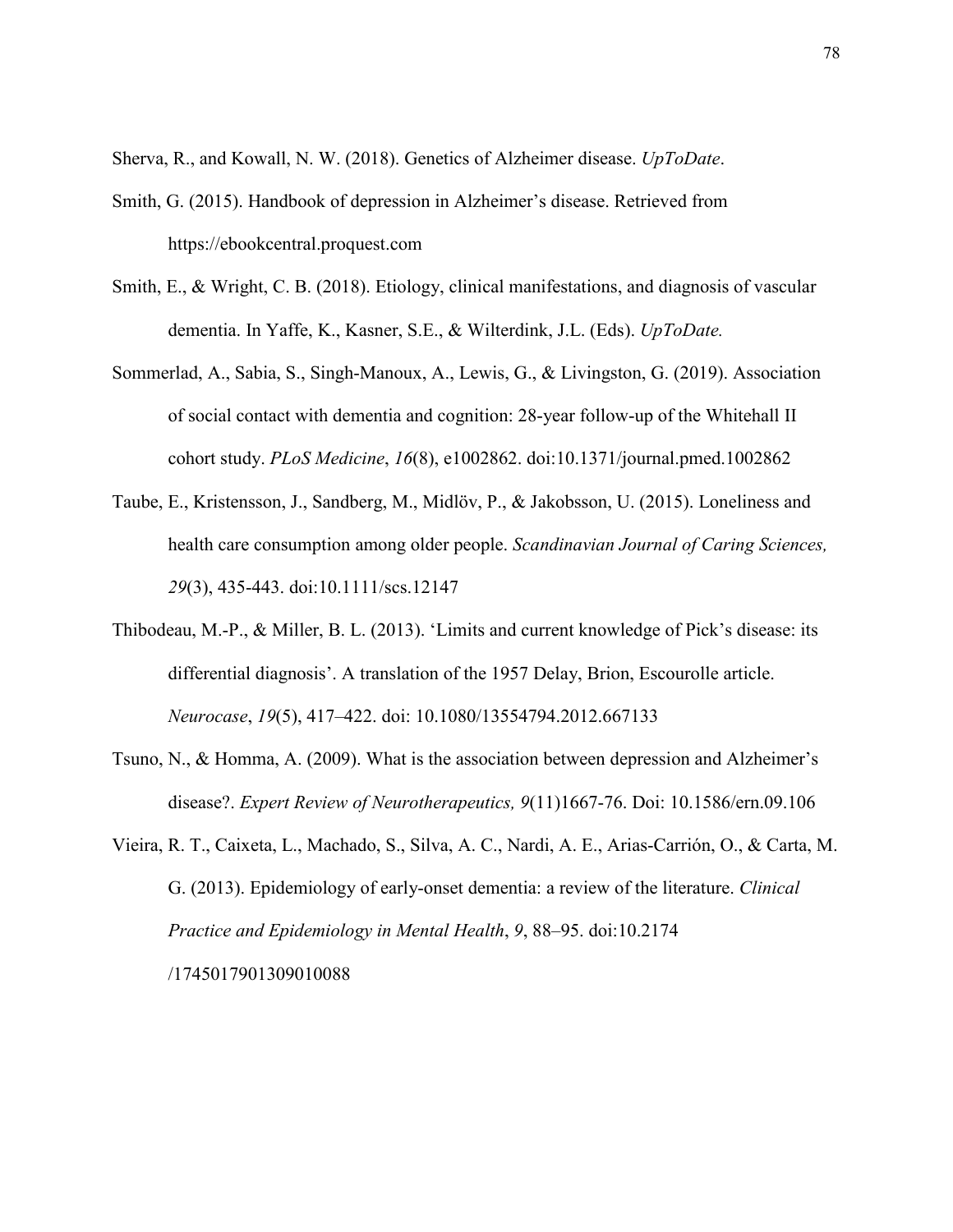Wang, J., Mann, F., Lloyd-Evans, B., Ma, R., & Johnson, S. (2018). Associations between loneliness and perceived social support and outcomes of mental health problems: A systematic review. *BMC Psychiatry, 18*

doi:http://dx.doi.org.ezproxy.bethel.edu/10.1186/s12888-018-1736-5

- What is neurodegenerative disease? (2017). *EU Joint Programme Neurodegenerative Disease Research.* Retrieved from https://www.neurodegenerationresearch.eu/about/what/
- Wolk, D. A., & Dickerson, B. C. (2018). Clinical features and diagnosis of Alzheimer disease. *UpToDate*.
- World Health Organization. (2017). Global action plan on the public health response to dementia 2017-2025. Retrieved from

https://www.who.int/mental\_health/neurology/dementia/action\_plan\_2017\_2025/en/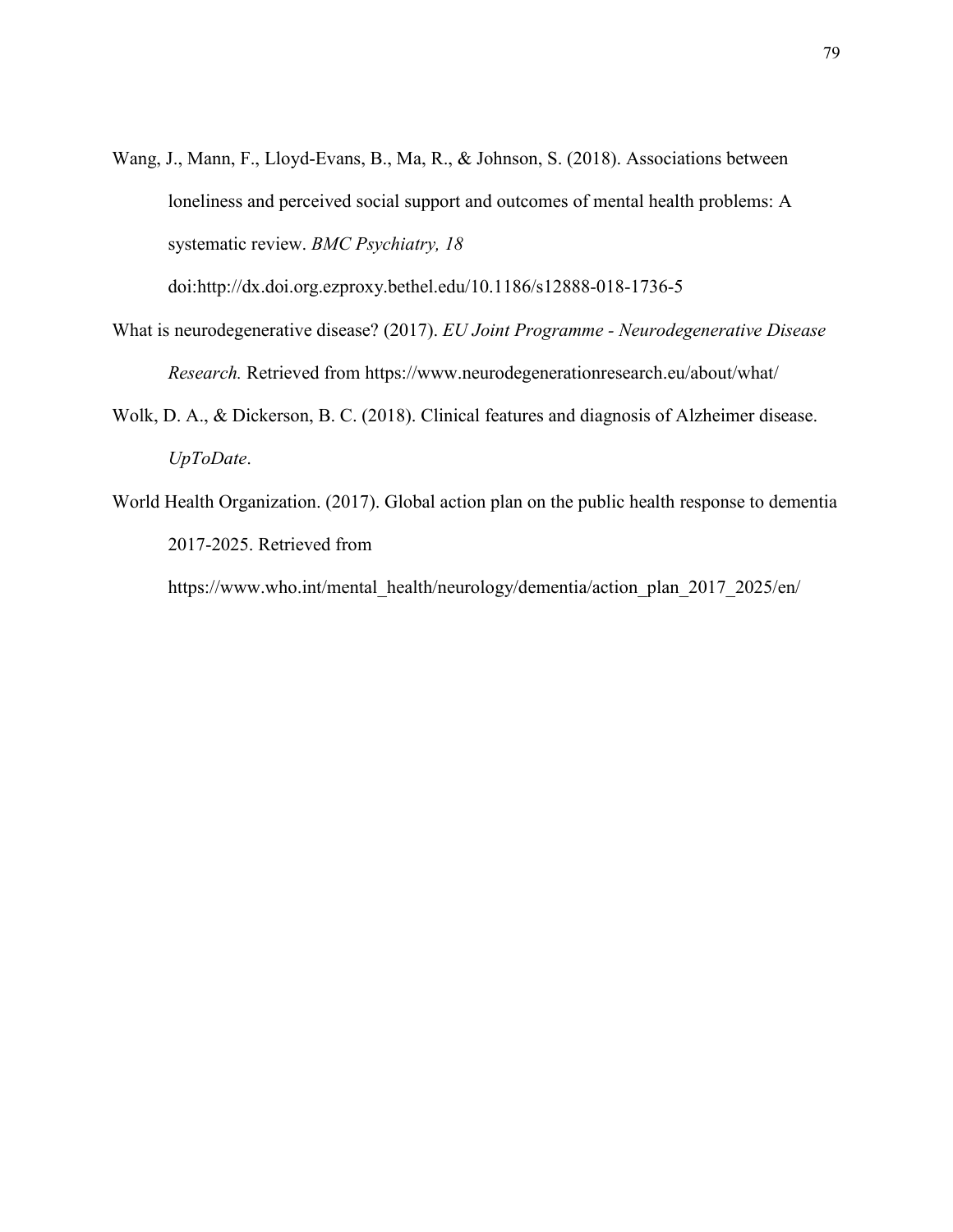# **Appendix A**

# **Informed Consent**

Dear direct care personnel at (insert name of facility):

We are physician assistant students from Bethel University's Physician Assistant Program, conducting research in partial fulfillment of the requirements for a Master's Degree in Physician Assistant Studies. Our study is investigating the impact of participation in organized group activities on dementia-related behaviors.

You were selected as a possible participant in this study because we are interested in studying how participation in group activities affects those living with dementia. As someone who works closely with adults who have dementia, we would like to hear what your experiences have been in regards to this research question. There are no funding agencies involved in this study.

If you decide to participate, participation involves being interviewed by researchers from Bethel University's PA program. The interview will last approximately 30 minutes. Notes may be written during the interview. An audio tape of the interview and subsequent dialogue will be made. If you don't want to be taped, you will not be able to participate in the study.

Most interviewees will find the discussion interesting and thought-provoking. If, however, you feel uncomfortable in any way during the interview session, you have the right to decline to answer any question or end the interview with no penalty.

Facility and administrators from Bethel University will neither be present at the interview nor have any access to raw notes, transcripts, or audio recordings. These notes, transcripts, and audio recordings will be kept on a password protected computer belonging to the researchers for the duration of the study. The information will be analyzed for common themes related to the impact of group activities on dementia-related behaviors. After the completion of the study, the data will be kept on an external storage device locked in the PA program office for a minimum of five years, per securing requirements for Bethel University's Physician Assistant Program.

Any information obtained in connection with this study that can be identified with you will remain confidential and will be disclosed only with your permission. In any written reports or publications, no one will be identified or identifiable and only aggregate data will be presented. After analyzing the results of the interviews, all recorded interviews and transcripts will be deleted from the password protected computer. All participant contact information will also be deleted after the completion of the study.

Your decision whether or not to participate will not affect your future relations with your employer or Bethel University in any way. If you decide to participate, you are free to discontinue participation at any time without affecting such relationships.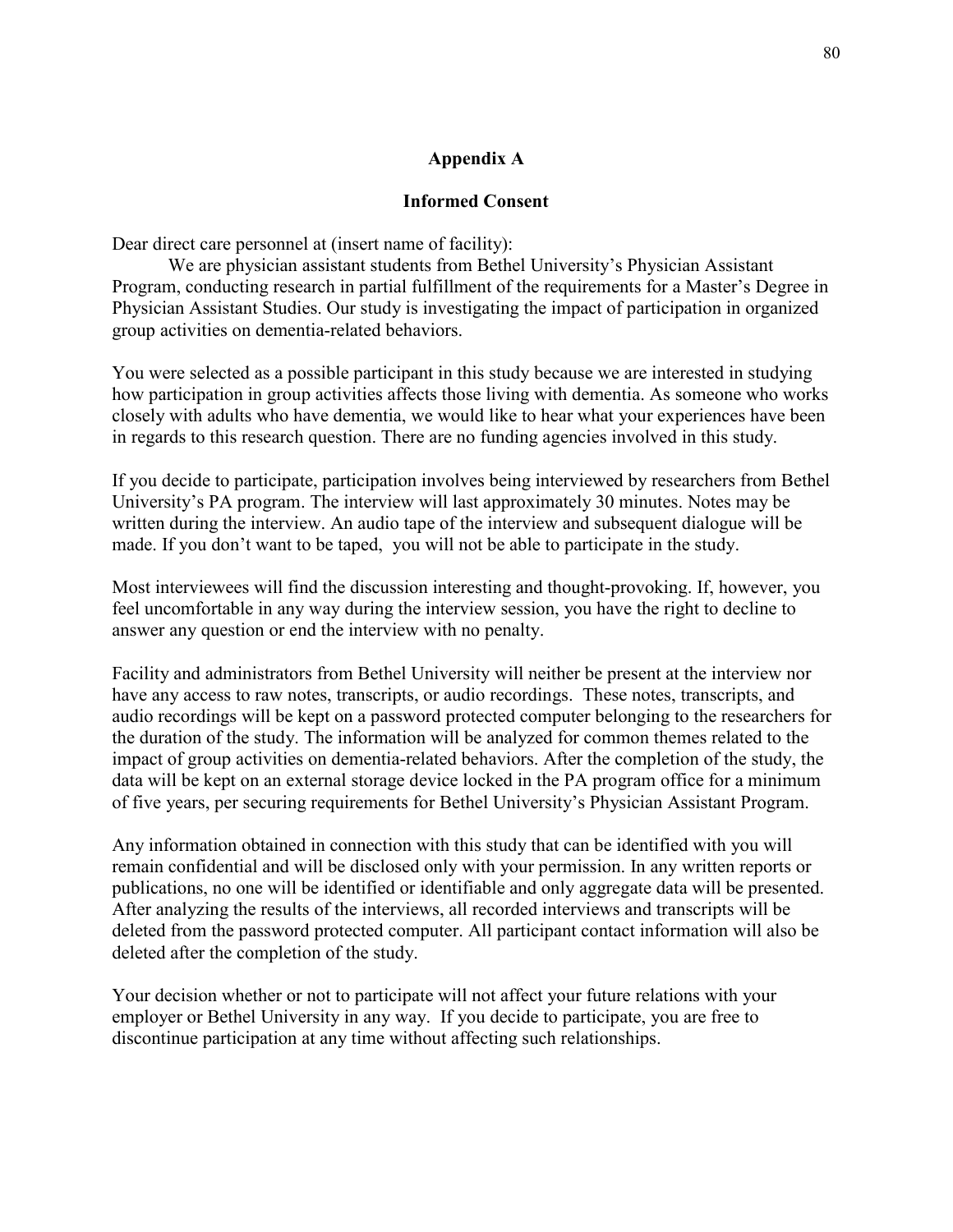This research project has been reviewed and approved in accordance with Bethel University's Levels of Review for Research with Humans. If you have any questions about the research and/or research participants' rights or wish to report a research related injury, please contact us using the contact information provided below.

You will be offered a copy of this form to keep.

We understand that you have an extremely busy schedule and your time is limited. Please realize that your participation is vital to the success of this research. The information that you provide is essential to the validity of this study. Thank you in advance for your participation in this study. If you have any questions, feel free to contact us at the above email addresses. Thank you again for your help.

Sincerely, Ashley Heppner, Researcher, ashley-heppner@bethel.edu Caitlyn Jolly, Researcher, c-jolly@bethel.edu Katelyn Kunde, Researcher, k-kunde@bethel.edu Dr. Mary Schulze Michener, Research Chair, Mem96552@bethel.edu

You are making a decision whether or not to participate. Your verbal consent indicates that you have read the information provided above and have decided to participate. You may withdraw at any time without prejudice after giving verbal consent should you choose to discontinue participation in this study.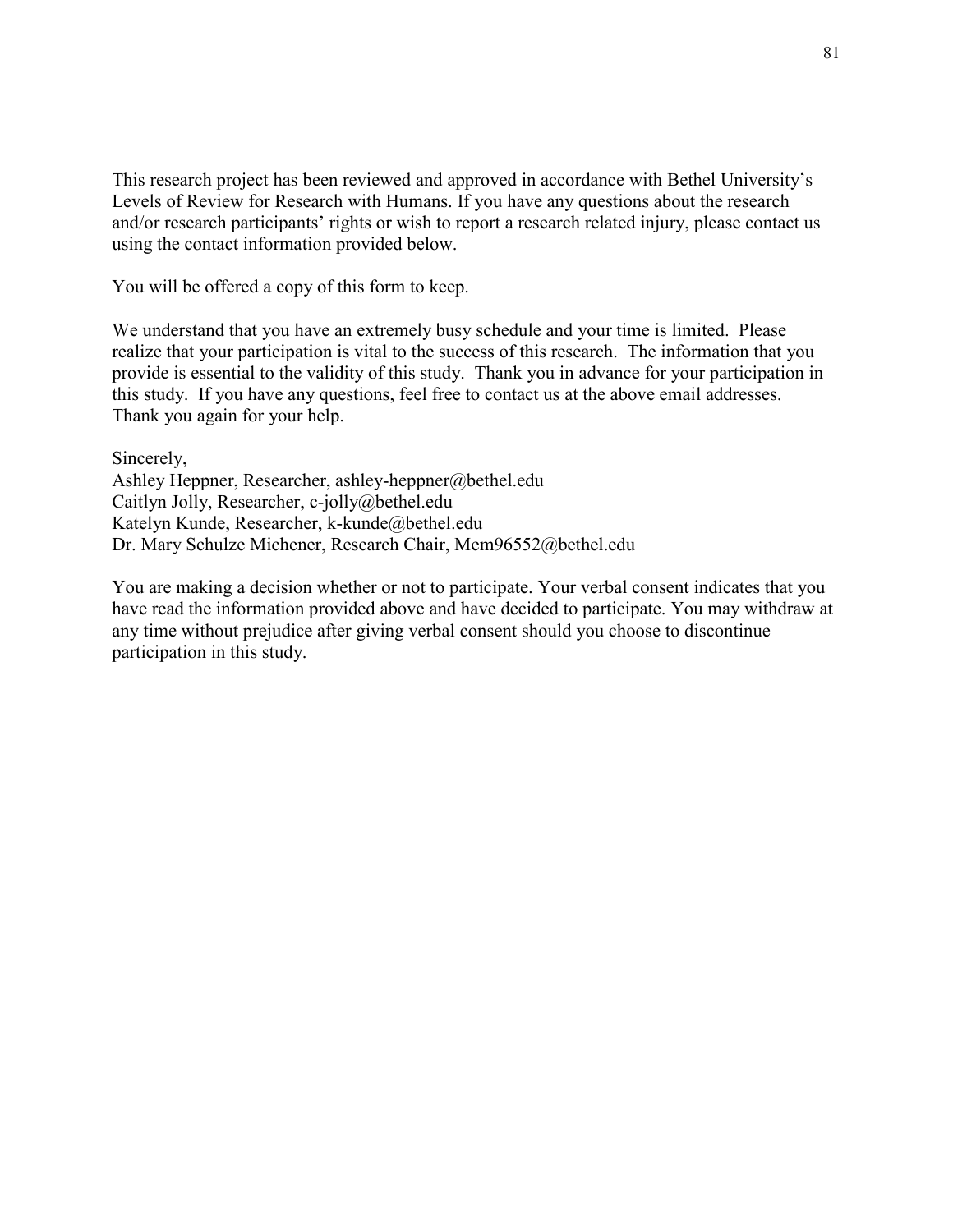# A**ppendix B: IRB Approval**



**Institutional Review Board<br>3900 Bethel Drive** PO2322 St. Paul, MN 55112

October 13, 2020

Ashley Heppner **Bethel University** St. Paul, MN 55112

Re: Project FA-04-20 The Effects of Socialization on the Progression of Dementia

Dear Ashley,

On October 13, 2020, the Bethel University Institutional Review Board completed the review of your proposed study and approved the above referenced study.

Please note that this approval is limited to the project as described on the most recent Human Subjects Review Form documentation, including email correspondence. Also, please be reminded that it is the responsibility of the investigator(s) to bring to the attention of the IRB any proposed changes in the project or activity plans, and to report to the IRB any unanticipated problems that may affect the welfare of human subjects. Last, the approval is valid until October 12, 2021.

Sincerely,

Rh Sulul.

Peter Jankowski, Ph.D. Chair, Bethel University IRB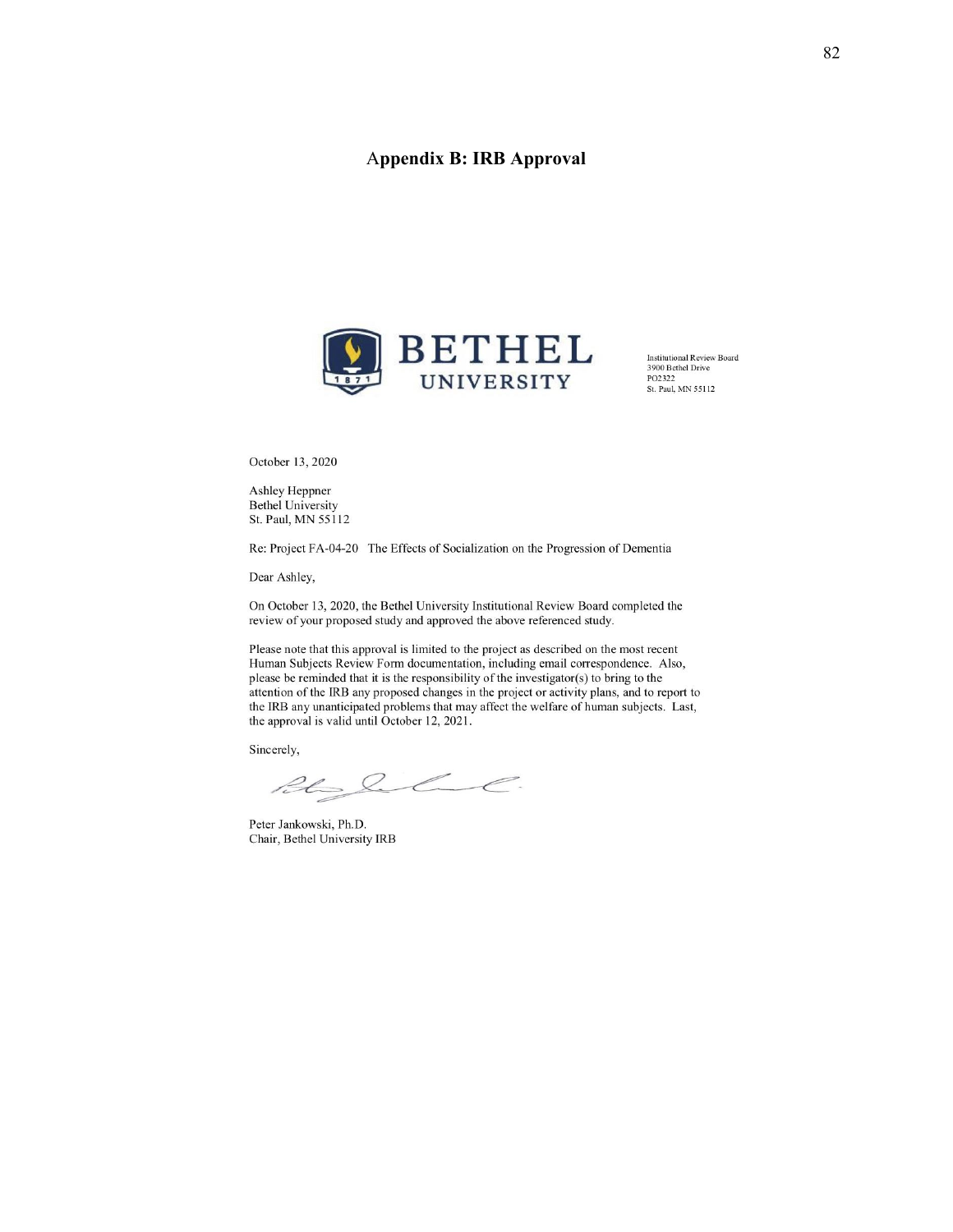## **Appendix C**

#### **Participant Recruitment Facebook Post**

Hello, my name is and I am currently a physician assistant student at Bethel University, conducting research to fulfill requirements for a Master's Degree in Physician Assistant Studies. My partners,  $\&$   $\&$ , and I are studying the impact of participation in organized group activities on dementia-related behaviors for residents with dementia in long-term care facilities.

We are looking to interview direct care staff (CNA, PCA, LPN, RN) who have worked in a long-term care facility, specifically working with residents with dementia. We ask that you have worked at a facility for at least 2 months or have worked a cumulative 250 hours.

If you are willing to participate, please contact either myself or one of the other researchers in the study DIRECTLY through our email addresses. We ask that you do not comment on or "like" this post to keep the confidentiality of the participants.

All information collected will be anonymous and your decision to participate in this study will not impact your relationship with Bethel University or the researchers.

Again, please contact our emails directly if you are interested in participating.

Our email addresses are:

Katelyn Kunde: [k-kunde@bethel.edu](mailto:k-kunde@bethel.edu)

Caitlyn Hagstrom: [c-hagstrom@bethel.edu](mailto:c-hagstrom@bethel.edu)

Ashley Heppner: [ashley-heppner@bethel.edu](mailto:ashley-heppner@bethel.edu)

Thank you so much, we look forward to hearing from you!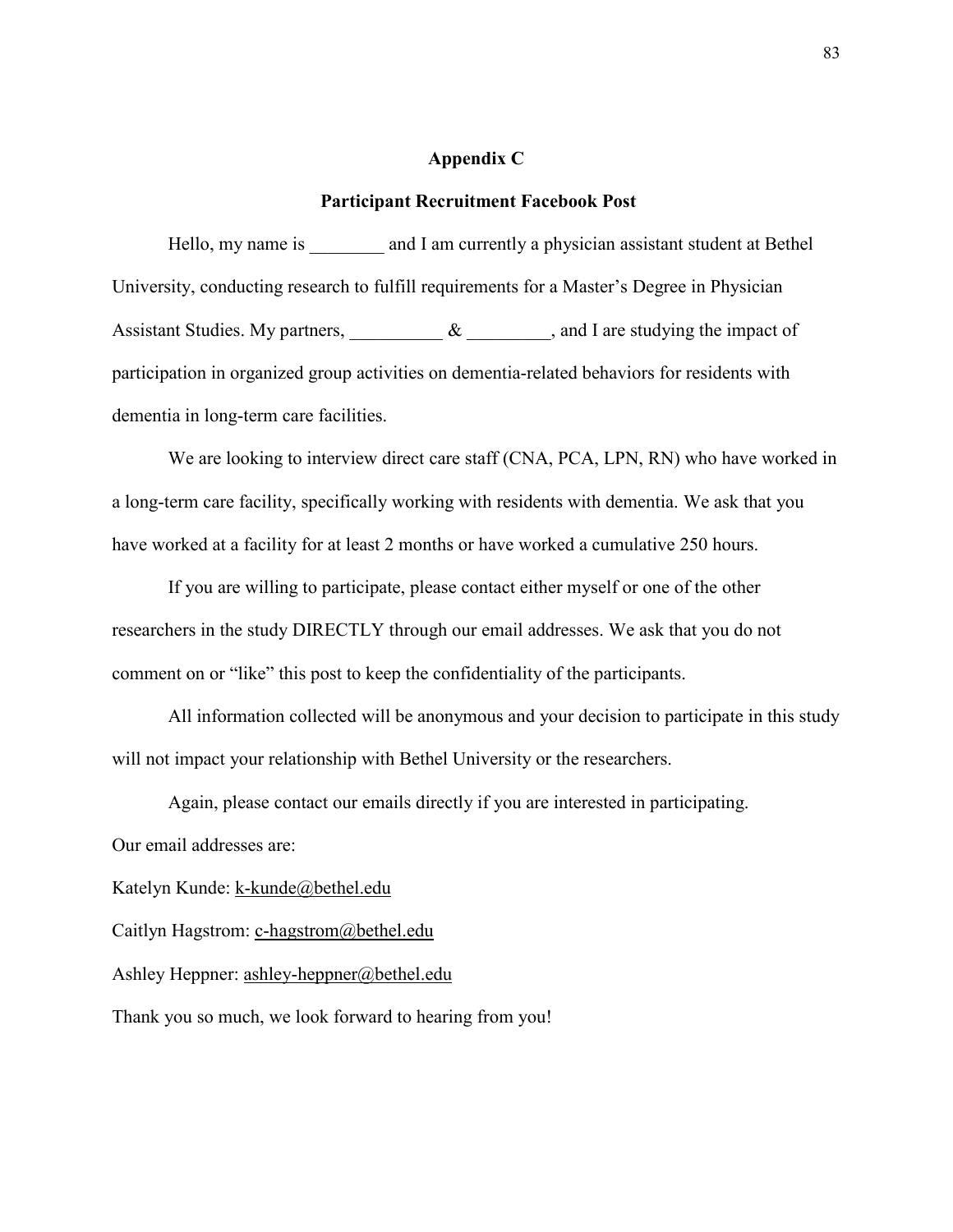#### **Appendix D**

#### **Interview Questionnaire**

Script: Hi, my name is and I am with Bethel University's physician assistant program. My research group and I are studying the relationship between socialization and behaviors in patients with dementia and are interviewing staff to gain more insight into the caregiver perspective. I will ask several open-ended interview questions about your attitudes, beliefs, and perspectives about residents with dementia living in this long-term care facility and the impact their participation in activities has on their dementia-related behaviors.

Before I begin, I would just like to remind you that all of your answers will be anonymous, and there will be no documented ties to this facility. Your name and the name of the facility will be coded using a number system to remove identifiers and to keep you and the facility anonymous. You have the right to decline to answer any question, and there will be no repercussions by your employer or Bethel University if you choose not to answer any question. If at any time you would like to stop the interview, please let me know and the interview will be stopped immediately. This interview will be recorded so that I can remember the details of your answers. The recording will then be transcribed into a word document by the researchers. The recording will be deleted off of the computer after it has been transcribed and the transcription will be stored on the researchers' password protected computer. The recording and word document will both be deleted off the researchers' computers after the completion of this study. The word document will then be stored in a locked office at Bethel University for 5 years. You have the right to see the transcription if you'd like at any time. To do so, you simply need to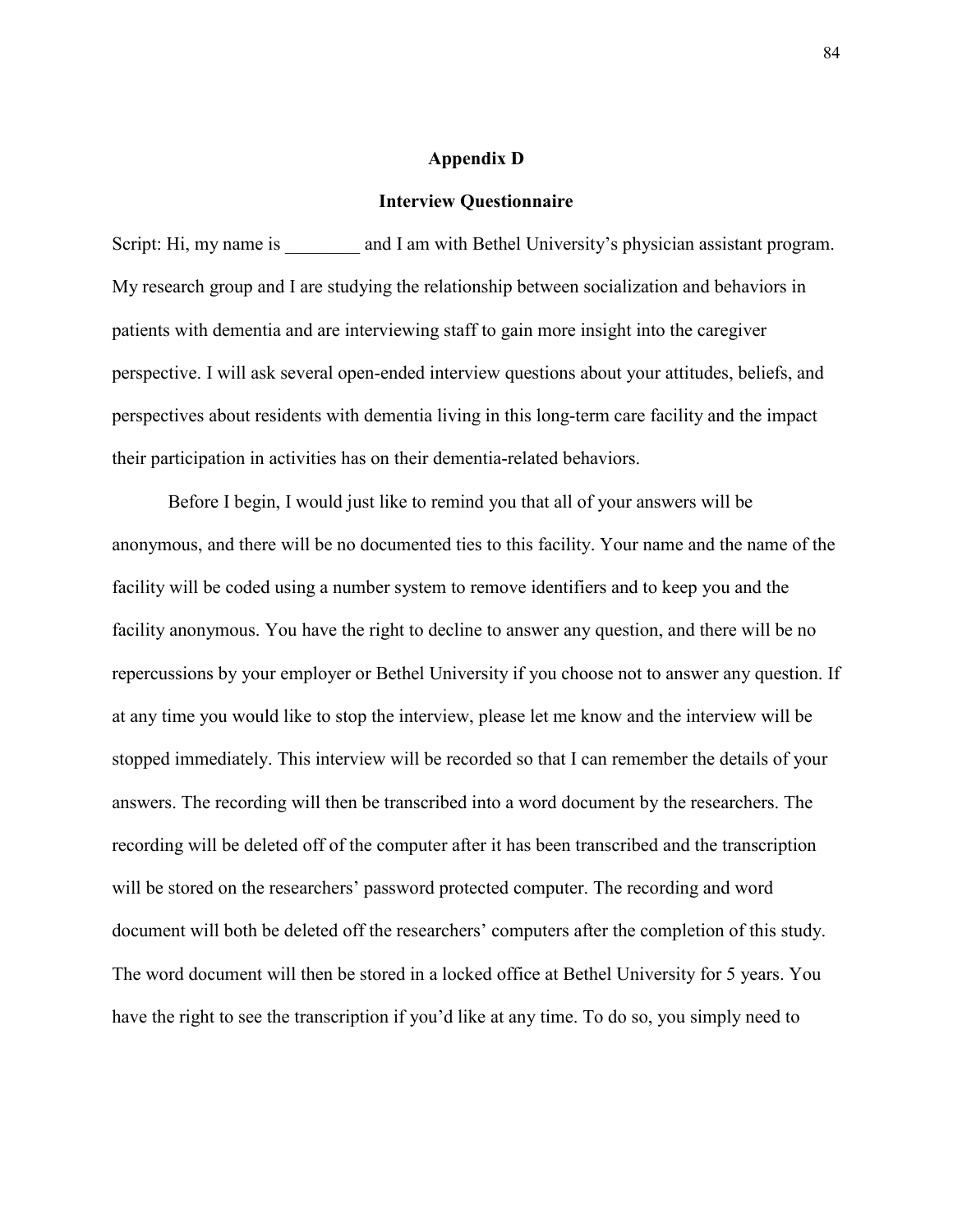contact me and I will send you a copy. Do you have any questions about the procedure of this study? Would you like a written copy of this informed consent?

Do you wish to continue with the interview? By answering yes, you understand the information I verbally presented to you and consent to this interview.

As I conduct this interview, I would like to reinforce that these questions are directed at gathering information about residents that have been diagnosed with dementia and the behaviors associated with dementia.

If any questions arise during the interview process, please do not hesitate to ask.

- 1. What types of organized group activities does the long-term care facility you work at offer for people who have dementia (examples may include social events, meal times, church services, and other group events offered by the facility)?
	- a. How often are these activities offered?
	- b. What time of day are these activities offered?
- 2. Have you seen the adults with dementia at your facility socializing with one another outside of these organized group activities? If so, what does this form of informal socialization look like?
- 3. If you had to give an approximate percentage, what percentage of the residents with dementia in your facility participate in these organized group activities?
	- a. Of those who do not typically participate, what do you think is preventing them from participating?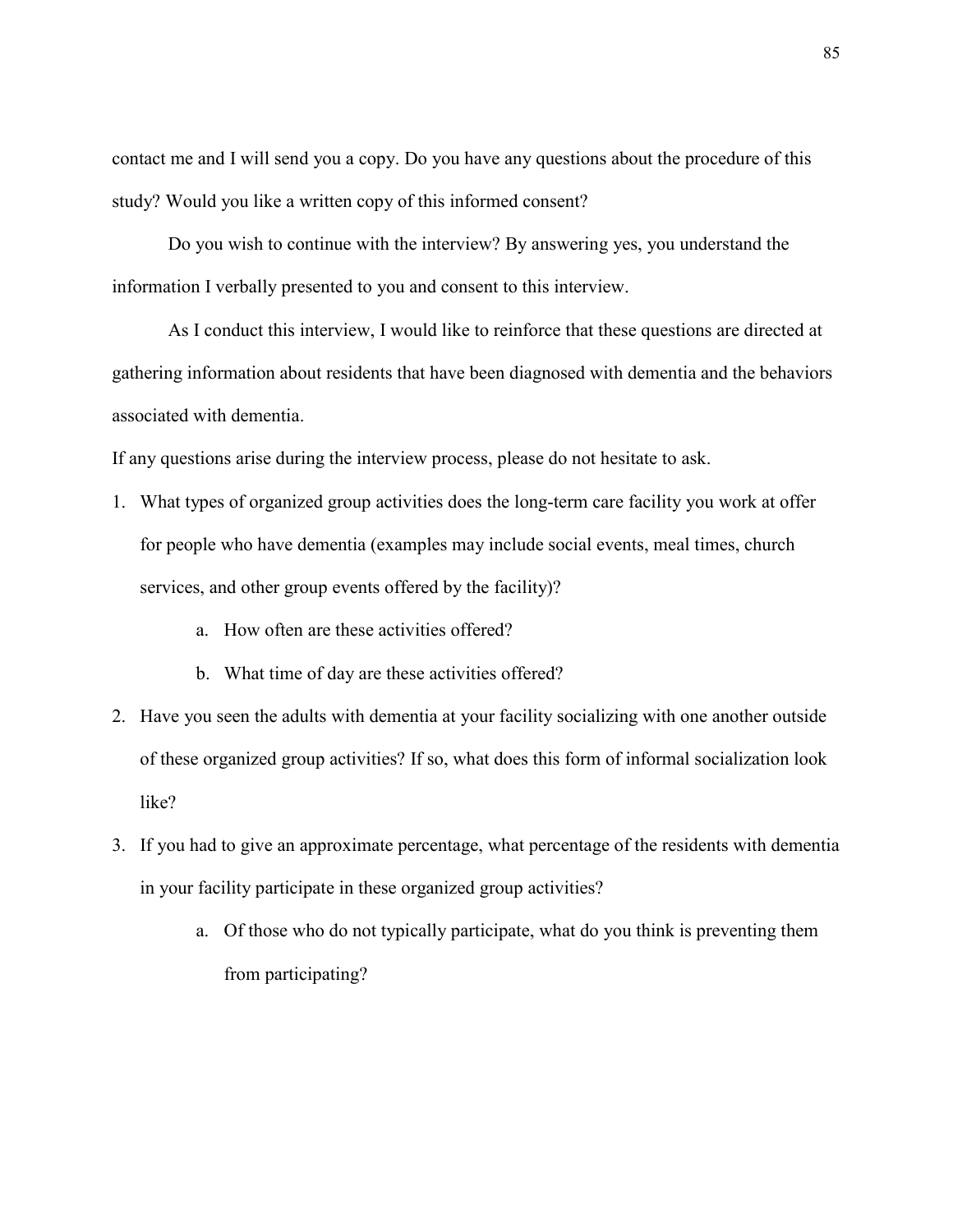For the next few questions I am going to be asking about specific dementia related behaviors.

These behaviors include:

| Paranoid and delusional ideation<br>(examples: thoughts of others stealing, "imposter" delusion,<br>infidelity delusion, suspiciousness, paranoia) |
|----------------------------------------------------------------------------------------------------------------------------------------------------|
| Hallucinations<br>(examples: visual, auditory, olfactory, haptic, other)                                                                           |
| <b>Activity disturbances</b><br>(examples: wandering, purposeless activity, hiding objects)                                                        |
| Aggressive behaviors (examples: verbal outbursts, physical<br>threats and violence, agitation, negativity)                                         |
| Affective disturbances<br>(examples: tearfulness, depressed mood)                                                                                  |
| Anxieties and phobias<br>(anxiety about upcoming events, other anxieties, fear of being<br>left alone, phobias)                                    |

A list of these behaviors will now be shared in the chat box for you to refer to as needed as you answer the following questions:

- 4. Can you recall an event(s) in which socialization, both in the form of informal interactions and organized group activities, has INCREASED a resident's dementia related behaviors in intensity, frequency, or duration?
- 5. Can you recall an event(s) in which socialization, both in the form of informal interactions and organized group activities, has DECREASED a resident's dementia related behaviors in intensity, frequency, or duration?